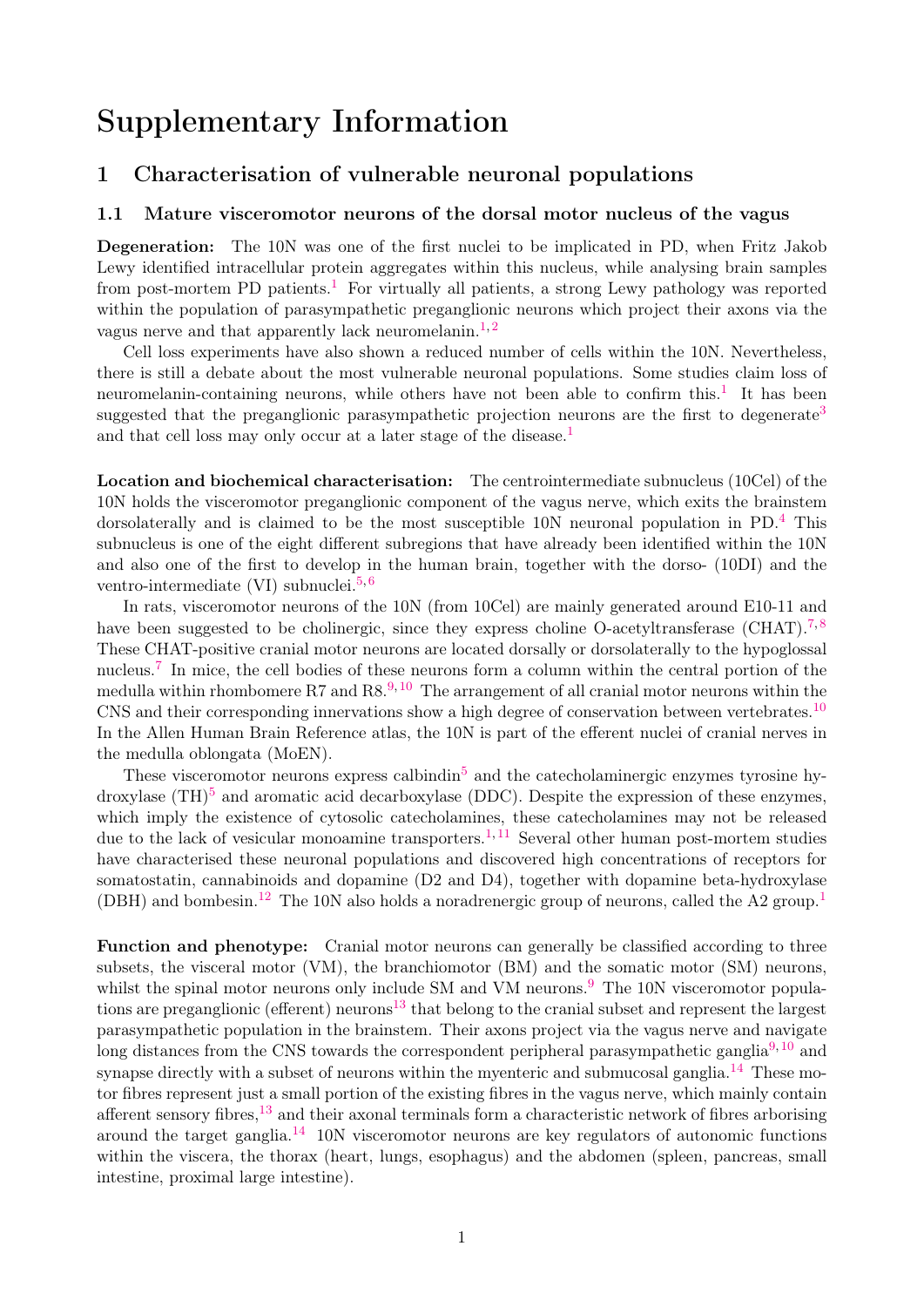Dysfunction of cranial motor neurons is frequently associated with specific symptoms, which are characteristic of some neurodegenerative disorders, such as PD and amyotrophic lateral sclerosis. In the latter, there is a progressive loss of the upper motor (corticomotor) and lower motor (brainstem and spinal cord) functions. Therefore, possible correlation between the degeneration of the cranial motor neurons in the aetiology of amyotrophic lateral sclerosis can also be taken into consideration when studying PD.<sup>[15](#page-15-14)</sup>

#### 1.2 Mature serotonergic neurons of the lower and upper raphe nuclei

**Degeneration:** Most severely affected are serotonergic populations of the median raphe  $(MnR/B8)^{16}$  $(MnR/B8)^{16}$  $(MnR/B8)^{16}$ and of the raphe obscurus  $(ROb/B2)$ ,<sup>[16](#page-16-0)</sup> located in rostral and caudal clusters of the raphe nucleus, respectively. In PD patients, the median raphe population (MnR/B8) can be reduced by one-half<sup>[16,](#page-16-0) [17](#page-16-1)</sup> and presents with some evidence of Lewy pathology.<sup>[1,](#page-15-0) [16](#page-16-0)</sup> On the contrary, the raphe obscurus  $(ROb/B2)$  presents a comparatively smaller fraction of cell loss,<sup>[16](#page-16-0)</sup> but with greater evidence of Lewy pathology within medium-sized lipofuscin-laden neurons.<sup>[1,](#page-15-0) [2,](#page-15-1) [4,](#page-15-3) [16](#page-16-0)</sup> Other raphe populations have also been associated with PD, due to the presence of either Lewy pathology and/or cell death, although the relation has not yet been fully described.<sup>[4](#page-15-3)</sup> Examples include the raphe magnus ( $RMg/B3$ ) and the dorsal raphe nucleus (DR/B6-7).

Location and biochemical characterisation: Differential gene expression studies have sugges-ted an homeodomain code that distinguishes these two clusters during development.<sup>[18,](#page-16-2) [19](#page-16-3)</sup> Indeed, recent transcriptomic datasets have provided new markers to enable the classification of different sub-types of serotonergic neurons within raphe nuclei.<sup>[18](#page-16-2)</sup> However, only a few markers are able to distinguish the molecular differences between these populations.<sup>[18](#page-16-2)</sup> Gene expression profiles of heterogeneous rostrocaudal sub-types of raphe serotonergic neurons are complex despite their common monoaminergic character. All serotonergic populations in raphe nuclei are identifiable by the enzymes involved in the synthesis of serotonin, including tryptophan hydroxylase (TPH2) and Laromatic amino acid decarboxylase (DDC). Moreover, they are also characterised by the expression of the serotonin transporter, SLC6A4.

Function and phenotype: Raphe nuclei contain different groups of central serotonergic neuronal populations (B1-B9), intermingled in variable portions with other non-serotonergic neuronal populations.[4](#page-15-3) Their serotonergic populations are phenotypically different, but share a common predominance of medium-sized, multipolar projection neurons that contain large quantities of lipofuscin pigment granules.[4](#page-15-3)

Raphe nuclei are located throughout the hindbrain and are classically subdivided into a rostral and a caudal cluster. The rostral cluster is named raphe pontis (PnRa/B5-9) or upper raphe and is located in the pons. The caudal cluster is named raphe nuclei in the medulla oblongata (MoRa/B1- 4) or lower raphe. Each of these clusters contains different nuclei that project to different locations in the brain. Different raphe populations show variable degrees of Lewy pathology and cell death in PD. The MoRa predominantly contains descending projections and consists of the raphe magnus ( $\rm RMg/B3$ ), the raphe pallidus ( $\rm RPa/B1$ ) and the raphe obscurus ( $\rm ROb/B2$ ). These descending axonal projections modulate a diverse set of physiological processes, such as cardiorespiratory homeostasis, thermoregulation, and nociception.<sup>[20–](#page-16-4)[24](#page-16-5)</sup> In turn, the PnRa contains the somata of the ascending projections of several nuclei, including the dorsal raphe (DR/B6-7), the median raphe  $(MnR/B8)$ , the paramedian raphe (PMnR/B9) and the raphe pontis nucleus (PRn/B5). These ascending pathways are responsible for the modulation of emotional responses, circadian rhythms and energy balance.<sup>[25,](#page-16-6) [26](#page-16-7)</sup>

The serotonergic system has a modulatory function and its very diffuse innervation results in a very broad direct and indirect induction of widespread brain targets. Therefore, serotonergic neurotransmission has been implicated in the regulation of a vast array of neuronal circuits of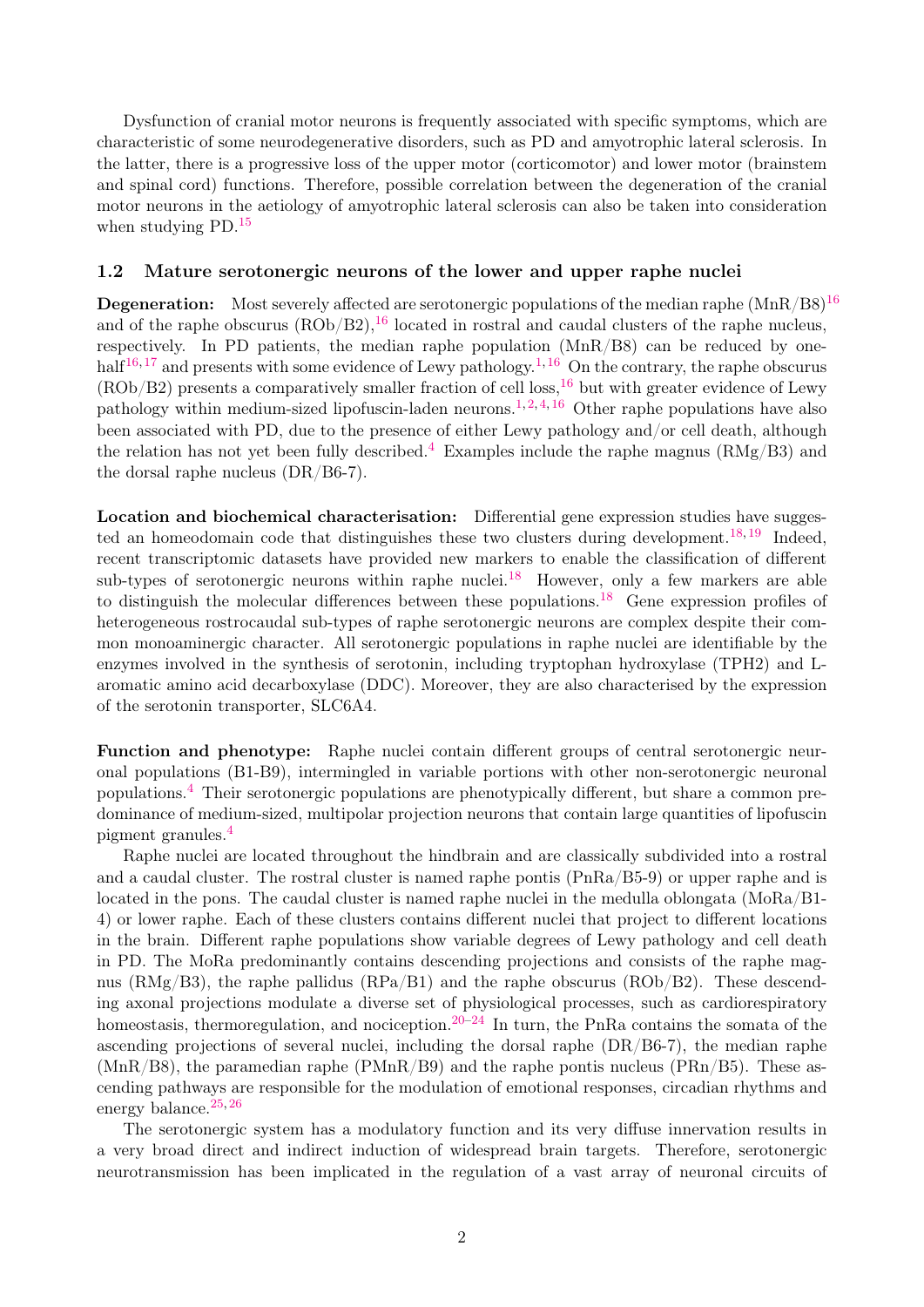behavioural and physiological states and functions, such as sleep, mood, appetite, anxiety, and neurovegetative control.[27](#page-16-8)

Some genetic perturbations of developmental and specification processes have been linked with alterations in rodent behaviour<sup>[24,](#page-16-5) [28,](#page-16-9) [29](#page-16-10)</sup> and are thought to significantly contribute to susceptibility of human emotional and stress-related neurodevelopmental pathogenesis in adulthood<sup>[30](#page-16-11)</sup>.<sup>[18](#page-16-2)</sup> Thus, a correct expression of developmental transcription factors is crucial for the correct specification of all raphe populations. Some polymorphisms within the correspondent genes have been correlated with functional changes in their protein levels or biological activities.<sup>[31](#page-17-0)</sup> Genetic studies have further highlighted these polymorphisms (in single or combined nucleotides) as predisposition factors for several neuropsychiatric disorders, such as anxiety and depression.<sup>[32–](#page-17-1)[35](#page-17-2)</sup> In this regard, it's important to understand how the phenotype of the different raphe neuronal subsets is acquired and regulated during development.[36](#page-17-3)

#### 1.3 Mature noradrenergic neurons of the LC/SubC

Degeneration: The LC nucleus has been identified as severely affected in virtually all PD patients. The affected populations are noradrenergic neurons from the A6 group, located within the central portion of the LC and projecting to the temporal cortex and hippocampus.<sup>[16](#page-16-0)</sup> Lewy pathology has mainly been observed in large projection neurons that contain neuromelanin<sup>[2,](#page-15-1) [4,](#page-15-3) [37](#page-17-4)</sup> and is not observed in non-melanin-containing neurons. $1,16$  $1,16$ 

Many other studies report cell loss within the coeruleus and subcoeruleus complex, in both noradrenergic<sup>[4,](#page-15-3) [16](#page-16-0)</sup> and neighbouring populations within the LC.<sup>[38](#page-17-5)</sup> Despite these findings, there is an inconsistent correlation between cell loss and age in these nuclei.[39](#page-17-6)

Location and biochemical characterisation: LC neurons are among the earliest-born neurons in the brain and can be found in the R1 from E9.5 onward,  $40-46$  $40-46$  together with their radial migration towards the pial surface. In subsequent steps, around E14.5, these populations migrate ventrocaudally and settle in the lateral basal plate, close to the forth ventricle.<sup>[45](#page-17-9)-47</sup>

The coeruleus-subcoeruleus complex consists of the LC and subcoeruleus (SLC) nucleus, con-taining the A6 and A7 groups of noradrenergic neurons, respectively.<sup>[4](#page-15-3)</sup> In humans, both populations locate in the dorsal part of the pons, within the pontine tegmentum, and in mouse the A6 group is located within the rhombomere R1, while the A7 group is located in both rhombomeres R1 and  $R2<sup>48</sup>$  $R2<sup>48</sup>$  $R2<sup>48</sup>$  Most of these neurons are pigmented and secrete the neurotransmitter noradrenaline.<sup>[39](#page-17-6)</sup> This population is also known to express  $\alpha$ 2-adrenoceptors, which are suggested to decline in number with age.<sup>[39](#page-17-6)</sup>

Function and phenotype: The LC A6 neuronal population is the major noradrenergic centre in vertebrate CNS,<sup>[44](#page-17-10)</sup> with a widespread network of projections that contribute to the regulation of arousal, attention, sleep/awareness, and adaptive behaviour.<sup>[46](#page-17-8)</sup> Phenotypically, these neurons have long, thin, and sparsely myelinated axons that project to the striatum, cerebellum, and multiple other areas in the cortex and portions in the lower medulla. $4,39$  $4,39$ 

#### 1.4 Mature dopaminergic neurons of SNC and PaN

Degeneration: In mid-stage PD patients, there is a heterogeneous loss of DN within substantia nigra populations and the most affected neurons reside within the SNC  $(A9)$ .<sup>[16,](#page-16-0)[49,](#page-18-2)[50](#page-18-3)</sup> This loss appears to be specific to  $PD^{51}$  $PD^{51}$  $PD^{51}$  and its progressive degeneration is the best documented lesion.<sup>[1](#page-15-0)</sup> One of the latest studies addressing degeneration in the SNC estimated that one-third of the striatal dopaminergic terminals are affected.<sup>[52](#page-18-5)</sup> Nevertheless, this estimation is low in comparison with the of reported 50-80% reduction, which is generally considered to be with the appearance of motor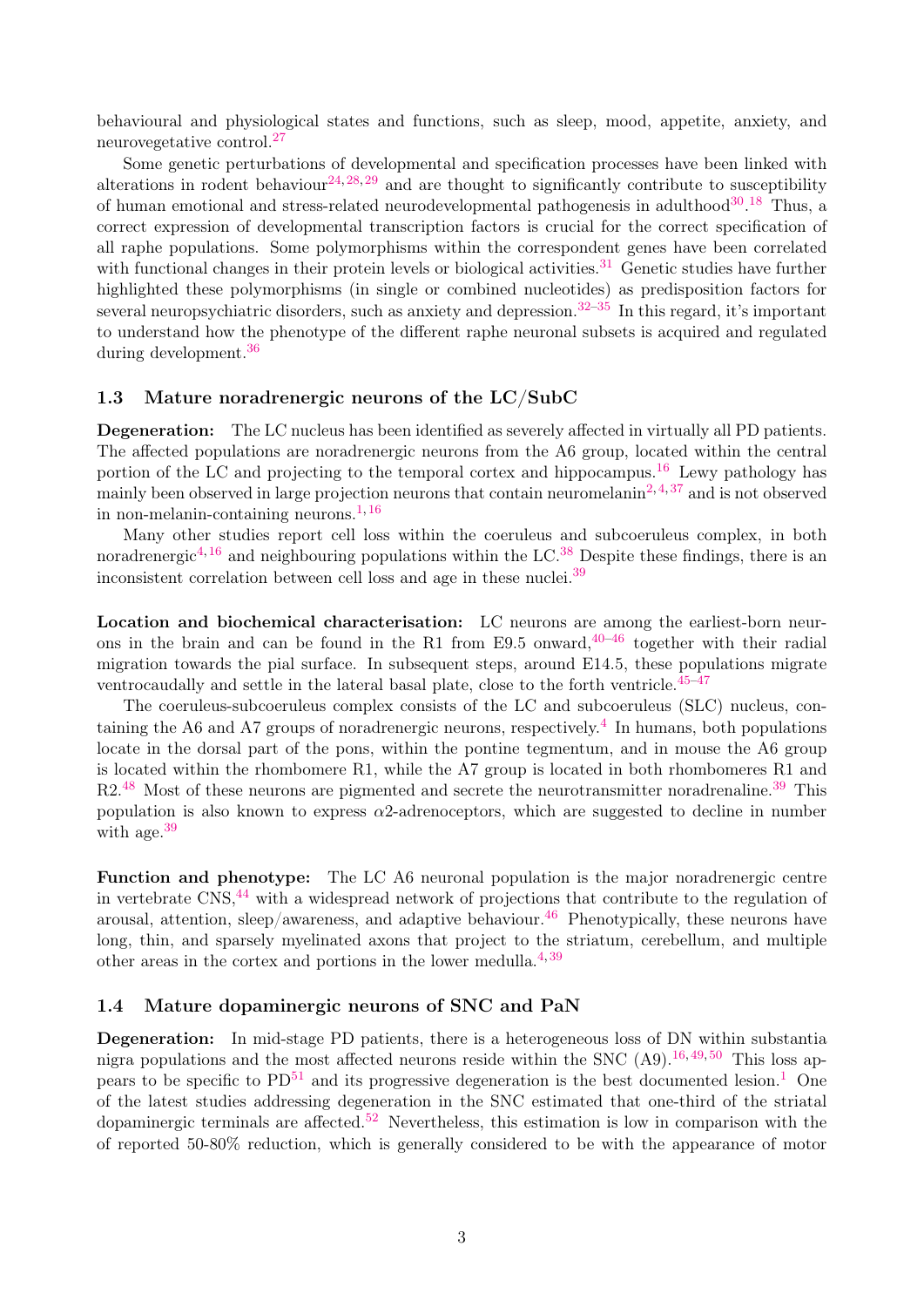symptoms.<sup>[4](#page-15-3)</sup> It is also important to note that substantia nigra degeneration and motor dysfunction generally correlate in PD, although in some other diseases with parkinsonian symptoms, these neurons do not exhibit cell loss.<sup>[53](#page-18-6)</sup>

Lewy pathology appears in melanised neuronal populations of SNC posterolateral subnucleus<sup>[2,](#page-15-1)[4](#page-15-3)</sup> and progressively affects other posterior subnuclei (posteromedial and posterosuperior).<sup>[54,](#page-18-7) [55](#page-18-8)</sup> Several other immunocytochemical studies have also confirmed that neurons located in a more ventral tier are more vulnerable than those in a medial position.<sup>[56](#page-18-9)</sup> Furthermore, SNC DN are more vulnerable to cell death than the ones of other nuclei, which lie around the same ventral location.[57–](#page-18-10)[60](#page-18-11) Melanised dopaminergic populations of the PaN (A10) and PBP (A10) display less pronounced changes in PD patients. Moreover, ventral tegmental area populations (VTA/A10) are relatively spared from disease pathology.<sup>[61](#page-18-12)</sup> Unfortunately, there is still no consensus as to the reason for this apparent resistance to degeneration.[4](#page-15-3)

Various molecular<sup>[62](#page-18-13)</sup> and electrophysiological<sup>[63](#page-19-0)</sup> studies have already highlighted the existence of an intricately organised complex of interdigitated dopaminergic neuron sub-types within mesodiencephalic dopaminergic populations.  $64, 65$  $64, 65$  $64, 65$  Generally located in similar but distinct anatomical locations, these neurons apparently have different sensitivity do degeneration, connectivities and functional characteristics.<sup>[66,](#page-19-3) [67](#page-19-4)</sup> These differences highlight some distinct morphological features, cotransmitters and other distinctive marker proteins.[68](#page-19-5)

Biochemical characterisation: In the SNC, ventral tier neuromelanin-containing neurons are specifically susceptible to degeneration, $61$  although some of the most highly pigmented neurons in the brain are spared in PD.<sup>[69,](#page-19-6)[70](#page-19-7)</sup> These populations present low levels of calbindin (CALB1)<sup>[55,](#page-18-8)[71](#page-19-8)</sup> and SLC18A2, higher levels of SLC6A3, as well as decreased vesicular accumulation of dopam-ine.<sup>[1,](#page-15-0) [54,](#page-18-7) [65,](#page-19-2) [72,](#page-19-9) [73](#page-19-10)</sup> They are also immunopositive to the potassium channel KCNJ6 (GIRK2), to D2 dopamine receptors and to lactotransferrin (LTF).<sup>[56](#page-18-9)</sup>

Function, phenotype and location: The substantia nigra is located in the inferior midbrain tegmentum and extends from the posterior tip of the mammillary body to the oculomotor nucleus.<sup>[74](#page-19-11)</sup> This nucleus holds three different zones, including a cell-dense pars compacta (A9), a cell-sparse pars diffusa and a reticulate portion. Additionally, within the pars compacta portion, seven other subnuclei can be distinguished, according to their location.<sup>[75](#page-19-12)</sup>

SNC DN are located close to the floor plate, at the ventral rim of the neuroepithelium,<sup>[76](#page-19-13)</sup> and have a spherical and marginally located nucleus, with neuromelanin granules at the other cell pole. These neurons have a few thick dendrites that are arranged in bundles and do not generally project beyond the boundaries of the substantia nigra. Moreover, their axons project to the dorsal striatum via the nigrostriatal pathway. These axons are of a fine-caliber, are thinly myelinated and have a thick cone-shaped initial segment.<sup>[4](#page-15-3)</sup> These populations are required for the control of voluntary movement and their loss results in an impairment of motor function. $68,77$  $68,77$ 

In humans, the A10 group consists of seven nuclei, which include the parabrachial pigmented nucleus, the PaN and the ventral tegmental area.<sup>[78](#page-20-1)</sup> The PaN  $(A10)$  and the PBP  $(A10)$  are located in the ventromedial midbrain tegmentum and provide the major afferent dopaminergic projections to the amygdala, the hippocampal formation, and the entorhinal region.<sup>[4](#page-15-3)</sup> Moreover, the dense dopaminergic projections from the PaN reach the neocortical motor areas, the anterior cingulate fields and the prefrontal association areas.<sup>[4](#page-15-3)</sup> Likewise, the ventral tegmental area (VTA) is located in the ventral midbrain tegmentum and its neurons innervate the ventral striatum and the prefrontal cortex via the mesocorticolimbic system, which is involved in the regulation of emotion and reward.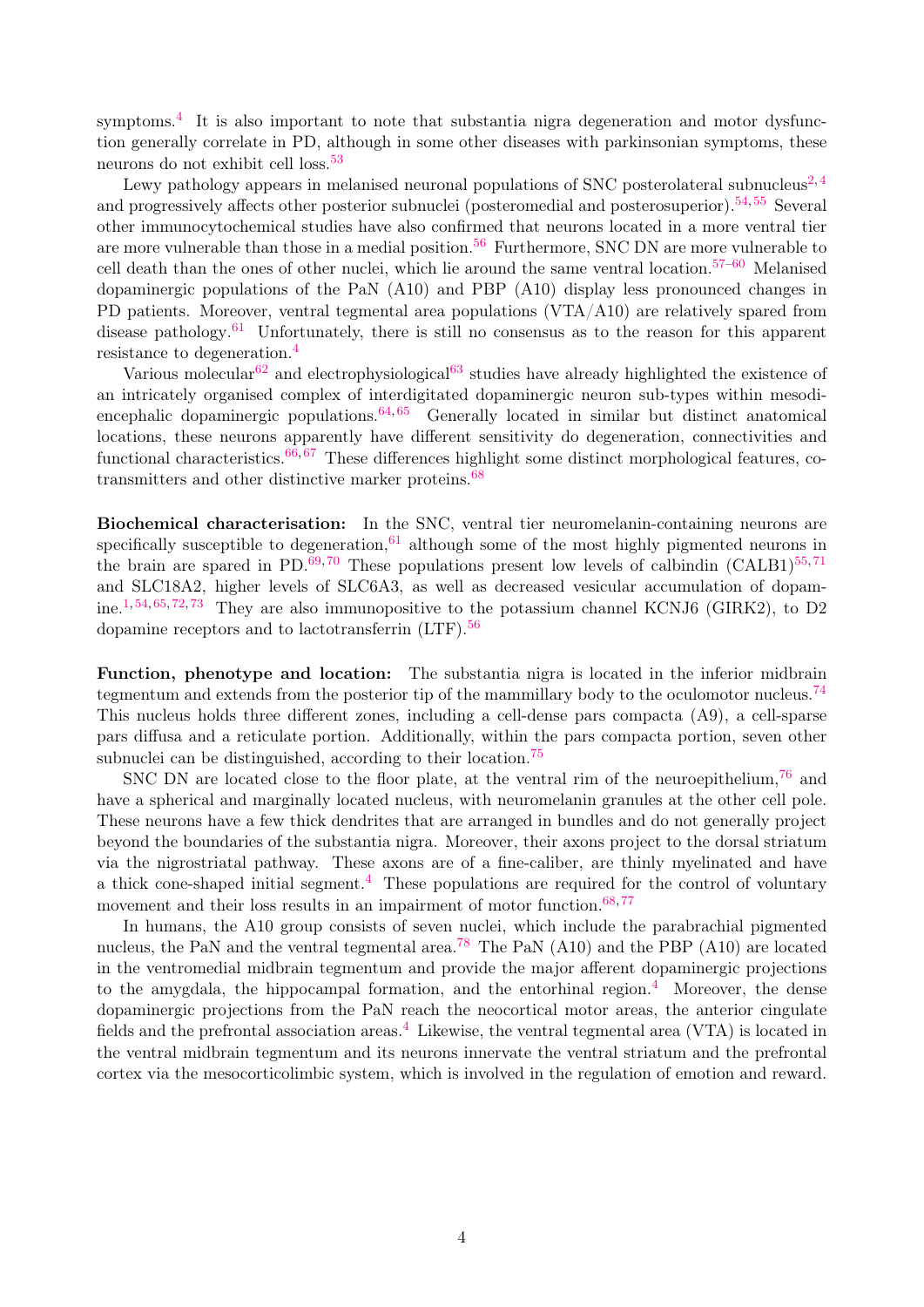# 2 Neuronal and neurotransmitter identity of brainstem monoaminergic populations

Phenotypic characterisation of neuronal morphology and electrophysiology are very informative but do not provide as many measurable attributes as, for example, transcriptomic data.[79](#page-20-2) Neurotransmitter and electrophysiological phenotypes can be correlated with the transcriptomic signatures of mature neurons, but such correlation is more challenging for quantitative morphology and connectivity. Also, morphology and connectivity is determined by transcriptional programs that are only active during development. $80$  In contrast, enzymes involved in neurotransmitter biosynthesis as well as the corresponding receptors and ion channels are required to be expressed in a mature state and form part of the mature neuronal signature.<sup>[79](#page-20-2)</sup>

The developmental choice of neurotransmitter is one of the better documented aspects of neuronal identity (Figure 3) for which many key regulatory genes and crucial extrinsic factors have already been revealed.[44](#page-17-10) Most of the vulnerable populations in PD produce monoamines that can be used for neurotransmission, which confers a similar neurotransmitter identity defined by the expression of similar key biosynthetic enzymes $44$ (Supplementary information 1). These biogenic neurotransmitters are synthesised from aromatic amino acids, such as phenylalanine, tyrosine or tryptophan and can be classified as cathecholamines (dopamine, noradrenaline and adrenaline), tryptamines (serotonin and melatonin), tyramines, octopamines and histamines.<sup>[81](#page-20-4)</sup>

Monoaminergic neurons are broadly distributed and classified according to their position, where the A group represents the catecholaminergic populations and the B groups the serotonergic pop-ulations.<sup>[81](#page-20-4)</sup> The mouse dopaminergic populations are classically grouped from A8 to A17, where the mesodiencephalic population A9 corresponds to the SNC and the A10 population to the ventral tegmental area and the  $PaN^{81}$  $PaN^{81}$  $PaN^{81}$  (A15 is part of the olfactory tubercle and A16 is part of the olfactory bulb<sup>[81](#page-20-4)</sup>). Noradrenergic populations are represented in the medullary A1 and A2 groups and in the pontine A5 to A7 groups, where the A6 population forms part of the  $LC<sup>81</sup>$  $LC<sup>81</sup>$  $LC<sup>81</sup>$  All mouse serotonergic populations are grouped from B1 to B9 and originate from the hindbrain, the medullary B1 to B4 and the pontine B5 to B9 . The raphe nuclei include most of these populations.

Within PD vulnerable populations, the A9 group correspond to DN of the SNC, the A6 correspond to the noradrenergic populations of the LC and both B5-9 and B1-4 correspond respectively to the serotonergic populations of PnRa and MoRa. Cholinergic 10N populations apparently do not use a monoamine as neurotransmitters, but they also share some key biosynthetic enzymes, such as TH, and are able to store a monoamines. Each type of monoaminergic neuron expresses specific set of enzymes and transporters involved in neurotransmitter synthesis, packaging into vesicles and re-uptake into the neurons after release. The coordinated co-expression of these enzymes can be depicted by the analysis of the transcription factors involved in their terminal differentiation.<sup>[81](#page-20-4)</sup>

## 3 Summary of brainstem development

#### 3.1 Embryonic developmental steps

The CNS develops from a common population of intra-embryonic stem cells originating from the inner cell mass of the blastocyst (13-cell inner cell mass). In an early embryological event (E3.5 mouse and E5 human<sup>[50](#page-18-3)</sup>), this inner cell mass population starts to divide and to change its physical position to form an inner bi-laminar disk (the embryo itself) located internally in the blastocyst. This bi-laminar disk consists of two cell mass layers, a dorsal epiblast layer that lines the anionic cavity and a ventral hypoblast layer that lines the primary yolk sac.

#### 3.1.1 Gastrulation

In a process called gastrulation, the embryonic bi-laminar disk will turn into a tri-laminar disk at the medial anterior portion of the epiblast layer (anterior primitive streak). This process starts with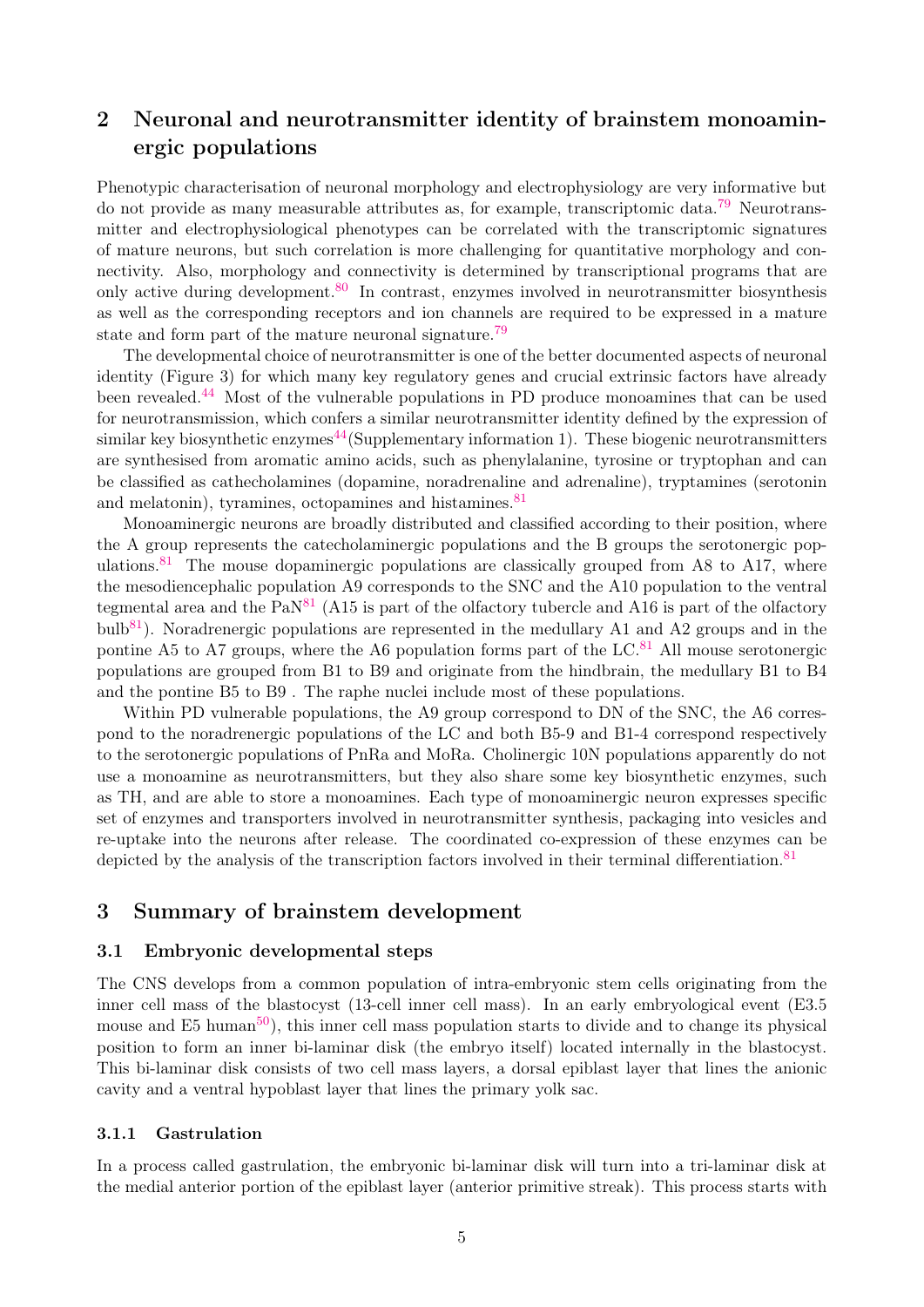FGF8 induction, which is responsible for the down-regulation of e-cadherin (that binds the epiblasts together) and up-regulation of brachyury (essential transcription factor in mesodermal formation). This change of expression allows these epiblasts to migrate into deeper ventral layers of the embryo through the primitive groove, which is the result of the primitive streak depression.

The primitive streak plays an important role in the development of the body, since it allows space for the migration of anterior epiblasts. The first population to migrate will form the intra-embryonic endoderm which is displaced next to the hypoblast layer, whereas the second population will form the intra-embryonic mesoderm which positions in an intermediate zone. At the same time, the epiblasts from the dorsal germ layer, which does not migrate, will generate the intra-embryonic ectoderm. The hypoblast layer will become the extra-embryonic endoderm. This three-layered structure is called the gastrula and its intra-embryonic ectoderm will eventually form the skin and neural tissues. The intra-embryonic mesoderm will form muscles and bones, while the intra-embryonic endoderm will form the cells lining the digestive and respiratory tracts.

These embryological steps are reviewed elsewhere,<sup>[50](#page-18-3)</sup> but it is safe to assume that the differentiation of both mouse and human embryonic stem cells follow a similar set of hierarchical signals. Therefore, they both share a similar regulation of the embryonic development with further generation of the different germ layers and specific cell types.<sup>[50](#page-18-3)</sup>

#### 3.1.2 Neurulation

The development of the entire nervous system begins during gastrulation by a process called neurulation and results in the formation of the neural tube. During neurulation, stem cell populations from the dorsal midline of the intra-embryonic ectoderm start to generate two other populations of specialised neuroectoderms: the neural plate ectoderm and the neural plate border cells. The former is the precursor for the entire CNS, while the latter forms the PNS by differentiation into neural crest populations.[82](#page-20-5)

The neural plate populations are first generated and differentiated in the anterior/cranial end of the embryo (cranial neurulation) and then proceed in a posterior/caudal direction<sup>[83](#page-20-6)</sup> (spinal neur-ulation).<sup>[84](#page-20-7)</sup> Neurulation lasts from the appearance of the neural plate to the closure of the neural tube. Both steps of neurulation have different mechanisms and timings along the anteroposterior axis which distinguish them as cranial or spinal neural plate.<sup>[83,](#page-20-6) [84](#page-20-7)</sup> Therefore, cranial neural plate cells are a specialised anterior neural plate ectoderm, destined to undergo neurulation and to generate the cranial portion of the neural tube, whose progression is different from that seen in the spinal region.[82](#page-20-5) A considerable portion of this cranial neural plate is ventrally underlined by the notochord and corresponds to the prospective brainstem.

Neural tube convergent extension In mammals, the formation of the cranial neural tube begins with the bending of the cranial neural plate. This event occurs at the Medial Hinge Point (MHP), overlying the notochord, and at the Dorsal Lateral Hinge Point (DLHP), located at the attachment point of the surface ectoderm to the outside of each Neural Fold.[85](#page-20-8) After the biconvex Neural Folds are formed, they bulge outwards due to cranial mesenchyme-marked expansion. Then, they flip around and approach until they meet at the dorsal midline (neural tube closure).<sup>[82,](#page-20-5) [86](#page-20-9)</sup> These movements are known as convergent extension and depend on highly conserved WNT-frizzled signal transduction pathways.  $82, 87$  $82, 87$  $82, 87$  In mouse, the primary neural tube closure initiates at the hindbrain/cervical boundary on embryonic day E8.5, equivalent to a approximately 3 weeks post fertil-isation in humans.<sup>[84](#page-20-7)</sup> Before the complete closure of the neural tube, neuronal induction becomes determinant due to the anterior-posterior (AP) and dorsal-ventral (DV) patterning events that start the regionalisation of this structure.

During early embryonic stages, the populations of embryonic stem cells face constant changes of their physical location, but remain pluripotent and mitotic until the beginning of neuronal induction. The neural plate ectoderm is entirely proliferative and after neuronal induction, the cells start to exit the cell cycle and to commit to a neuronal differentiation program. Differentiation only occurs after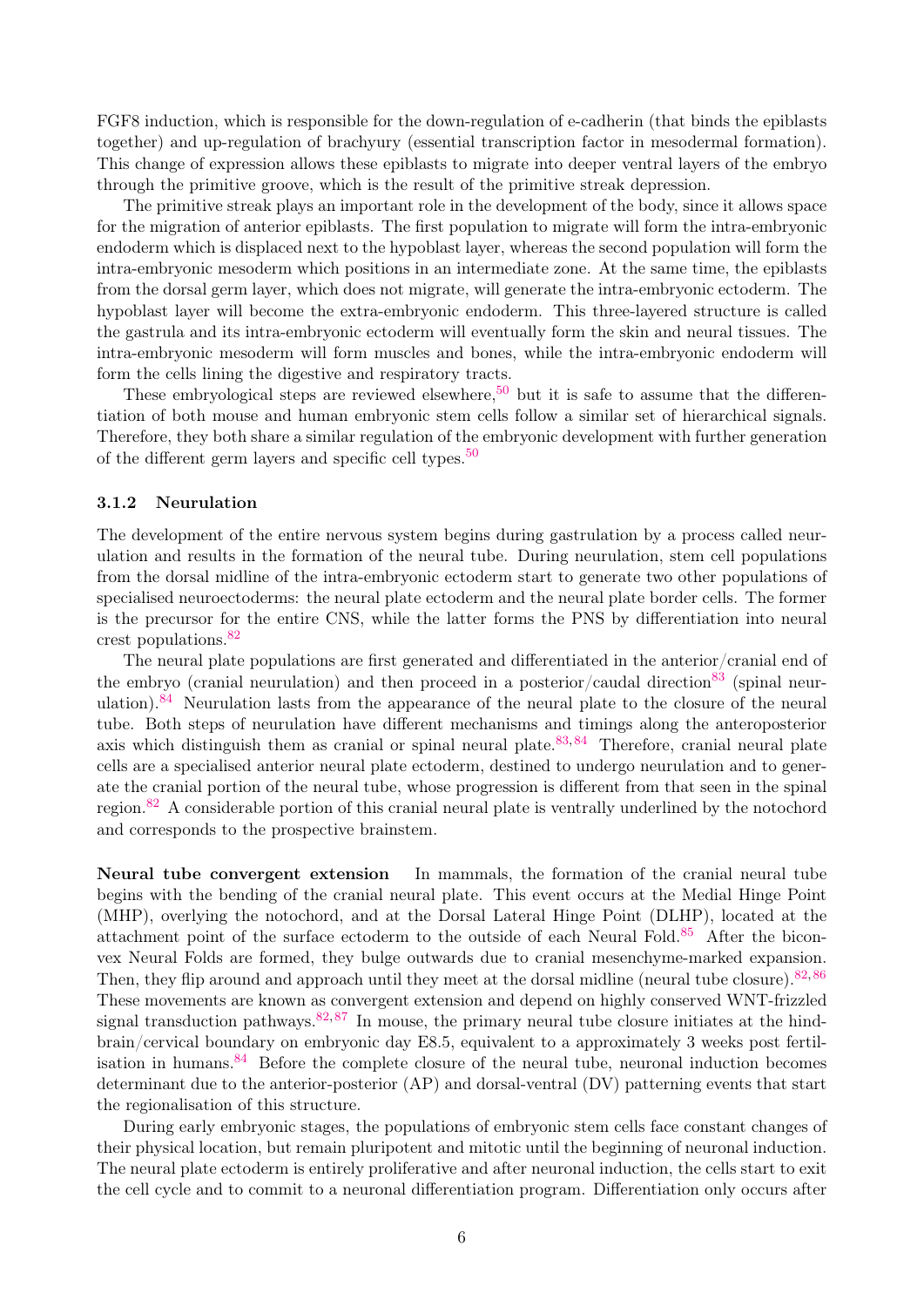complete closure of the neural tube for each position in the body axis.<sup>[82](#page-20-5)</sup> Notch signalling determines the timing of the balance between proliferation and differentiation in cranial neurulation.<sup>[82](#page-20-5)</sup>

Although embryonic stem cells retain their stem cell characteristics until neuronal induction, throughout the earlier stages of development they gradually start to present some degree of commitment. These changes mainly occur in the length of some of the cell cycle stages, mainly G1 and G2, which results in diminished pluripotency.

The correlation between the timing of the neural tube closure in mouse and human, at different anterior-posterior positions, is still under debate, meaning that they may not share exactly the same exact order of events.<sup>[84](#page-20-7)</sup> Therefore, this is an important issue to consider in the study of developmental lineages, because it may imply slightly different neurulation events between mouse and human. Differences in such an important developmental step between mouse and human, like it is neurulation, may be represented by slightly different induction mechanisms, which downstream may reflect important differences in gene expression profiles of the generated populations.

In the current work, we give special attention to the developmental lineage of specific brainstem populations that are originated from the anteriorly positioned non-migrated epiblasts. These epiblasts generate the anterior neural ectoderm, the subsequent cranial neural plate and the cranial neural tube. Only the populations in the cranial neural tube, which are underlined by the notochord, are considered in this study, since they are the mitotic precursors of all brainstem populations.

#### 3.2 Brainstem patterning and neural induction

Most of the classical studies on vertebrate neuronal patterning were performed on embryos of birds and amphibians.<sup>[88](#page-20-11)</sup> However, over the last two decades, fish and mouse models have made an important contribution. Neuronal induction specifies the identity of different progenitors and specific inductive combinations are required for the generation of all neuronal subsets in the CNS. Therefore, the identification of the source and the nature of these early inductive signals, together with their embryological, cellular, and molecular basis will help to understand the individual fate restriction programs that occur in each individual developmental lineage.<sup>[50](#page-18-3)</sup> Neuronal fate is controlled by a combination of intrinsic factors and extracellular signalling molecules that act as positive or neg-ative regulators of neuronal differentiation.<sup>[89](#page-20-12)[–92](#page-20-13)</sup> Positive regulators such as sonic hedgehog (SHH) promote the commitment and differentiation of neural stem cells, while negative regulators such as NOTCH,<sup>[93,](#page-20-14) [94](#page-21-0)</sup> EGF and FGF2<sup>[95,](#page-21-1) [96](#page-21-2)</sup> maintain the self-renewal and the multipotent status of undifferentiated neural stem cells.

During gastrulation, the action of inductive signals begins the specification of the dorsal ectodermis into a neuronal fate. This initial induction leads to the formation of the neural tube, which starts to show evident differences in shape along the AP axis, and differences in gene expression (mostly transcription factors) across both AP and DV axes. This induction empowers the neuronal precursors with the ability to produce a great diversity of region-specific progenitors and differentiated populations. The variety of possible combinatorial inductions generate distinct identities, in terms of morphology, axonal trajectory, synaptic specificity, neurotransmitter content and other characteristics.[50](#page-18-3) In the prospective brainstem, neuronal induction of embryonic stem cell precursors begins with the first neurulation and occurs concomitantly with neuronal patterning. Neuronal patterning is one of the most studied neuronal inductions and its action relies on two important aspects, a spatial and a temporal specification. $50,97$  $50,97$ 

In the spatial specification, morphogens generated and secreted in specific locations, within the neuroepithelium and surrounding tissues (by organisational centres), signal and pattern the AP, DV and right-left (RL) axes of the CNS.<sup>[50](#page-18-3)</sup> Mixtures of gradients of developmental morphogens throughout the neural tube generate important positional information (regionalisation), which can be represented as a molecular grid of neuronal induction.<sup>[98](#page-21-4)</sup> The initial position of a precursor defines its exposure to morphogens that progressively restrict their developmental potential.[99](#page-21-5)

Cell fate is directed by the activation or repression of transcriptional regulators, which control the genetic network necessary for the generation of the specific phenotype of each neuronal cell type.<sup>[99](#page-21-5)</sup>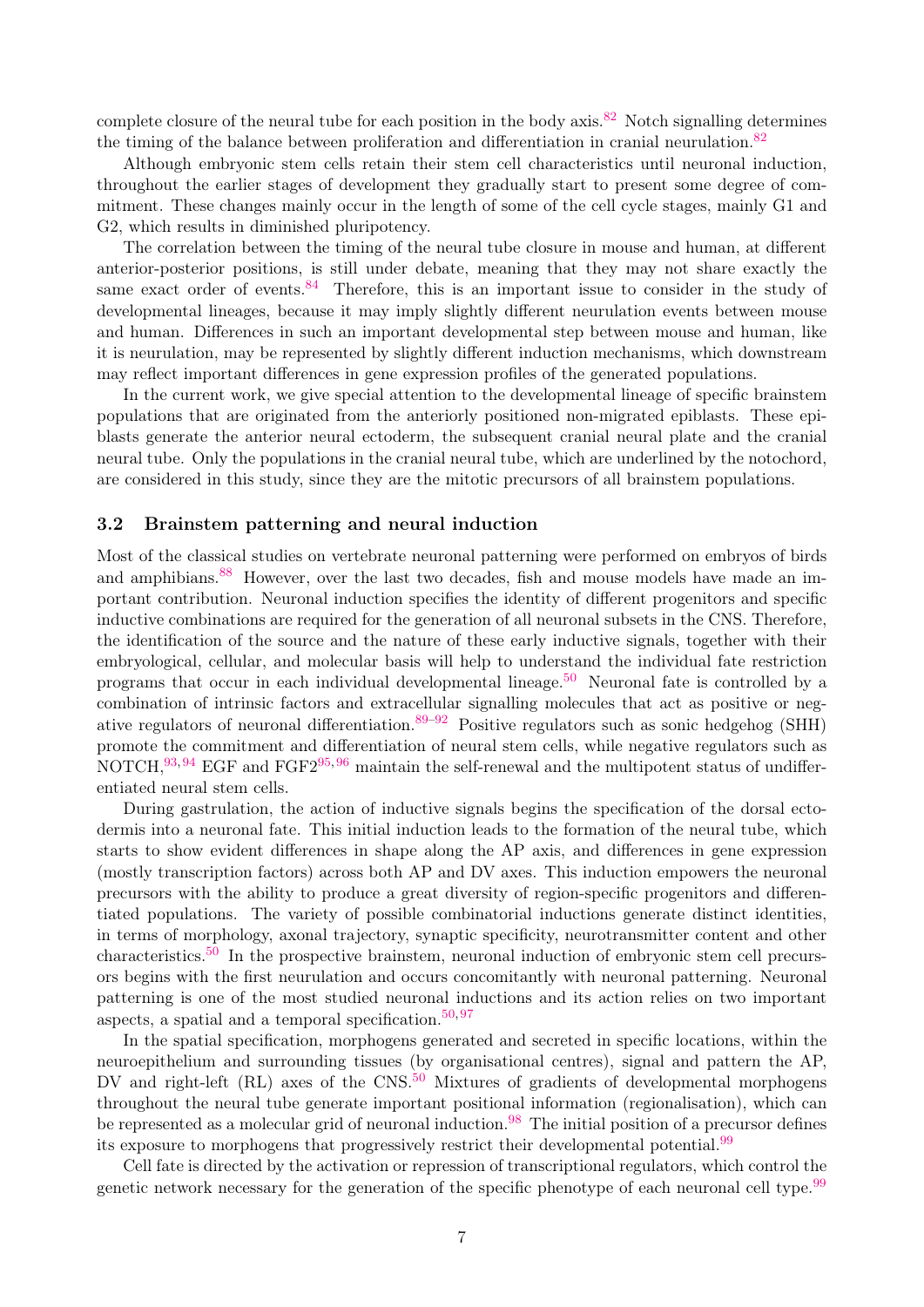Initially, these environmental cues induce the generation of mitotic progenitors with multiple gene expression profiles, which later will generate mature populations. Understanding the mechanism by which extracellular concentrations of morphogens are translated into the intracellular specification is vital to address lineages development.<sup>[100](#page-21-6)</sup> Morphogens act at a distance from their source point, directly on the recipient cells without any relay mechanisms in a concentration-dependent manner.<sup>[100](#page-21-6)</sup> Some of these morphogenes include bone morphogenetic proteins (BMP), fibroblast growth factors (FGF), retinoids, the NOGGIN, SHH[88](#page-20-11) and the wingless-type protein (WNT).

Temporal specification governs the order and hierarchy of cell fate decisions,  $50$  thus, for each specific location in the neural tube, cells are generated on a precise and predictable temporal schedule, with sub-types of neurons appearing in a defined order.<sup>[97](#page-21-3)</sup> The timing of cell generation can be encoded within the early progenitors as a cell-intrinsic program and the extrinsic signals from the morphogens are important modulators of this program.<sup>[97](#page-21-3)</sup> CNS progenitors undergo a series of asymmetric cell divisions to generate the first neurons and their lineage trees in mouse are remarkably similar to those in invertebrates.<sup>[97,](#page-21-3) [98,](#page-21-4) [101,](#page-21-7) [102](#page-21-8)</sup>

Patterning events are the processes by which embryonic cells form ordered spatial arrangements within tissues. They occur concomitantly with neuronal induction and establish the specific profiles of transcription factor expression within neuronal progenitors, giving rise to distinct classes of post-mitotic cells (reviewed elsewhere<sup>[103,](#page-21-9) [104](#page-21-10)</sup>). Each of these individual profiles define a specific progenitor domain by orchestrating key neuronal aspects, like cell-specific programs that define the migration, projection pattern, and synaptic specificity of neuronal sub-types.[105](#page-21-11)

A complete understanding of how cells interpret and consequently generate a global response to each of the extracellular signals remains an unmet challenge. A first hypothesis is that each signalling pathway triggers a specific transcriptional signature and the sum of these signatures would indicate a neuronal progenitor identity to adopt. However, several evidences point to more direct connections between the different intracellular signalling cascades activated by these inducers. For example, SHH and WNT pathways seem to interact physically and also *Gli3* expression (*Shh* effector) is regulated and dependent on the WNT activity.[105](#page-21-11)

#### 3.2.1 Anterior-posterior patterning and neuronal induction:

The AP patterning of vertebrate CNS begins early in development, during gastrulation, starting the CNS regionalisation. By embryonic day E9.5 in mouse, the main regions of the CNS can already be distinguished morphologically along this axis.<sup>[106](#page-21-12)</sup> The anterior neuronal ridge and the isthmus organiser are two important organisational centres implicated in AP patterning of the caudal forebrain, the midbrain and the anterior hindbrain, through the secretion of the morphogen FGF8. Also, all hindbrain is patterned by a combinatorial expression of Hox genes that are induced by retinoic acid.

Prosomeric model The anterior-posterior patterning events organise the brainstem in a series of transverse units called neuromeres, which are comprehensively described by the prosomeric model. According to this model, the mapping of each neuromere is relatively straightforward and reproducible due to the existence of multiple neuromeric landmarks. Each neuromere is named differently according to its location and in the Allen Developing Mouse Brain Atlas, <sup>[48](#page-18-1)</sup> the brainstem consists of: 3 prosomeres (P1-3), which divide the diencephalon,<sup>[107](#page-21-13)</sup> 2 mesomeres (M1-2) which divide the mesencephalon and 12 rhombomeres (is-R11) which divide the rhombencephalon. Note that there are authors who consider an alternative classification for some of these neuromeres, where the isthmus (or rhombomere "R0") and "R1" can be grouped within an extra-large "R1" domain and all rhombomeres from "R8" to "R11" fit into a large "R8" rhombomere.<sup>[19](#page-16-3)</sup>

The mesodiencephalic neuromeres (P3-1 and M1-2) share similar anterior-posterior patterning events, which result in the development of common trans-neuromeric mature populations. In the development of the hindbrain, the transiently segmented rhombomeres (is-R11) will generate the pons,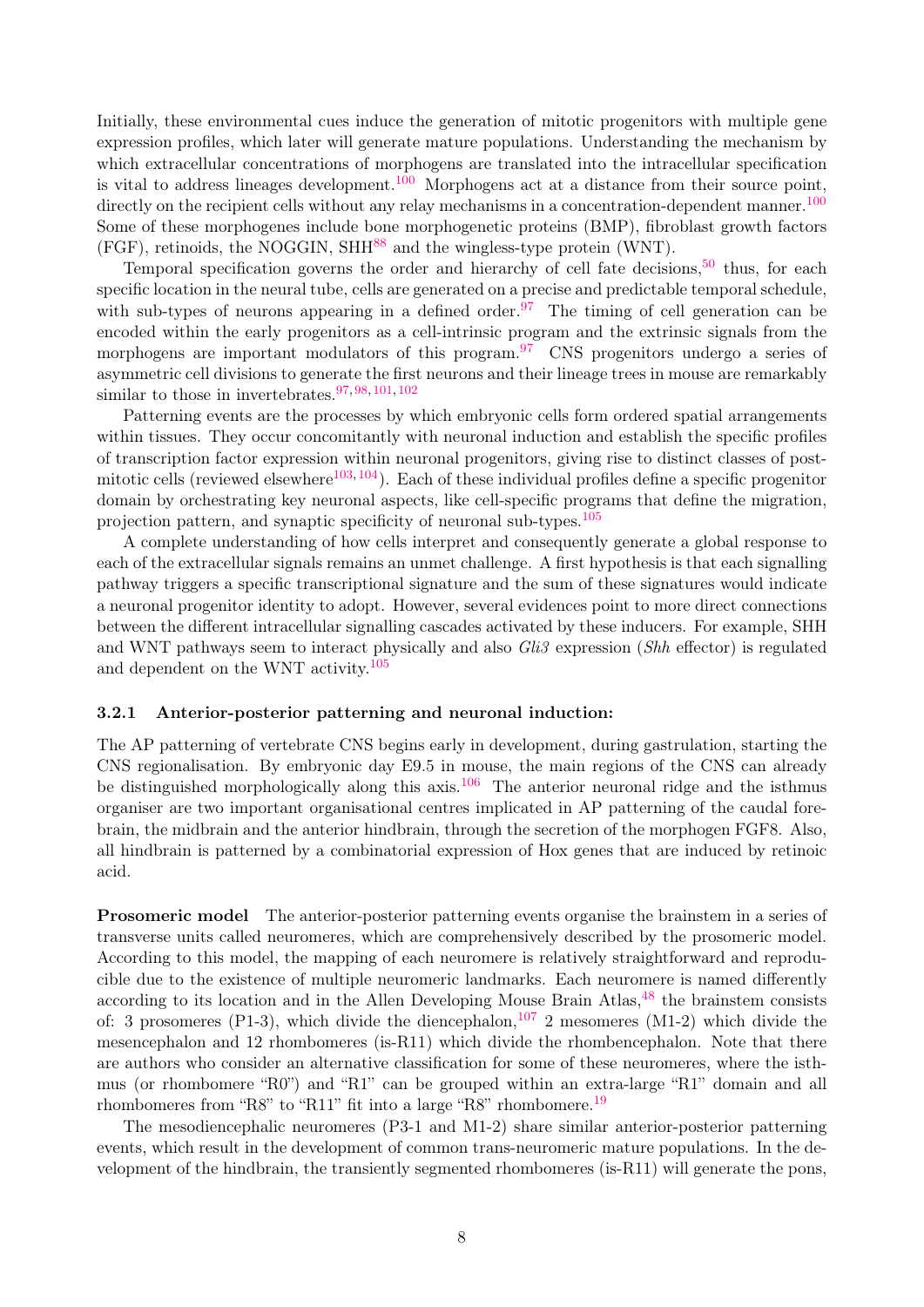medulla, and cerebellum. In mice, these transverse units can be grouped in to 4 main locations (Al-len Developing Mouse Brain Atlas<sup>[48](#page-18-1)</sup>): the anteriorly positioned prepontine (is-R2), the intermediate pontine hindbrain (R3-R4), the pontomedullary hindbrain (R5-R6) and the posterior medullary hindbrain (R7-R11). In the posterior medullary hindbrain, these rhombomeres are generally called crypto-rhombomeres (cR8-11), since the inter-neuromeric limits have not yet been described in mouse as morphologically distinguishable partitions.<sup>[19](#page-16-3)</sup> These crypto-rhombomeres were first described in chicks (as pseudo-rhombomeres) via experimental fate-mapping studies<sup>[108](#page-21-14)</sup> and latter corroborated by the specific expression of  $H\alpha x$  genes.<sup>[109](#page-21-15)</sup> In mouse there are reasons to assume the same hidden partitions.[19,](#page-16-3) [110](#page-21-16)

In the hindbrain, the various rhombomeric partitions have specific expression patterns of  $H\!o x$ homedomain genes (Hox code) and other specific molecular determinants that support their rhom-bomeric segmentation.<sup>[109,](#page-21-15) [111](#page-22-0)</sup> In this regard, extensive studies have unravelled the different Hox gene expressions in each rhombomere, which specify their different anterior-posterior identities. Alterations in these Hox genes can cause homeotic transformations of the rhombomeres and also affect the specification of discrete neuron types.<sup>[112](#page-22-1)</sup> Also, simply looking into the rhombomeric topography and other variations occurring in development, it is also possible to identify some peculiar differences between these units. For example, paired rhombomeres are normally advanced in neurogenesis relative to the unpaired ones.[19](#page-16-3) This development with a two-segment periodicity ensures the expression of differential cell adhesion profiles preventing the intermix of cells between compartments, despite the non-existence of physical barriers between rhombomeres.<sup>[105,](#page-21-11) [113](#page-22-2)</sup>

Anterior-posterior patterning events are responsible for brainstem segmentation during development and each neuromere must have a specific developmental program, which enables the production of specific neuronal types, such as the catecolaminergic, the visceromotor and/or the brachiomotor neurons, as well as other anatomical derivatives.[19](#page-16-3)

Isthmus organiser - FGF8 and WNT1 signalling The isthmus organiser is located within the junction of the future midbrain and the anterior hindbrain<sup>[114](#page-22-3)[–116](#page-22-4)</sup> and plays a determinant role in neuronal induction of these surrounding areas. It acts through the secretion and diffusion of the morphogenes FGF8 and WNT1, which signal different inductive cascades within neuronal precurs-ors.<sup>[106](#page-21-12)</sup> The development of this organisational centre requires the expression of the genes  $Otx2$ , Gbx2, Pax2, Lmx1b, Wnt1, En1 and En2. $68$ 

Downstream to this induction, a set of specific developmental transcription factors start to be expressed. In mice, as early as embryonic stage E7.5 it is already possible to distinguish two differently specified regions in the neural plate: one anteriorly located expressing  $Otx2$  and another posteriorly located expressing  $Gbx2$ .<sup>[106,](#page-21-12)[117](#page-22-5)</sup> At E8.5, these regions broadly express other transcription factors, the future midbrain expresses  $Wnt1$  together with  $Otx2$ , and the future anterior hindbrain (R1 of metencephalon) expresses  $Fqf8$  and  $Gbx2$ . The transcription factors engrailed,  $En1$  and  $En2$ , and the paired box, Pax2 and Pax5, at this stage are expressed in the entire mesencephalon and rhombomere 1.<sup>[106](#page-21-12)</sup> Later at E9.5, some transcription factors become restricted to the  $Otx2/Gbx2$ border: Wnt1 to the narrow anterior section and the Pax2, Faf8 and Gbx2 to a posterior section. Wnt1 maintains its expression also in the dorsal mesencephalon. En1, En2 and Pax5 also continue their expression.<sup>[106,](#page-21-12) [116](#page-22-4)</sup> At this stage, the localisation of the organisers becomes restricted to specific locations: both FGF8 and WNT1 in the  $Otx2/Gbx2$  border, and WNT1 in the dorsal mesencephalon  $(reviewed elsewhere<sup>114, 115, 118, 119</sup>)$  $(reviewed elsewhere<sup>114, 115, 118, 119</sup>)$  $(reviewed elsewhere<sup>114, 115, 118, 119</sup>)$  $(reviewed elsewhere<sup>114, 115, 118, 119</sup>)$  $(reviewed elsewhere<sup>114, 115, 118, 119</sup>)$  $(reviewed elsewhere<sup>114, 115, 118, 119</sup>)$  $(reviewed elsewhere<sup>114, 115, 118, 119</sup>)$  $(reviewed elsewhere<sup>114, 115, 118, 119</sup>)$  $(reviewed elsewhere<sup>114, 115, 118, 119</sup>)$ 

Hox-mediated hindbrain patterning and retinoic acid induction Hox genes confer anteriorposterior positional information to the neuronal precursors located caudally to the  $Otx2/Gbx2$  border, in the prospective hindbrain region. It has been postulated that this information, at each rhombomere, can be represented as a Hox code of specific combinatorial expression.<sup>[120](#page-22-9)[–122](#page-22-10)</sup> Hox genes are found in all animal species with conserved roles in body patterning.<sup>[123](#page-22-11)</sup> Most of the knowledge of their function in vertebrates derives from knockout studies in mice or manipulation of their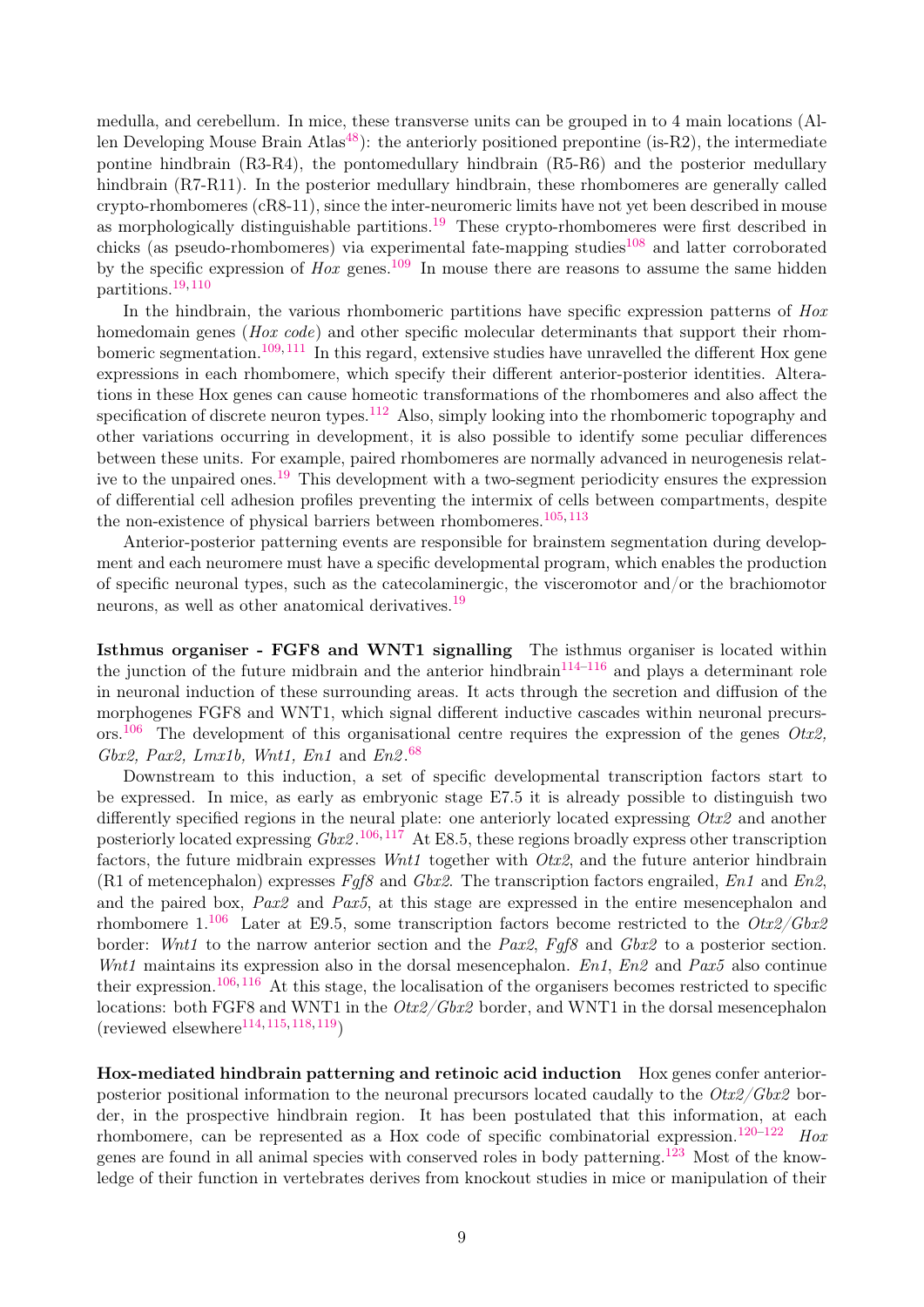activity in chick embryos.[105](#page-21-11)

In most vertebrates, there are 39 Hox genes which contain a region that encodes for a homeodomain that mediates DNA binding. These genes are mostly expressed in the CNS and are distributed across 4 clusters: the HoxA, HoxB, HoxC and HoxD, containing 13 paralog groups each  $(Hox1$ - $H\alpha xI3$ ).<sup>[105](#page-21-11)</sup> Hox1-Hox5 paralog group genes are expressed in the hindbrain and some of them over a narrow time window during development, while others may persist to postnatal stages.[105](#page-21-11)

In mice, Hox gene expression in the brainstem begins as early as E7.5, with the expression of the Hox1 paralogs, *Hoxa1* and *Hoxb1*, followed by the paralogs  $Hox2$  and  $Hox3$  at E8.5.<sup>[105,](#page-21-11)[124](#page-22-12)</sup> Mice knockout studies suggest that early expression of Hox1 and Hox2 genes are determinant for the correct compartmentalisation of the hindbrain.<sup>[105,](#page-21-11) [125,](#page-22-13) [126](#page-22-14)</sup>

Although different neuronal populations are generated within the hindbrain, the study of the lineages of hindbrain motor neurons provides a valuable way to study the function of Hox genes. Motor neurons are generated in specific ventral locations throughout the hindbrain rhombomeres and generally cluster in motor nuclei that project to various body locations as cranial nerves. Similar to motor neurons, the hindbrain non-motor neurons require a complex interplay between multiple Hox genes, which are crucial to determine their correct identity and connectivity<sup>[105,](#page-21-11) [127](#page-22-15)[–129](#page-23-0)</sup> (reviewed  $elsewhere<sup>105</sup>$  $elsewhere<sup>105</sup>$  $elsewhere<sup>105</sup>$ ).

In the hindbrain, *Hox* genes are active in neuronal progenitors and it appears that they can also impinge on dorsal-ventral fate specification programs.<sup>[105,](#page-21-11) [130](#page-23-1)</sup> No such role has yet been described in the spinal cord and this difference may be related with to distinct temporal and spatial profiles of Hox genes in each region, which provides an additional cue in the diversification of the neuronal populations in the hindbrain.[105](#page-21-11)

Retinoic acid patterning starts early in mice and helps to establish the anterior-posterior axis of the hindbrain. Its importance has been supported by the existence of retinoid synthetic and analytic enzymes, binding proteins and receptors in the hindbrain. Also, it has been shown that Hox genes and other developmental regulatory genes, are profoundly influenced by retinoid acid signalling. $131-137$  $131-137$ 

In mouse, it has been shown that retinoic acid is produced and secreted by the paraxial mesoderm corresponding to the first four to six somites. These centres lie adjacent to the most posterior rhombomeres (R7-8), which indicates a higher concentration in this posterior location. Thus, retinoic acid signals according to a posterior-to-anterior gradient (reviewed elsewhere $137$ ). The distribution of the principal retinoic acid synthetic enzyme, retinaldehyde dehydrogenase 2, within the most anterior somites (adjacent to posterior rhombomeres) and the existence of retinoic acid degrading enzymes, like cytochrome P450 of the family CYP26, in the anterior rhombomeres (R2-5), help explain the generation of a signalling gradient.<sup>[137](#page-23-3)-142</sup>

An appropriate patterning of the hindbrain and generation of an axial expression of Hox genes, requires a correct spatial gradient and timed availability of retinoic acid. Nevertheless, it is important to consider the simultaneous inductions of retinoic acid and morphogenes from the FGF family, the FGF4 from the somites at caudal hindbrain and FGF8 from the isthmus at rostral hindbrain.<sup>[137](#page-23-3)</sup> An opposing signal model tries to correlate a series of mutual interactive loops between FGF morphogene induction, retinoic acid receptors, and  $H\sigma x$  genes in order to unravel the regulatory mechanisms behind Hox gene expression.[137,](#page-23-3) [143](#page-24-0)

#### 3.2.2 Anterior-posterior segmentation of vulnerable populations in Parkinson's disease (prosomeric model - Supplementary figure 1 and table 1)

The correct localization of the isthmus organizer in the mid-hindbrain border and the hox-mediated anterior-posterior patterning of the hindbrain are among the earliest events responsible for specification of brainstem's neuronal progenitors. Therefore, the correct anterior-posterior specification have already been studied for multiple brainstem populations (Supplementary table 1) (e.g.  $10N<sub>1</sub>^{10,137}$  $10N<sub>1</sub>^{10,137}$  $10N<sub>1</sub>^{10,137}$  $10N<sub>1</sub>^{10,137}$ raphe nuclei,<sup>[19,](#page-16-3) [144](#page-24-1)</sup> LC<sup>[43,](#page-17-11) [44,](#page-17-10) [144–](#page-24-1)[152](#page-24-2)</sup> and SNC<sup>[68,](#page-19-5) [106,](#page-21-12) [116,](#page-22-4) [117,](#page-22-5) 144</sub>, [153](#page-24-3)[–177](#page-26-0)).</sup>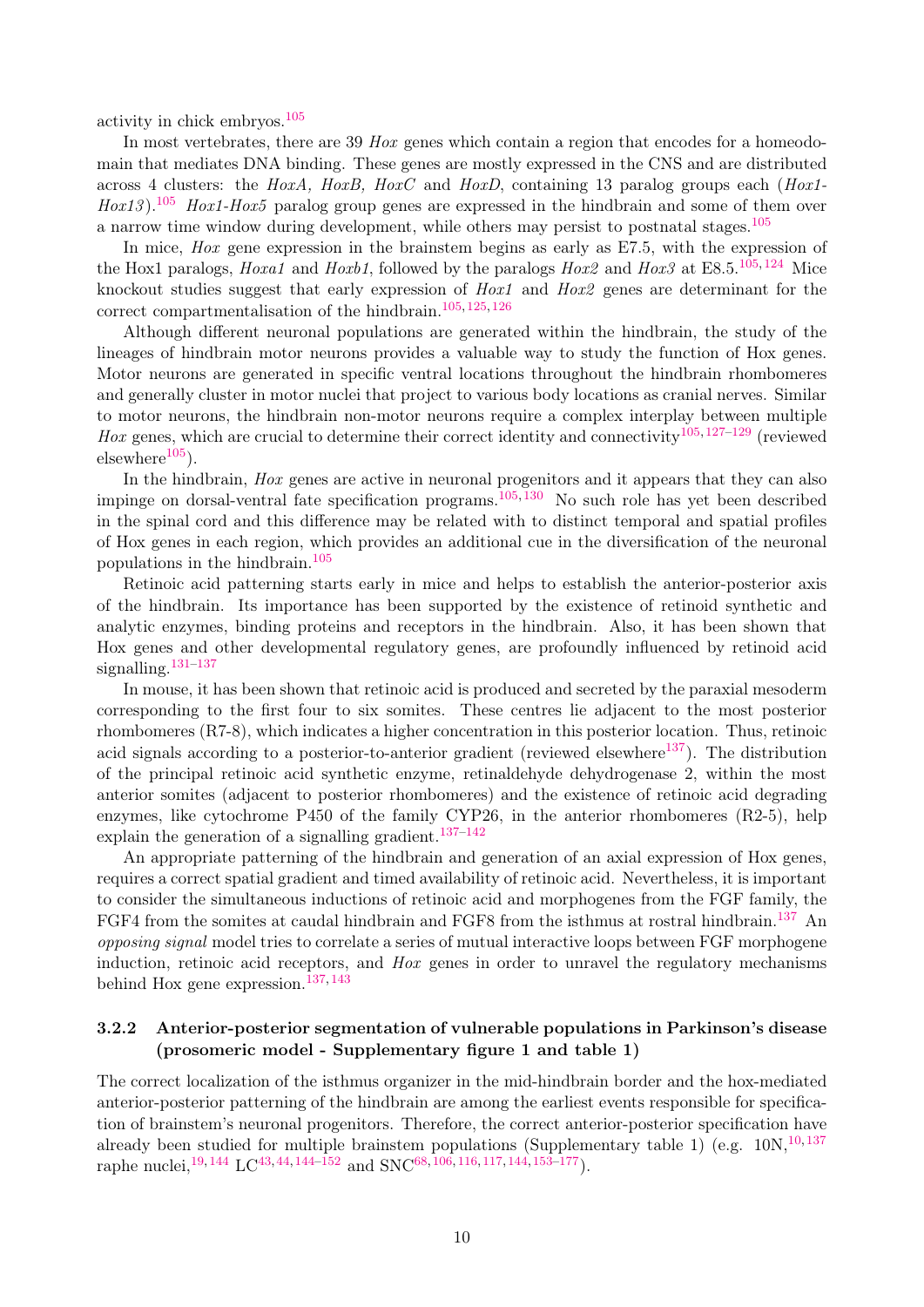|                                                       | P2/1 | M1/2   | R1  | R2                               | R3   | R4 | R5                 | R6     | R7 | R8 |  |  |  |
|-------------------------------------------------------|------|--------|-----|----------------------------------|------|----|--------------------|--------|----|----|--|--|--|
| $Otx2^{154,156,157,159,160,178}$                      |      |        |     |                                  |      |    |                    |        |    |    |  |  |  |
| $Gbx2^{106, 116, 117, 168, 171, 172, 175}$            |      |        |     | $\hspace{0.1mm} +\hspace{0.1mm}$ |      |    |                    |        |    |    |  |  |  |
| $Emx2^{179}$                                          |      |        |     |                                  |      |    |                    |        |    |    |  |  |  |
| $En1/2^{106, \, 162-167}$                             | -    | $^{+}$ | $+$ |                                  |      |    |                    |        |    |    |  |  |  |
| $Egr2^{10, 124, 127, 180}$                            |      |        |     |                                  | $^+$ |    | $\hspace{0.1mm} +$ |        |    |    |  |  |  |
| $\text{Mafb}^{10,124,127,\overline{180}}$             |      |        |     |                                  |      |    |                    |        |    |    |  |  |  |
| Nr2f1 <sup>127</sup>                                  |      |        |     |                                  |      |    |                    | $^{+}$ |    |    |  |  |  |
| $Hoxa1^{10, 105, 127}$                                |      |        |     |                                  |      |    |                    |        |    |    |  |  |  |
| $Hoxb1^{10, 105, 115, 127}$                           |      |        | ۰   |                                  |      |    |                    |        |    |    |  |  |  |
| $Hoxa2^{10, 105, 124, 127, 180}$                      |      |        |     |                                  |      |    |                    |        |    |    |  |  |  |
| $Hoxb2^{10, 105, 124, 127, 180}$                      |      |        |     |                                  |      |    |                    | $^+$   |    |    |  |  |  |
| $\mathcal{H}oxa3^{10, \, 105, \, 124, \, 127}$        |      |        |     |                                  |      |    |                    |        |    |    |  |  |  |
| $Hoxb3^{10, 105, 124, 127, 180}$                      |      |        |     |                                  |      |    |                    |        |    |    |  |  |  |
| $\textit{Hoxd3}^{10, \, 105, \, 124, \, 127, \, 154}$ |      |        |     |                                  |      |    |                    | $^{+}$ |    |    |  |  |  |
| $\mathit{Hoxa4}^{\, 10,\, 105,\, 124,\, 127}$         |      |        |     |                                  |      |    |                    |        |    |    |  |  |  |
| $Hoxb4^{10, 105, 124, 127, 180}$                      |      |        |     |                                  |      |    |                    |        |    |    |  |  |  |
| $Hoxd4^{10, 105, 124, 127}$                           |      |        |     |                                  |      |    |                    |        |    |    |  |  |  |
| $Hoxc5^{\,105}$                                       |      |        |     |                                  |      |    |                    |        |    |    |  |  |  |

Supplementary table 1: Brainstem segmentation program. Required developmental transcription factors during the anterior-posterior segmentation program of the brainstem. (+) required to be expressed, (-) required not to be expressed, (empty) out of knowledge, no data available.

#### 3.2.3 Dorsal-ventral patterning and neuronal induction:

Dorsal-ventral patterning mainly results from the integration of three instructive cues from SHH,[181](#page-26-5) WNTs and BMPs.<sup>[99](#page-21-5)</sup> These signalling molecules are produced and secreted by two opposing organisational centres, which locate in the most ventral and dorsal positions of the neural tube. SHH is produced and secreted by the floor plate and notochord and instructs ventral identities. In turn, the WNTs and BMPs are produced in the roof plate and signal opposing dorsal identities.<sup>[99](#page-21-5)</sup>

Before closure of the neural tube, the neural plate already has a dorsal identity, characterised by the expression of  $Pax3$  and  $Pax7$ , <sup>[99](#page-21-5)</sup> which however is not sufficient for neural progenitors to differentiate as dorsal neural sub-types.<sup>[99](#page-21-5)</sup> Most of the studies that seek to understand the mechanisms behind the progressive acquisition of neural cell identity in the dorsal-ventral patterning have been made in mouse and chick spinal cord, since it is the simplest and most conserved structure in vertebrate CNS.<sup>[99](#page-21-5)</sup> As a result of these patterning events in the developing spinal cord, it's possible to distinguish 11 discrete domains of neuronal progenitors, with 5 ventral (p3, pMN, p2-0 from ventral to dorsal) and six dorsal domains (dP1-6 from dorsal to ventral). These domains can be identified by a particular combination of transcription factors, which will determine the type of neuronal progenitor to be produced.[99,](#page-21-5) [100](#page-21-6)

**Sonic hedgehog signalling** SHH is a morphogen secreted by the ventral floor plate<sup>[171](#page-25-3)</sup> and notochord (underlying the floor plate) and is both necessary and sufficient to induce a ventral neural fate.[99](#page-21-5) Its secretion begins around E8.5 in mouse and the ventral-dorsal gradient patterns ventral locations in a concentration-dependent way.<sup>[99](#page-21-5)</sup>

Along with neural tube closure, the floor plate SHH signalling promotes the expression of the ventral determinants, which lead to in the repression of Pax3/7 that become restricted to dorsal populations.[99](#page-21-5) The molecular mechanism behind SHH signalling and the consequent induction of intracellular cell fate decisions have been addressed in many studies that focus on signal recognition, interpretation and transformation.<sup>[99,](#page-21-5) [100,](#page-21-6) [103,](#page-21-9) [182–](#page-26-6)[186](#page-26-7)</sup> The analysis of mouse and chick spinal cords,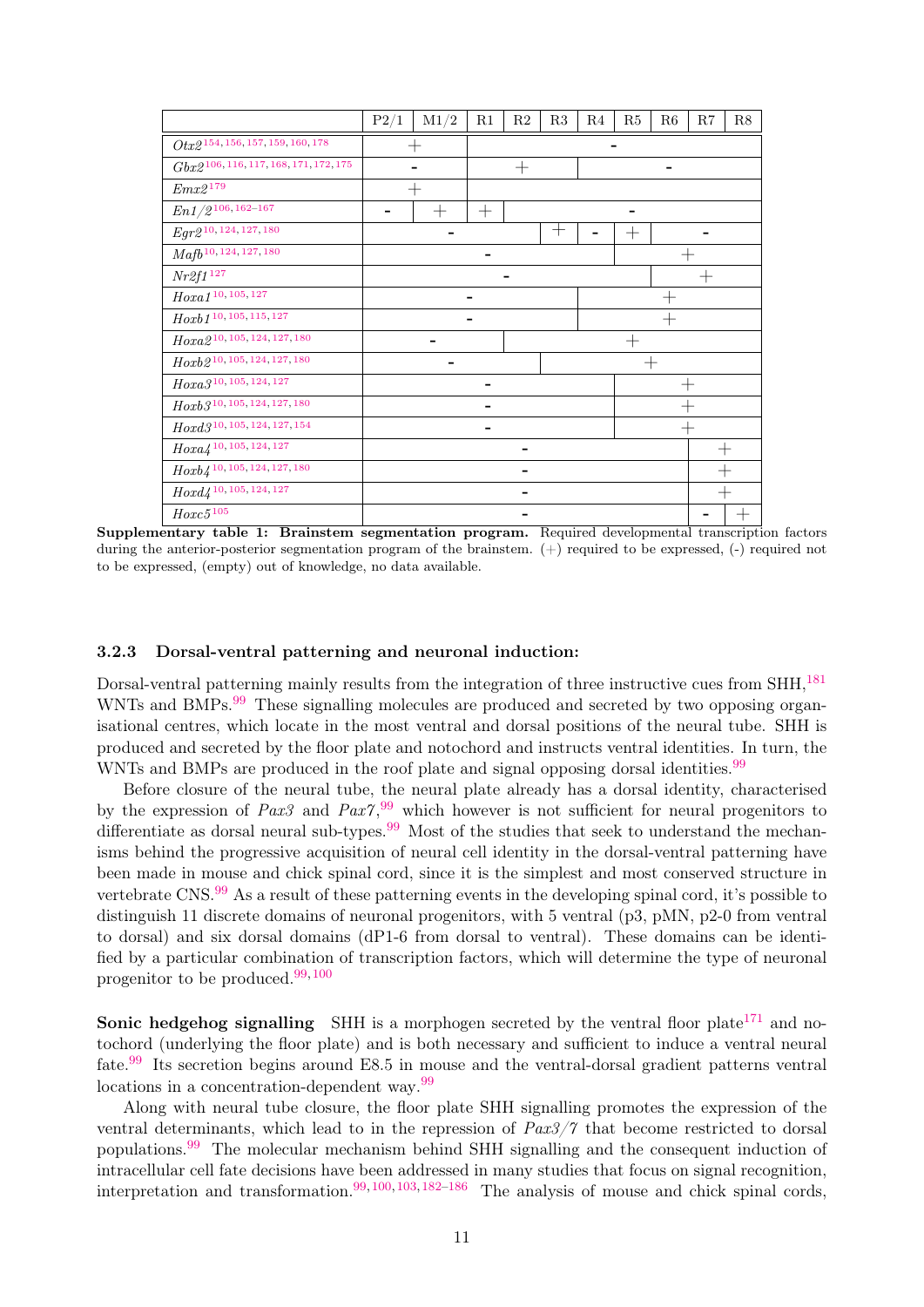where *Shh* is expressed by the floor plate, lead to a comprehensive understanding of its signalling mechanism.[100](#page-21-6)

All regions of the nervous system that receive ventral induction by SHH have the same activator and repressor combinations, to a different extent, which generate the appropriate cellular responses.<sup>[100](#page-21-6)</sup> Positive SHH signalling induces the expression of Gli<sub>2</sub> and (at a lesser extent) Gli<sub>3</sub> activators, which induce the expression of the Gli1 activator,  $^{187}$  $^{187}$  $^{187}$  and in its absence, the Gli3 repressor is expressed (reviewed elsewhere<sup>[100](#page-21-6)</sup>). Through the Gli family, ventral induction results in the expression/repression of various downstream transcription factors within progenitors. In this signalling cascade, the expression of class I homeobox transcription factors Pax6, Pax7, Irx3 and Dbx1/2 is repressed and the class II homeobox transcription factors  $Nkx2-2^{188}$  $Nkx2-2^{188}$  $Nkx2-2^{188}$  and  $Nkx6-1$  are selectively expressed.

Cross-repressive interactions between downstream transcription factors are responsible for dir-ecting cell differentiation into specific cell sub-types.<sup>[100](#page-21-6)</sup> The mechanistic link between GLI proteins and the resultant patterns of homeodomain transcription factor expression remains to be elucidated, although the role of SHH signalling in the ventral patterning has been studied for different regions of the developing vertebrate CNS.<sup>[100](#page-21-6)</sup> SHH controls the sorting of the distinct progenitor groups through  $Gli$  transcription mediators.<sup>[100](#page-21-6)</sup> Furthermore, SHH also has a developmental role in the generation of oligodendrocytes and a mitogenic role in controlling the proliferation of neural progenitors. At later stages, SHH acts in axonal pathfinding and maintenance of adult stem cells.<sup>[100](#page-21-6)</sup> The specific actions of these diverse functions are however dependent on space and  $time^{100}$  $time^{100}$  $time^{100}$ .

WNT and BMP signalling WNTs regulate cell-to-cell interactions during embryogenesis by WNT-frizzled signal transduction.<sup>[99,](#page-21-5) [189](#page-27-0)</sup> During neurulation, in a narrow temporal window from 9.5 to 11.5 days post conception,<sup>[190](#page-27-1)</sup> WNT is also produced and secreted dorsally in the roof plate<sup>[99](#page-21-5)</sup> and in the isthums organiser. Its signalling antagonises the ventral SHH signalling  $(SHH/GLI)^{99}$  $(SHH/GLI)^{99}$  $(SHH/GLI)^{99}$  and is currently understood to be dependent on receptors of the Frizzed family located, on the cell surface. The molecular mechanism of its signal transduction involves multiple cytoplasmic components, in the canonical pathway, that stabilises beta-catenin, which enters the nucleus and forms a complex with T-cell Factors (TCFs) that further activate the expression of specific transcription factors.  $99,189$  $99,189$ In mouse, several WNTs, including WNT1 and WNT3A, are produced in the roof plate and surrounding areas and although they have been primarily considered as mitogenic signals, recent studies highlighted their importance in neural tube patterning.<sup>[99](#page-21-5)</sup> LRP6, frizzled class receptors (such as FDZ3), WNT2, DKK1, are also important for WNT signalling and their knock-out leads to a delay in differentiation or neuronal loss.[68](#page-19-5)

BMPs are a subgroup of the TGF-beta super-family of secreted proteins that signal through complexes of transmembrane serine/threonine kinases.<sup>[99](#page-21-5)</sup> Canonical BMP signalling leads to the phosphorylation of the intracellular factors SMAD1/5/8 that further interact with SMAD4 to form a stabilised complex. This complex, together with additional cofactors, regulate the transcription of specific target genes.<sup>[99](#page-21-5)</sup> Before neural tube closure, BMP2 and BMP4 are expressed in the epidermal ectoderm and BMP4 and BMP5 are expressed in the neural fold. At early stages, BMP7 is expressed in the epidermal ectoderm and in the notochord. After neural tube closure, BMP4, BMP5 and BMP7, as well as other proteins of the TGF-beta super-family, such as GDF7, DSL-1 and Activin a/b, are expressed in the roof plate. During primary neurogenesis of dorsal inter-neurons (dINs), the expression of BMP7 extends throughout the dorsal half of the neural tube<sup>[99](#page-21-5)</sup> (dependence on BMP4 and BMP7 reviewed elsewhere $99$ .

Its has been suggested that BMP activity lies upstream of the WNT pathway.<sup>[99](#page-21-5)</sup> In a model that consider triple induction, the main contribution of BMP signalling is to stimulate the expression of WNTs, especially ligands, which initiate the activity of the WNT pathway, which in turn modulate the expression of the main transcriptional effectors of the SHH pathway.<sup>[99](#page-21-5)</sup> The interplay between WNT and SHH signalling plays an important role in defining the neuronal identity of populations, such as midbrain DN.<sup>[190](#page-27-1)</sup>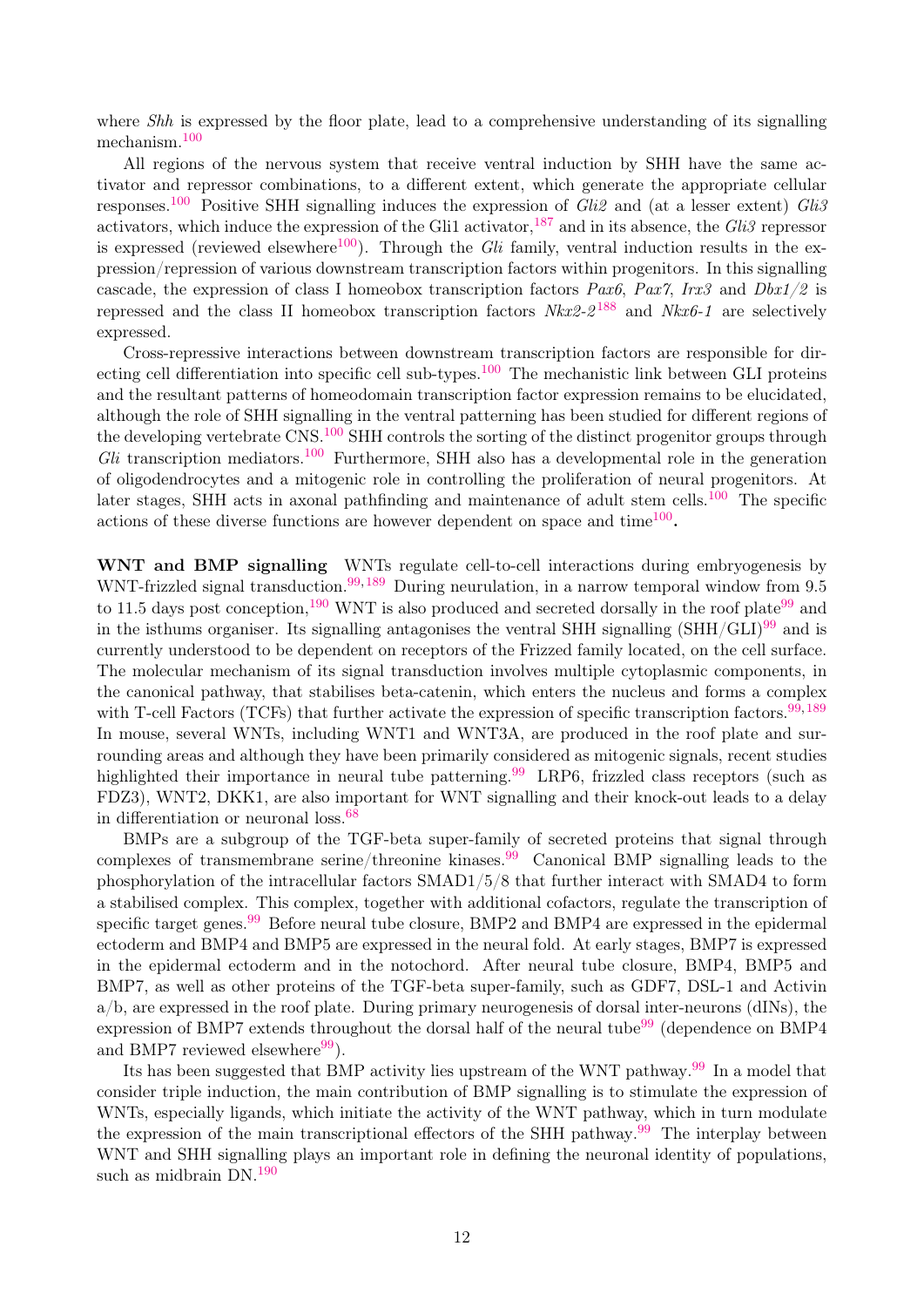3.2.4 Dorsal-ventral patterning and specification program of vulnerable populations in Parkinson's disease (neuronal specification - Supplementary figure 1 and table 2)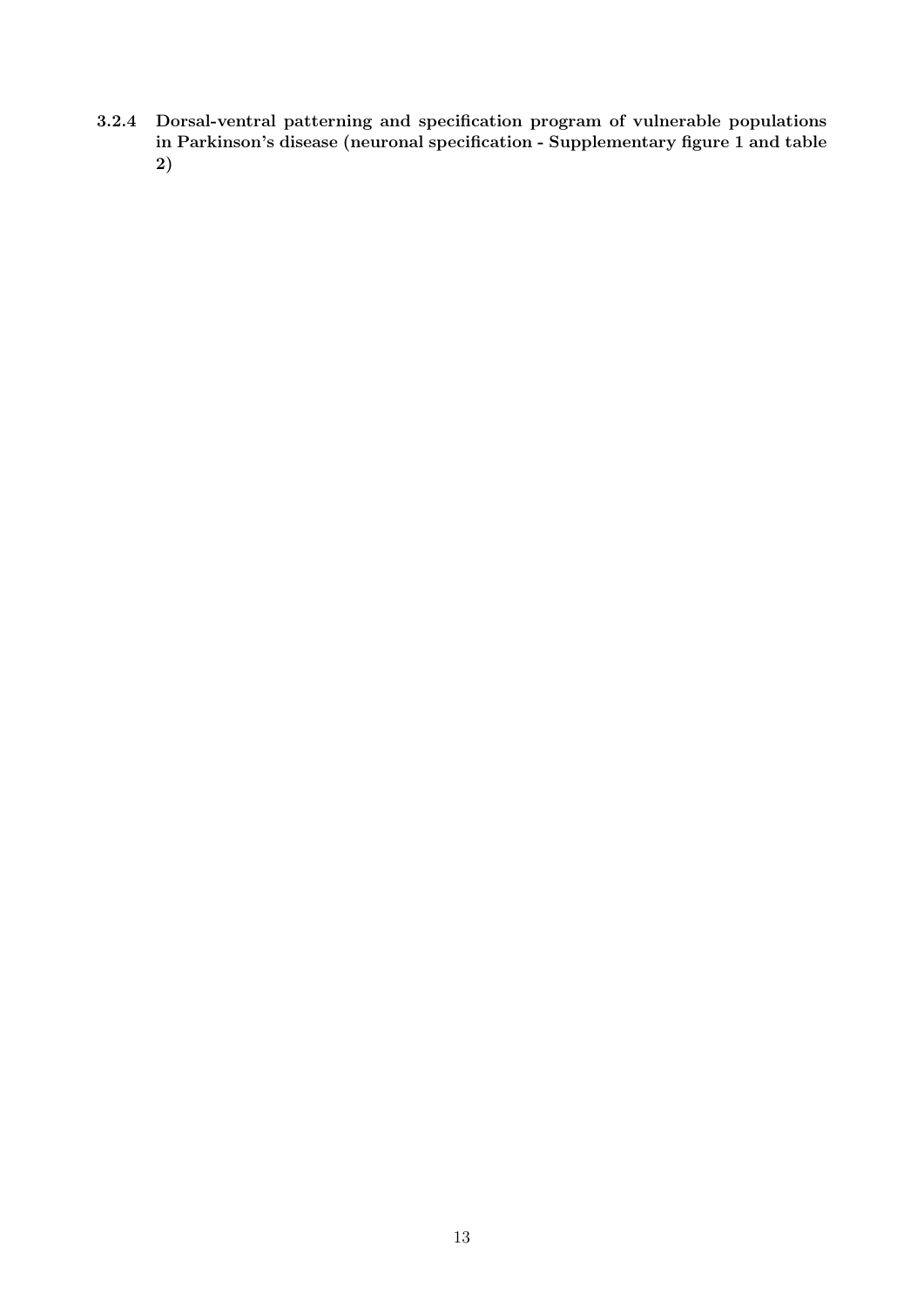| $R7-8$<br>$10N$                                               | $(+)$ <sup>10</sup> , <sup>15</sup> , <sup>183</sup> , <sup>198-200</sup> |                                                                               | $(-)^{205}$                       | $(+)^*{}^{209}$ |                                |                              |                        |                         | $(+)^{*10,224,225}$                | $(+)$ <sup>10</sup> , 224, 225 |                 |                                   | $(+)^9, 10, 182, 184, 188, 229, 230$ | $(+)^9, 10, 182, 184, 188, 229$ | $(+)^{*10,184,232,233}$ | $(+)^{*10,184,232,233}$ |                                 |                     | $(+)^{10, 238-241}$ | $(-)^{10, 238 - 241}$ |                |             |                        |                                     |                                                 | $(+)^{10,259}$    | $(-)^{10,238}$ | $(-)^{231, 232}$  | $(-)^{260,261}$       |                                                                                                                                                                                                                                                                                                                                            |
|---------------------------------------------------------------|---------------------------------------------------------------------------|-------------------------------------------------------------------------------|-----------------------------------|-----------------|--------------------------------|------------------------------|------------------------|-------------------------|------------------------------------|--------------------------------|-----------------|-----------------------------------|--------------------------------------|---------------------------------|-------------------------|-------------------------|---------------------------------|---------------------|---------------------|-----------------------|----------------|-------------|------------------------|-------------------------------------|-------------------------------------------------|-------------------|----------------|-------------------|-----------------------|--------------------------------------------------------------------------------------------------------------------------------------------------------------------------------------------------------------------------------------------------------------------------------------------------------------------------------------------|
| $R2-3$ MnR(B8)/ $PnR(B5)$<br>$R5-8$ $RM(B3)/RP(B2)$<br>RO(B1) | $(+)$ 192, 198                                                            |                                                                               | $(+)^{205, 206}$                  | $(+)208$        |                                | $(+)^{36, 217, 218}$         | $(+)^{19,206,220}$     | $(+)^{19,206,221}$      |                                    | $(-)^{206}$                    |                 |                                   | $(+)$ 188, 206                       | $(-)^{206}$                     |                         |                         |                                 |                     |                     |                       | $(+)^{242}$    |             | $(+)$ 19, 28, 217, 244 |                                     |                                                 |                   |                |                   |                       |                                                                                                                                                                                                                                                                                                                                            |
| $DR(B6-7)$ /PnR(B5)<br>$\rm R1$                               |                                                                           |                                                                               | $(+)^{36,205}$                    |                 |                                |                              |                        | $(+)$ 19, 206, 220, 221 |                                    |                                |                 |                                   | $(+)^{36, 188, 220}$                 |                                 | $(+)^{36, 220, 231}$    |                         |                                 |                     |                     |                       |                |             |                        |                                     |                                                 |                   |                |                   |                       |                                                                                                                                                                                                                                                                                                                                            |
| LC(AG)/SubC(A4)<br>$R1-4$                                     | $(-)187, 197$                                                             | $(-)^{187,197}$                                                               | $(-)187,197$                      | $(-)^{44, 207}$ |                                | $(+)^{36, 217, 218}$         | $(-)^{219}$            | $(-)^{219}$             | $(+)$ <sup>44, 207, 222, 223</sup> | $(+)^{42,44,46,226}$           | $(+)^{46, 227}$ |                                   | $(-)^{187, 197}$                     | $(-)^{187,797}$                 | $(-)^{187,197}$         | $(-)^{187,197}$         |                                 | $(+)$ <sup>46</sup> |                     |                       | $(+)^{46,242}$ | $(+)^{243}$ |                        |                                     |                                                 |                   |                |                   |                       |                                                                                                                                                                                                                                                                                                                                            |
| SNC(AB) / VTA(A10)<br>$M1-M2$                                 | $(+)^{187,191-196}$                                                       | $(+)^{201,202}$                                                               | $(+)$ <sup>68, 195, 201–204</sup> | $(+)^{*202}$    | $(+)^{159, 195, 201, 210-213}$ | $(+)$ 159, 195, 201, 212-216 |                        |                         |                                    |                                |                 | $(+)^{211,228}$                   | $(-)^{201}$                          |                                 | $(-)^{211}$             |                         | $(+)^{159,160,202,211,234-236}$ | $(+)^237$           |                     |                       |                |             |                        | $(+)$ 159, 210, 211, 245-252        | $54 (+)57, 158, 172, 237, 246 - 248, 253 - 258$ |                   |                |                   |                       | Supplementary table 2: Neuronal specification of some brainstem populations vulnerable in PD. Required developmental transcription factors (or involved*<br>during the neuronal specification program of some vulnerable brainstem neuronal populations in PD. $(+)$ required to be expressed, $(-)$ required not to be expressed, (empty) |
| SNC(AB) / VTA(A10)<br>$P2-P1$                                 | $(+)$ 191–193                                                             | $(+)^{201}$                                                                   | $(+)^{201}$                       |                 | $(+)^{201, 210, 211}$          | $(+)^{201}$                  |                        |                         |                                    |                                |                 | $(+)^*{}^{211}$                   |                                      |                                 |                         |                         | $(+)^{202}$                     |                     |                     |                       |                |             |                        | $(+)$ <sup>210</sup> , 211, 245-248 | $(+)$ 57, 158, 237, 246–248, 253, 2             |                   |                |                   |                       | out of knowledge, no data available.                                                                                                                                                                                                                                                                                                       |
| Transcription<br>factors                                      | Gli1/2/3                                                                  | $\operatorname*{F}\!\operatorname*{ox}\!\operatorname*{a}\!\operatorname*{1}$ | $Foxa\mathcal{Z}$                 | $AsclI$         | Lmx1a                          | Lmx1b                        | $\operatorname{Gata2}$ | $\operatorname{Gata3}$  | Phoz2a                             | Pho x2b                        | $Tl\!x3$        | $\mathit{M}\mathit{sr}\mathit{1}$ | $Nkx2-2$                             | $Nkx2-9$                        | $Nka6-1$                | $Nkx6-2$                | Neurog <sub>2</sub>             | $Onecut1/2/3$       | Isl <sub>1</sub>    | $\mathit{Isl2}$       | $Insm1$        | Nr2f6       | $PetI$                 |                                     | $Pitx3$                                         | $Tbx\mathcal{Q}O$ | Lhx3/4         | $Db x 1/\sqrt{2}$ | $\operatorname{Irx3}$ |                                                                                                                                                                                                                                                                                                                                            |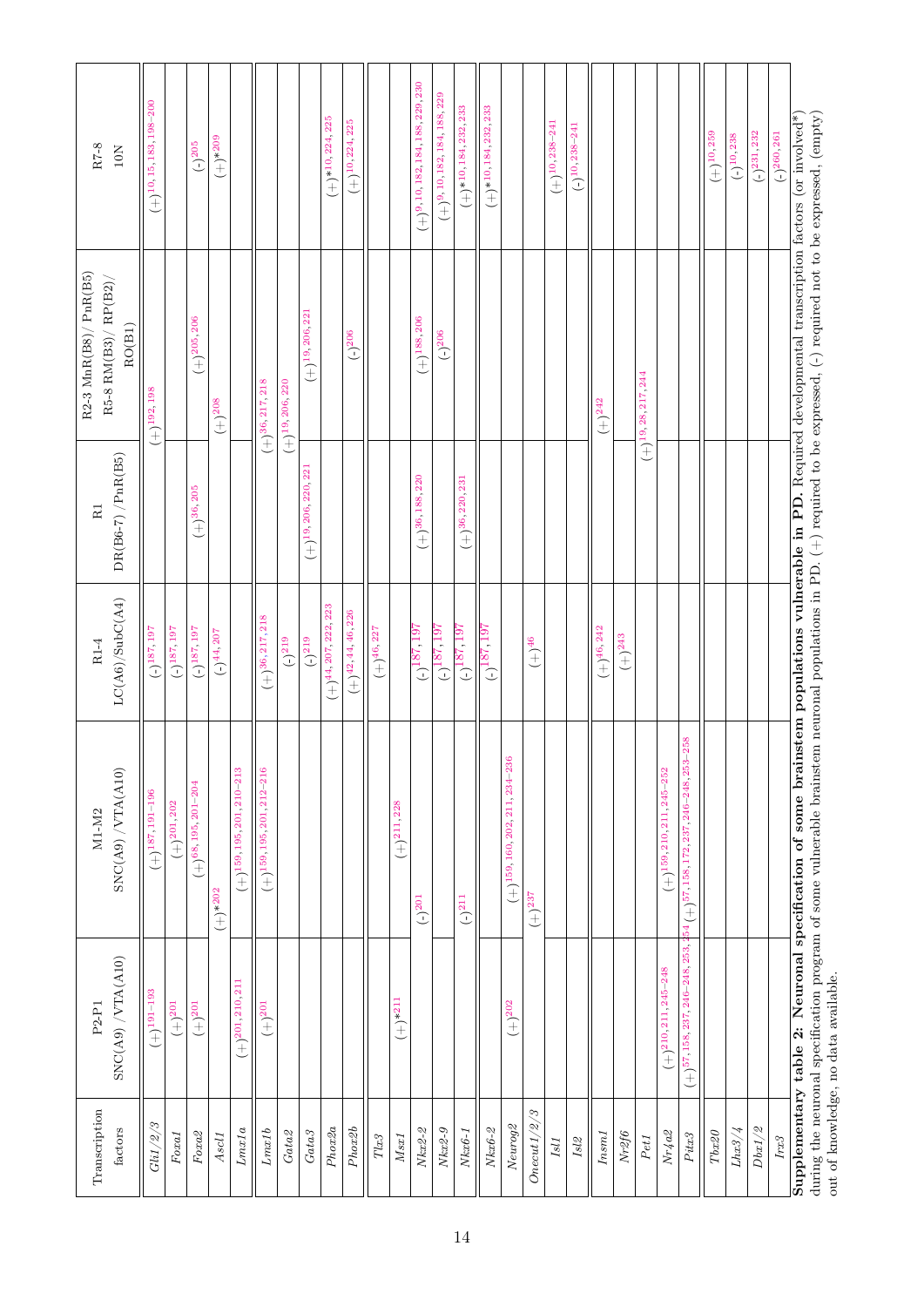3.2.5 Similarities between developmental requirements



Vulnerable neurons

Supplementary figure 1: Clustered matrix of developmental transcription factors required to be active or inactive in the lineage specification of some selectively vulnerable neurons in Parkinson's disease. A. Anterior-posterior segmentation. B. Dorsal-ventral patterning and specification program. C. Both A and B requirements. Dark blue (required expression), white (required no expression) and light blue (no information available). CN [cholinergic visceromotor neurons of the dorsal motor nucleus of the vagus (10N with cR8-10 origin)], DN [dopaminergic neurons of the substantia nigra pars compacta (A9 group with M1-2 and P2-1 origin) and ventral tegmental area (A10 group with M1-2 origin)], NN [noradrenergic neurons of the locus coeruleus (A6 group with R1 origin)], SN [serotonergic neurons of the upper/pontine raphe nuclei (B5-8 groups with R1-3 origin), and lower/medullary raphe nuclei (B1-3 groups with R5-7 origin).



Supplementary figure 2: Definition of brain region, nucleus, neuronal populations and neuronal subtypes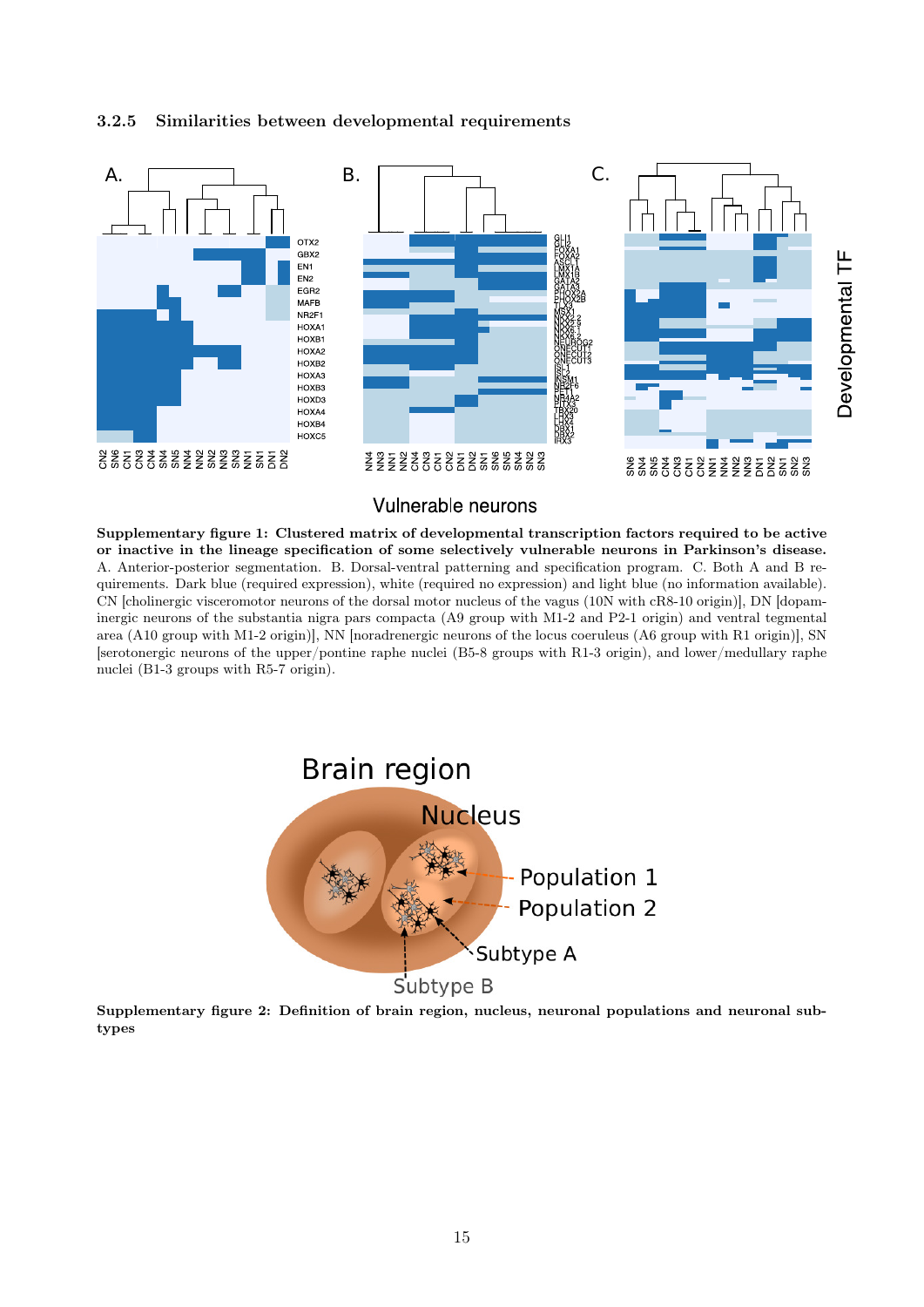## References

- <span id="page-15-0"></span>[1] Sulzer, D. and Surmeier, D. J. Neuronal vulnerability, pathogenesis, and Parkinson's disease: Neuronal Vulnerability, Pathogenesis, and PD. Movement Disorders 28(6), 715–724, June (2013).
- <span id="page-15-1"></span>[2] Del Tredici, K., Rüb, U., De Vos, R. A. I., Bohl, J. R. E., and Braak, H. Where does parkinson disease pathology begin in the brain? Journal of neuropathology and experimental neurology 61(5), 413–426, May (2002).
- <span id="page-15-2"></span>[3] Braak, H., Tredici, K. D., Rüb, U., de Vos, R. A., Jansen Steur, E. N., et al. Staging of brain pathology related to sporadic Parkinson's disease. Neurobiology of Aging 24(2), 197–211, March (2003).
- <span id="page-15-3"></span>[4] Braak, H. and Tredici, K. D. Neuroanatomy and Pathology of Sporadic Parkinson's Disease. Springer, , November (2008).
- <span id="page-15-4"></span>[5] Cheng, G., Zhu, H., Zhou, X., Qu, J., Ashwell, K. W. S., et al. Development of the human dorsal nucleus of the vagus. Early Human Development 84(1), 15–27, January (2008).
- <span id="page-15-5"></span>[6] Huang, X. F., Törk, I., and Paxinos, G. Dorsal motor nucleus of the vagus nerve: a cytoand chemoarchitectonic study in the human. The Journal of comparative neurology  $330(2)$ , 158–182, April (1993).
- <span id="page-15-6"></span>[7] Phelps, P. E., Brennan, L. A., and Vaughn, J. E. Generation patterns of immunocytochemically identified cholinergic neurons in rat brainstem. Developmental Brain Research 56(1), 63–74, October (1990).
- <span id="page-15-7"></span>[8] Rinaman, L. and Levitt, P. Establishment of vagal sensorimotor circuits during fetal development in rats. Journal of Neurobiology  $24(5)$ , 641–659, May (1993).
- <span id="page-15-8"></span>[9] Jacob, J., Hacker, A., and Guthrie, S. Mechanisms and molecules in motor neuron specification and axon pathfinding.  $BioEssays$  23(7), 582–595 (2001).
- <span id="page-15-9"></span>[10] Guthrie, S. Patterning and axon guidance of cranial motor neurons. Nature Reviews Neuroscience 8(11), 859–871, November (2007).
- <span id="page-15-10"></span>[11] Weihe, E., Depboylu, C., Schütz, B., Schäfer, M. K.-H., and Eiden, L. E. Three Types of Tyrosine Hydroxylase-Positive CNS Neurons Distinguished by Dopa Decarboxylase and VMAT2 Co-Expression. Cellular and molecular neurobiology 26(0), 659–678 (2006).
- <span id="page-15-11"></span>[12] Koutcherov, Y., Halliday, G., Paxinos, G., and Huang, X.-F. Chapter 10 - Organization of Human Brain Stem Nuclei. In The Human Nervous System (Second Edition), Paxinos, G. and Mai, J. K., editors, 267–320. Academic Press, San Diego (2004).
- <span id="page-15-12"></span>[13] Chang, H. Y., Mashimo, H., and Goyal, R. K. IV. Current concepts of vagal efferent projections to the gut. American Journal of Physiology - Gastrointestinal and Liver Physiology 284(3), G357–G366, March (2003).
- <span id="page-15-13"></span>[14] Ratcliffe, E. M., Farrar, N. R., and Fox, E. A. Development of the Vagal Innervation of the GUT: Steering the Wandering Nerve. Neurogastroenterology and motility : the official journal of the European Gastrointestinal Motility Society 23(10), 898–911, October (2011).
- <span id="page-15-14"></span>[15] Chandrasekhar, A. Turning Heads: Development of Vertebrate Branchiomotor Neurons. Developmental dynamics : an official publication of the American Association of Anatomists **229**(1), 143–161, January  $(2004)$ .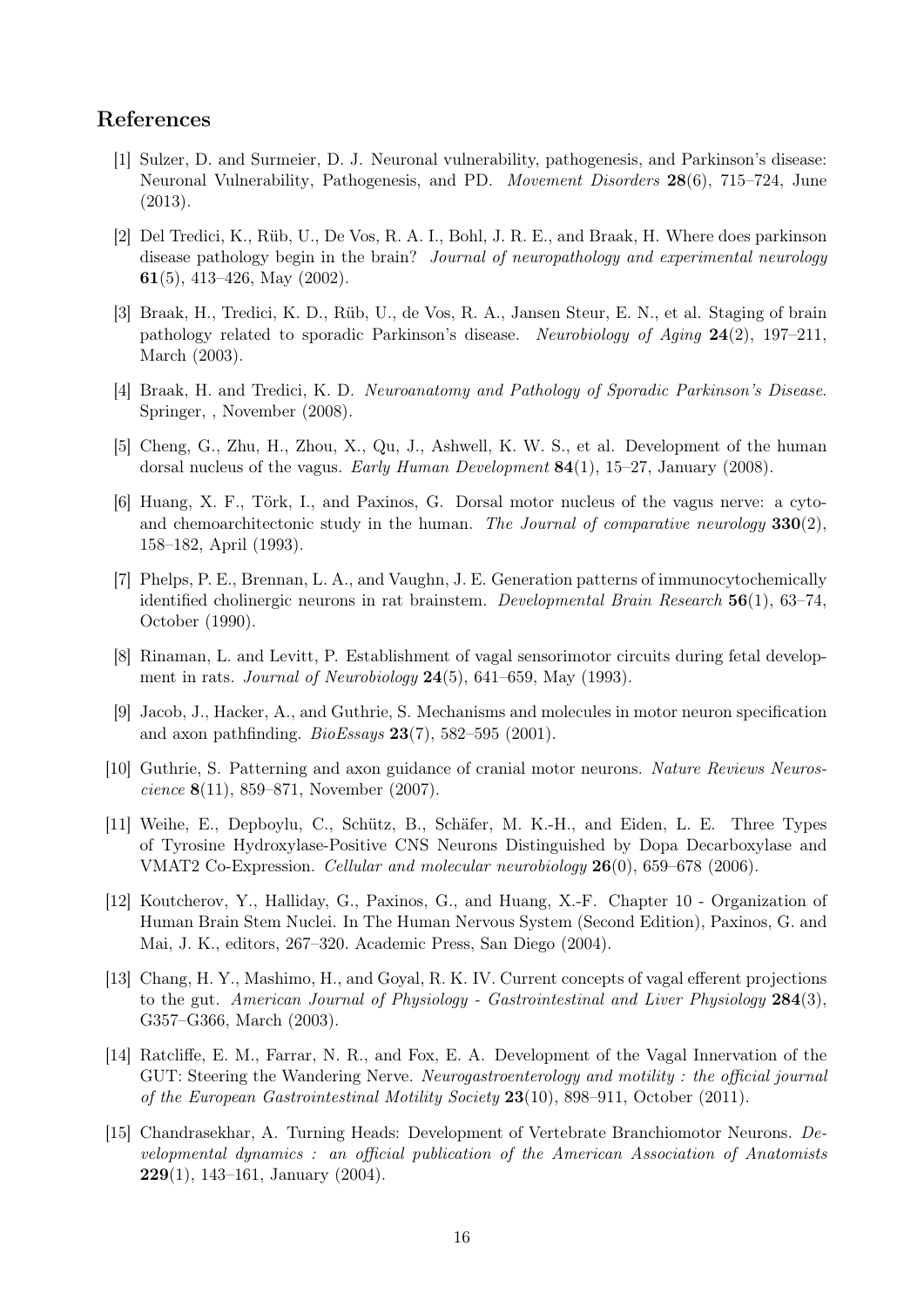- <span id="page-16-0"></span>[16] Halliday, G. M., Li, Y. W., Blumbergs, P. C., Joh, T. H., Cotton, R. G., et al. Neuropathology of immunohistochemically identified brainstem neurons in Parkinson's disease. Annals of Neurology 27(4), 373–385, April (1990).
- <span id="page-16-1"></span>[17] Gai, W. P., Halliday, G. M., Blumbergs, P. C., Geffen, L. B., and Blessing, W. W. Substance P-Containing Neurons in the Mesopontine Tegmentum Are Severely Affected in Parkinson's Disease. Brain 114(5), 2253–2267, October (1991).
- <span id="page-16-2"></span>[18] Wylie, C. J., Hendricks, T. J., Zhang, B., Wang, L., Lu, P., et al. Distinct Transcriptomes Define Rostral and Caudal Serotonin Neurons. The Journal of Neuroscience 30(2), 670–684, January (2010).
- <span id="page-16-3"></span>[19] Alonso, A., Merchan, P., Sandoval, J. E., Sanchez-Arrones, L., Garcia-Cazorla, A., et al. Development of the serotonergic cells in murine raphe nuclei and their relations with rhombomeric domains. Brain Structure & Function 218, 1229-1277 (2013).
- <span id="page-16-4"></span>[20] Mason, P. Contributions of the Medullary Raphe and Ventromedial Reticular Region to Pain Modulation and Other Homeostatic Functions. Annual Review of Neuroscience 24(1), 737–777 (2001).
- [21] Erickson, J. T., Shafer, G., Rossetti, M. D., Wilson, C. G., and Deneris, E. S. Arrest of 5ht neuron differentiation delays respiratory maturation and impairs neonatal homeostatic responses to environmental challenges. Respiratory Physiology  $\mathcal{B}$  Neurobiology 159(1), 85– 101, October (2007).
- [22] Zhao, Z.-Q., Chiechio, S., Sun, Y.-G., Zhang, K.-H., Zhao, C.-S., et al. Mice Lacking Central Serotonergic Neurons Show Enhanced Inflammatory Pain and an Impaired Analgesic Response to Antidepressant Drugs. The Journal of Neuroscience 27(22), 6045–6053, May (2007).
- [23] Gargaglioni, L. H., Bícego, K. C., and Branco, L. G. S. Brain monoaminergic neurons and ventilatory control in vertebrates. Respiratory Physiology & Neurobiology  $164(1-2)$ , 112–122. December (2008).
- <span id="page-16-5"></span>[24] Hodges, M. R., Tattersall, G. J., Harris, M. B., McEvoy, S. D., Richerson, D. N., et al. Defects in Breathing and Thermoregulation in Mice with Near-Complete Absence of Central Serotonin Neurons. The Journal of Neuroscience 28(10), 2495–2505, March (2008).
- <span id="page-16-6"></span>[25] Lucki, I. The spectrum of behaviors influenced by serotonin. *Biological psychiatry*  $44(3)$ , 151–162 (1998).
- <span id="page-16-7"></span>[26] Sodhi, M. S. and Sanders-Bush, E. Serotonin and brain development. International review of neurobiology 59, 111–174 (2004).
- <span id="page-16-8"></span>[27] Jacobs, B. L. and Azmitia, E. C. Structure and function of the brain serotonin system. Physiological Reviews  $72(1)$ , 165–229, January (1992).
- <span id="page-16-9"></span>[28] Hendricks, T. J., Fyodorov, D. V., Wegman, L. J., Lelutiu, N. B., Pehek, E. A., et al. Pet-1 ETS Gene Plays a Critical Role in 5-HT Neuron Development and Is Required for Normal Anxiety-like and Aggressive Behavior. Neuron 37(2), 233–247, January (2003).
- <span id="page-16-10"></span>[29] Lerch-Haner, J. K., Frierson, D., Crawford, L. K., Beck, S. G., and Deneris, E. S. Serotonergic transcriptional programming determines maternal behavior and offspring survival. Nature neuroscience 11(9), 1001–1003, September (2008).
- <span id="page-16-11"></span>[30] Ansorge, M. S., Hen, R., and Gingrich, J. A. Neurodevelopmental origins of depressive disorders. Current Opinion in Pharmacology 7(1), 8–17, February (2007).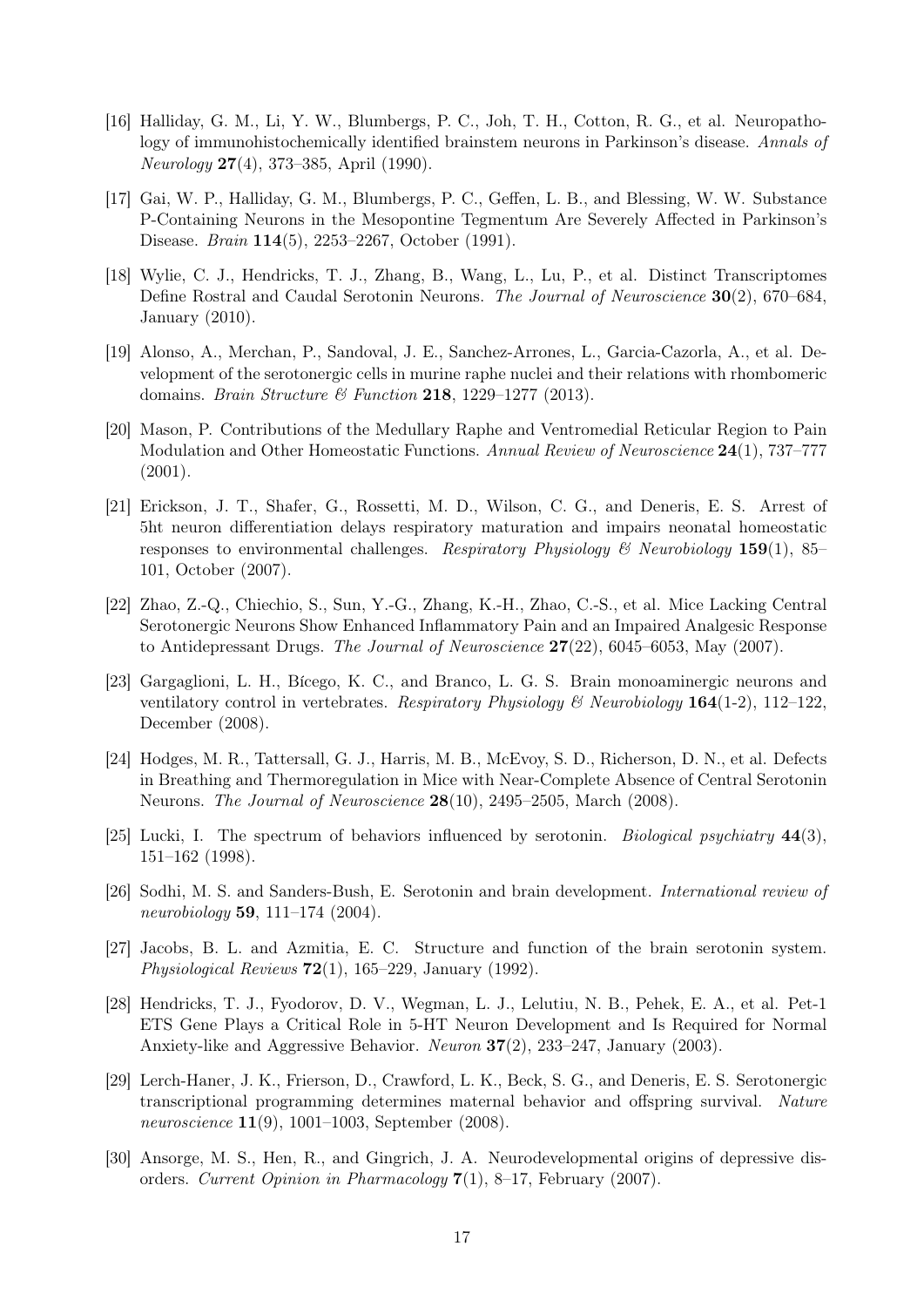- <span id="page-17-0"></span>[31] Lesch, K.-P., Araragi, N., Waider, J., Hove, D. v. d., and Gutknecht, L. Targeting brain serotonin synthesis: insights into neurodevelopmental disorders with long-term outcomes related to negative emotionality, aggression and antisocial behaviour. Philosophical Transactions of the Royal Society of London B: Biological Sciences 367(1601), 2426–2443, September (2012).
- <span id="page-17-1"></span>[32] Haavik, J., Blau, N., and Thöny, B. Mutations in human monoamine-related neurotransmitter pathway genes. Human Mutation 29(7), 891–902, July (2008).
- [33] Holmes, A. Genetic variation in cortico-amygdala serotonin function and risk for stress-related disease. Neuroscience & Biobehavioral Reviews  $32(7)$ , 1293-1314, September (2008).
- [34] Waider, J., Araragi, N., Gutknecht, L., and Lesch, K.-P. Tryptophan hydroxylase-2 (TPH2) in disorders of cognitive control and emotion regulation: A perspective. Psychoneuroendocrino- $\log y$  36(3), 393–405, April (2011).
- <span id="page-17-2"></span>[35] Homberg, J. R. and Lesch, K.-P. Looking on the Bright Side of Serotonin Transporter Gene Variation. Biological Psychiatry 69(6), 513–519, March (2011).
- <span id="page-17-3"></span>[36] Kiyasova, V. and Gaspar, P. Development of raphe serotonin neurons from specification to guidance. European Journal of Neuroscience 34(10), 1553–1562, November (2011).
- <span id="page-17-4"></span>[37] Zweig, R. M., Cardillo, J. E., Cohen, M., Giere, S., and Hedreen, J. C. The locus ceruleus and dementia in Parkinson's disease. Neurology 43(5), 986–991, May (1993).
- <span id="page-17-5"></span>[38] Greenfield, J. G. and Bosanquet, F. D. The Brain-Stem Lesions in Parkinsonism. Journal of Neurology, Neurosurgery & Psychiatry  $16(4)$ , 213–226, November (1953).
- <span id="page-17-6"></span>[39] Halliday, G. Chapter 14 - Substantia Nigra and Locus Coeruleus. In The Human Nervous System (Second Edition), Paxinos, G. and Mai, J. K., editors, 449–463. Academic Press, San Diego (2004).
- <span id="page-17-7"></span>[40] Pierce, E. T. Time of Origin of Neurons in the Brain Stem of the Mouse. In Progress in Brain Research, Ford, D. H., editor, volume 40 of Neurobiological Aspects of Maturation and Aging, 53–65. Elsevier (1973).
- [41] Steindler, D. A. and Trosko, B. K. Two types of locus coeruleus neurons born on different embryonic days in the mouse. Anatomy and embryology 179(5), 423–434 (1989).
- <span id="page-17-12"></span>[42] Pattyn, A., Goridis, C., and Brunet, J.-F. Specification of the Central Noradrenergic Phenotype by the Homeobox Gene Phox2b. Molecular and Cellular Neuroscience 15(3), 235–243, March (2000).
- <span id="page-17-11"></span>[43] Vogel-Höpker, A. and Rohrer, H. The specification of noradrenergic locus coeruleus (LC) neurones depends on bone morphogenetic proteins (BMPs). Development 129(4), 983–991, February (2002).
- <span id="page-17-10"></span>[44] Goridis, C. and Rohrer, H. Specification of catecholaminergic and serotonergic neurons. Nature Reviews Neuroscience  $3(7)$ , 531–541, July (2002).
- <span id="page-17-9"></span>[45] Aroca, P., Lorente-Cánovas, B., Mateos, F. R., and Puelles, L. Locus coeruleus neurons originate in alar rhombomere 1 and migrate into the basal plate: Studies in chick and mouse embryos. The Journal of Comparative Neurology 496(6), 802–818, June (2006).
- <span id="page-17-8"></span>[46] Espana, A. and Clotman, F. Onecut factors control development of the Locus Coeruleus and of the mesencephalic trigeminal nucleus. Molecular and Cellular Neuroscience  $50(1)$ , 93–102, May (2012).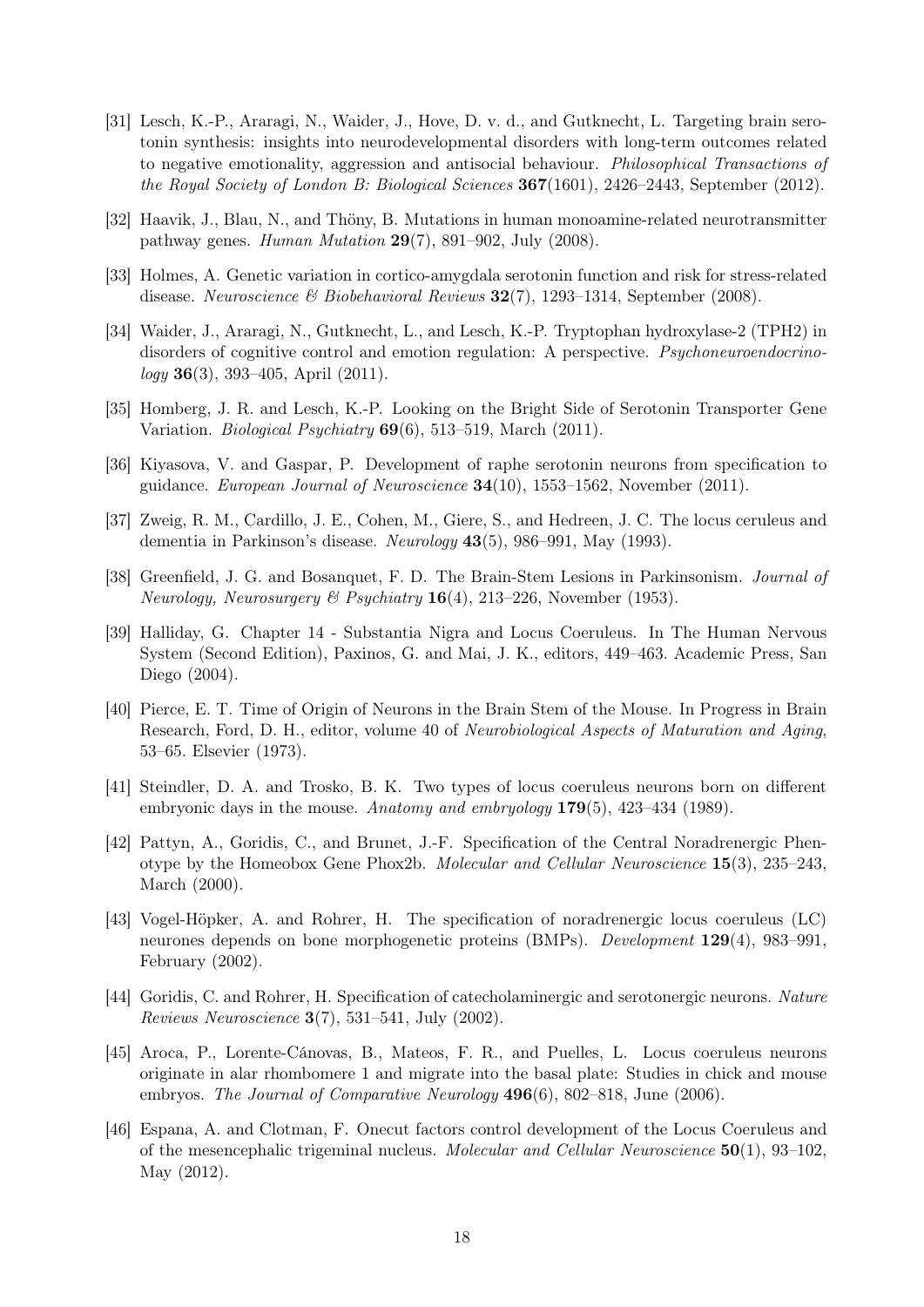- <span id="page-18-0"></span>[47] Shi, M., Guo, C., Dai, J.-X., and Ding, Y.-Q. DCC is required for the tangential migration of noradrenergic neurons in locus coeruleus of mouse brain. Molecular and Cellular Neuroscience 39(4), 529–538, November (2008).
- <span id="page-18-1"></span>[48] Allen Institute for Brain Science. Allen Developing Mouse Brain Atlas, (2013). 00000.
- <span id="page-18-2"></span>[49] Saper, C. B. 'Like a thief in the night' : the selectivity of degeneration in Parkinson's disease. Brain 122(8), 1401–1402, August (1999).
- <span id="page-18-3"></span>[50] Rubenstein, J. and Rakic, P. Patterning and Cell Type Specification in the Developing CNS and PNS: Comprehensive Developmental Neuroscience. Academic Press, , May (2013).
- <span id="page-18-4"></span>[51] Zarow C, Lyness SA, Mortimer JA, and Chui HC. Neuronal loss is greater in the locus coeruleus than nucleus basalis and substantia nigra in alzheimer and parkinson diseases. Archives of Neurology 60(3), 337–341, March (2003).
- <span id="page-18-5"></span>[52] Hilker R, Schweitzer K, Coburger S, and et al. NOnlinear progression of parkinson disease as determined by serial positron emission tomographic imaging of striatal fluorodopa f 18 activity. Archives of Neurology 62(3), 378–382, March (2005).
- <span id="page-18-6"></span>[53] Fahn, S. and Sulzer, D. Neurodegeneration and Neuroprotection in Parkinson Disease. Neur $oRx 1(1), 139-154, January (2004).$
- <span id="page-18-7"></span>[54] Damier, P., Hirsch, E. C., Agid, Y., and Graybiel, A. M. The substantia nigra of the human brain II. Patterns of loss of dopamine-containing neurons in Parkinson's disease. Brain 122(8), 1437–1448, August (1999).
- <span id="page-18-8"></span>[55] Damier, P., Hirsch, E. C., Agid, Y., and Graybiel, A. M. The substantia nigra of the human brain. I. Nigrosomes and the nigral matrix, a compartmental organization based on calbindin D(28k) immunohistochemistry. Brain 122(8), 1421–1436, August (1999).
- <span id="page-18-9"></span>[56] Double, K., Reyes, S., Werry, E., and Halliday, G. Selective cell death in neurodegeneration: Why are some neurons spared in vulnerable regions? *Progress in Neurobiology* **92**(3), 316–329. November (2010).
- <span id="page-18-10"></span>[57] Alavian, K. N., Scholz, C., and Simon, H. H. Transcriptional regulation of mesencephalic dopaminergic neurons: The full circle of life and death. Movement Disorders 23(3), 319–328, February (2008).
- [58] Betarbet, R., Sherer, T. B., Mackenzie, G., Garcia-osuna, M., Panov, A. V., et al. Chronic systemic pesticide exposure reproduces features of Parkinson's disease. Nature Neuroscience  $3(12)$ , 1301–1306 (2000).
- [59] Farrer, M. J. Genetics of Parkinson disease: paradigm shifts and future prospects. Nature Reviews Genetics 7(4), 306–318, April (2006).
- <span id="page-18-11"></span>[60] McNaught, K. S. P., Perl, D. P., Brownell, A.-L., and Olanow, C. W. Systemic exposure to proteasome inhibitors causes a progressive model of Parkinson's disease. Annals of Neurology 56(1), 149–162, July (2004).
- <span id="page-18-12"></span>[61] Hirsch, E., Graybiel, A. M., and Agid, Y. A. Melanized dopaminergic neurons are differentially susceptible to degeneration in Parkinson's disease. Nature 334(6180), 345–348, July (1988).
- <span id="page-18-13"></span>[62] Grimm, J., Mueller, A., Hefti, F., and Rosenthal, A. Molecular basis for catecholaminergic neuron diversity. Proceedings of the National Academy of Sciences of the United States of America 101(38), 13891–13896, September (2004).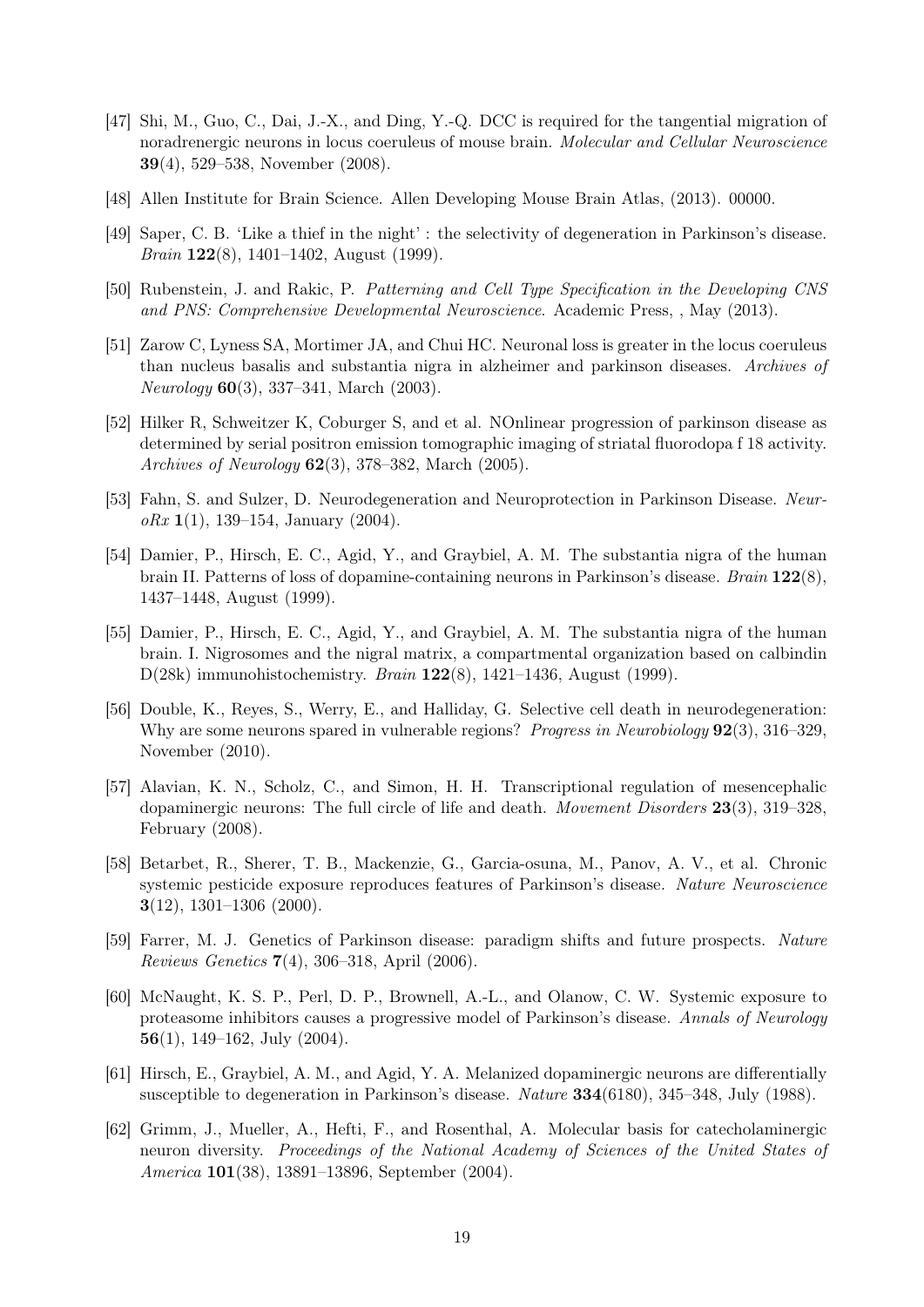- <span id="page-19-0"></span>[63] Brown, M. T. C., Henny, P., Bolam, J. P., and Magill, P. J. Activity of Neurochemically Heterogeneous Dopaminergic Neurons in the Substantia Nigra during Spontaneous and Driven Changes in Brain State. Journal of Neuroscience 29(9), 2915–2925, March (2009).
- <span id="page-19-1"></span>[64] Smits, S. M., von Oerthel, L., Hoekstra, E. J., Burbach, J. P. H., and Smidt, M. P. Molecular marker differences relate to developmental position and subsets of mesodiencephalic dopaminergic neurons. PloS one 8(10), e76037 (2013).
- <span id="page-19-2"></span>[65] Björklund, A. and Dunnett, S. B. Dopamine neuron systems in the brain: an update. Trends in Neurosciences 30(5), 194–202, May (2007).
- <span id="page-19-3"></span>[66] Korotkova, T. M., Ponomarenko, A. A., Brown, R. E., and Haas, H. L. Functional diversity of ventral midbrain dopamine and GABAergic neurons. Molecular Neurobiology 29(3), 243–259, June (2004).
- <span id="page-19-4"></span>[67] Greene, J. G., Dingledine, R., and Greenamyre, J. T. Gene expression profiling of rat midbrain dopamine neurons: implications for selective vulnerability in parkinsonism. Neurobiology of Disease 18(1), 19–31, February (2005).
- <span id="page-19-5"></span>[68] Hegarty, S. V., Sullivan, A. M., and O'Keeffe, G. W. Midbrain dopaminergic neurons: A review of the molecular circuitry that regulates their development. Developmental Biology 379(2), 123–138, July (2013).
- <span id="page-19-6"></span>[69] Saper, C. B., Sorrentino, D. M., German, D. C., and de Lacalle, S. Medullary catecholaminergic neurons in the normal human brain and in Parkinson's disease. Annals of Neurology  $29(6)$ , 577–584, June (1991).
- <span id="page-19-7"></span>[70] Gibb, W. R. G. Melanin, tyrosine hydroxylase, calbindin and substance P in the human midbrain and substantia nigra in relation to nigrostriatal projections and differential neuronal susceptibility in Parkinson's disease. Brain Research 581(2), 283–291, May (1992).
- <span id="page-19-8"></span>[71] Dopeso-Reyes, I. G., Rico, A. J., Roda, E., Sierra, S., Pignataro, D., et al. Calbindin content and differential vulnerability of midbrain efferent dopaminergic neurons in macaques. Frontiers in Neuroanatomy 8, December (2014).
- <span id="page-19-9"></span>[72] Liang, C. L., Sinton, C. M., Sonsalla, P. K., and German, D. C. Midbrain dopaminergic neurons in the mouse that contain calbindin-D28k exhibit reduced vulnerability to MPTPinduced neurodegeneration. Neurodegeneration: a journal for neurodegenerative disorders, neuroprotection, and neuroregeneration 5(4), 313–318, December (1996).
- <span id="page-19-10"></span>[73] Liang, C.-L., Nelson, O., Yazdani, U., Pasbakhsh, P., and German, D. C. Inverse relationship between the contents of neuromelanin pigment and the vesicular monoamine transporter-2: Human midbrain dopamine neurons. The Journal of Comparative Neurology 473(1), 97–106, May (2004).
- <span id="page-19-11"></span>[74] van Domburg, P. H. and ten Donkelaar, H. J. The human substantia nigra and ventral tegmental area. A neuroanatomical study with notes on aging and aging diseases. Advances in Anatomy, Embryology, and Cell Biology  $121, 1-132$  (1991).
- <span id="page-19-12"></span>[75] Braak, H. and Braak, E. Nuclear configuration and neuronal types of the nucleus niger in the brain of the human adult. Human Neurobiology 5(2), 71–82 (1986).
- <span id="page-19-13"></span>[76] Di Porzio, U., Zuddas, A., Cosenza-Murphy, D. B., and Barker, J. L. Early appearance of tyrosine hydroxylase immunoreactive cells in the mesencephalon of mouse embryos. International Journal of Developmental Neuroscience: The Official Journal of the International Society for Developmental Neuroscience 8(5), 523–532 (1990).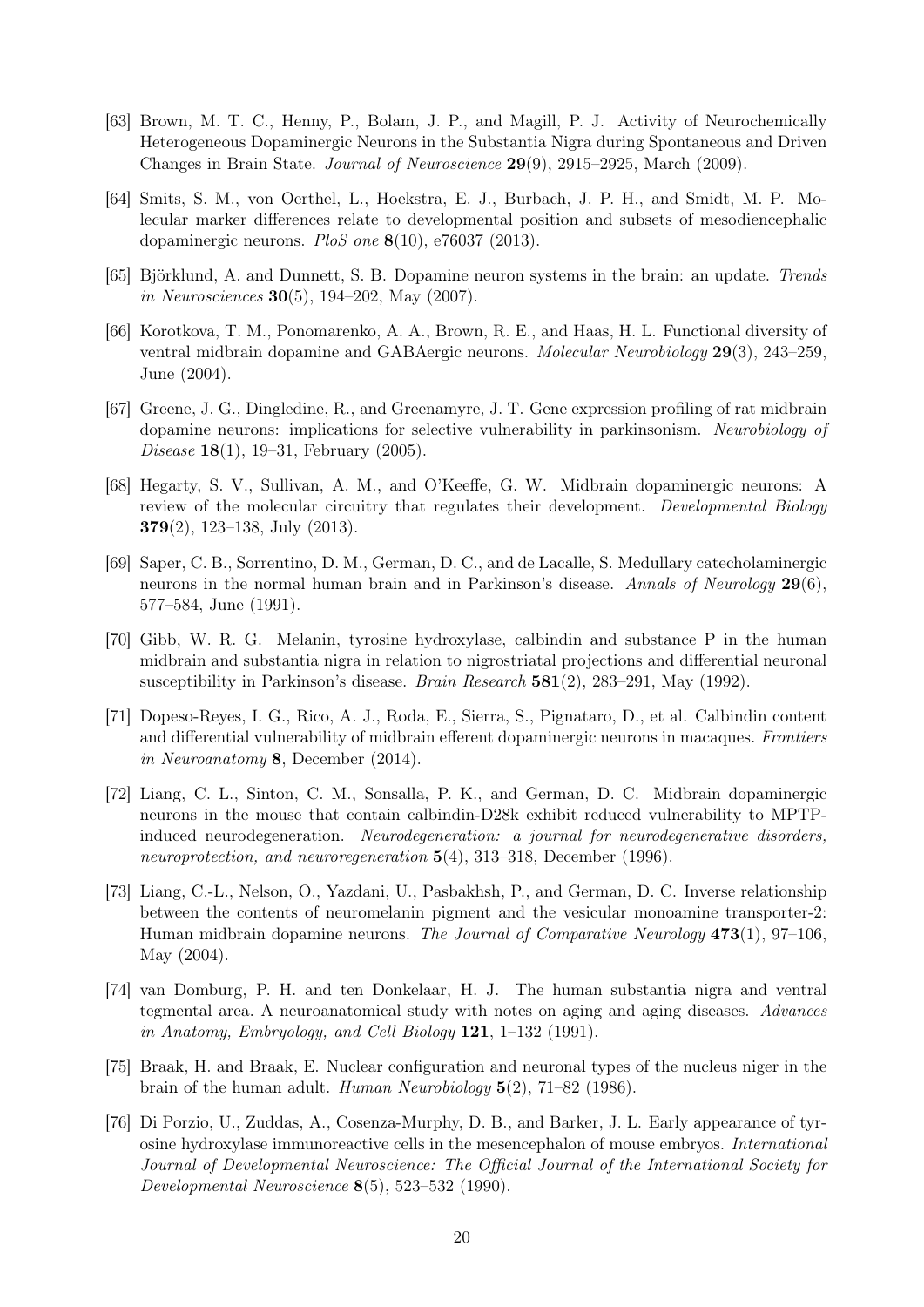- <span id="page-20-0"></span>[77] Toulouse, A. and Sullivan, A. M. Progress in Parkinson's disease—Where do we stand? Progress in Neurobiology 85(4), 376–392, August (2008).
- <span id="page-20-1"></span>[78] McRitchie, D. A., Hardman, C. D., and Halliday, G. M. Cytoarchitectural distribution of calcium binding proteins in midbrain dopaminergic regions of rats and humans. The Journal of Comparative Neurology  $364(1)$ , 121–150, January (1996).
- <span id="page-20-2"></span>[79] Wichterle, H., Gifford, D., and Mazzoni, E. Mapping Neuronal Diversity One Cell at a Time. Science 341(6147), 726–727, August (2013).
- <span id="page-20-3"></span>[80] Tau, G. Z. and Peterson, B. S. Normal Development of Brain Circuits. Neuropsychopharma- $\{cology 35(1), 147-168, January (2010).$
- <span id="page-20-4"></span>[81] Flames, N. and Hobert, O. Transcriptional Control of the Terminal Fate of Monoaminergic Neurons. Annual Review of Neuroscience 34(1), 153–184 (2011).
- <span id="page-20-5"></span>[82] Copp, A. J., Greene, N. D. E., and Murdoch, J. N. The genetic basis of mammalian neurulation. Nature reviews. Genetics 4(10), 784–793, October (2003).
- <span id="page-20-6"></span>[83] Müller, F. and O'Rahilly, R. Chapter 2 - Embryonic Development of the Central Nervous System. In The Human Nervous System (Second Edition), Paxinos, G. and Mai, J. K., editors, 22–48. Academic Press, San Diego (2004).
- <span id="page-20-7"></span>[84] Copp, A. J. Neurulation in the cranial region - normal and abnormal. Journal of Anatomy 207(5), 623–635, November (2005).
- <span id="page-20-8"></span>[85] Shum, A. S. and Copp, A. J. Regional differences in morphogenesis of the neuroepithelium suggest multiple mechanisms of spinal neurulation in the mouse. Anatomy and Embryology 194 $(1)$ , 65–73, July  $(1996)$ .
- <span id="page-20-9"></span>[86] Morriss-Kay, G. M. Growth and development of pattern in the cranial neural epithelium of rat embryos during neurulation. *Journal of Embryology and Experimental Morphology* 65 Suppl, 225–241, October (1981).
- <span id="page-20-10"></span>[87] Lawrence, N. and Morel, V. Dorsal closure and convergent extension: two polarised morphogenetic movements controlled by similar mechanisms? Mechanisms of Development  $120(11)$ , 1385–1393, November (2003).
- <span id="page-20-11"></span>[88] Altmann, C. R. and Brivanlou, A. H. Neural patterning in the vertebrate embryo. In International Review of Cytology, Lawrence D. Etkin, K. W. J., editor, volume Volume 203, 447–482. Academic Press (2001).
- <span id="page-20-12"></span>[89] McKay, R. Stem cells in the central nervous system. Science (New York, N.Y.) 276(5309), 66–71, April (1997).
- [90] Rao, M. S. Multipotent and restricted precursors in the central nervous system. The Anatom*ical Record* 257(4), 137–148, August (1999).
- [91] Leone, D. P., Relvas, J. B., Campos, L. S., Hemmi, S., Brakebusch, C., et al. Regulation of neural progenitor proliferation and survival by  $\beta_1$  integrins. Journal of Cell Science 118(12), 2589–2599, June (2005).
- <span id="page-20-13"></span>[92] Anderson, D. J. Stem cells and pattern formation in the nervous system: the possible versus the actual. Neuron 30(1), 19–35, April (2001).
- <span id="page-20-14"></span>[93] Gaiano, N. and Fishell, G. The Role of Notch in Promoting Glial and Neural Stem Cell Fates. Annual Review of Neuroscience 25(1), 471–490 (2002).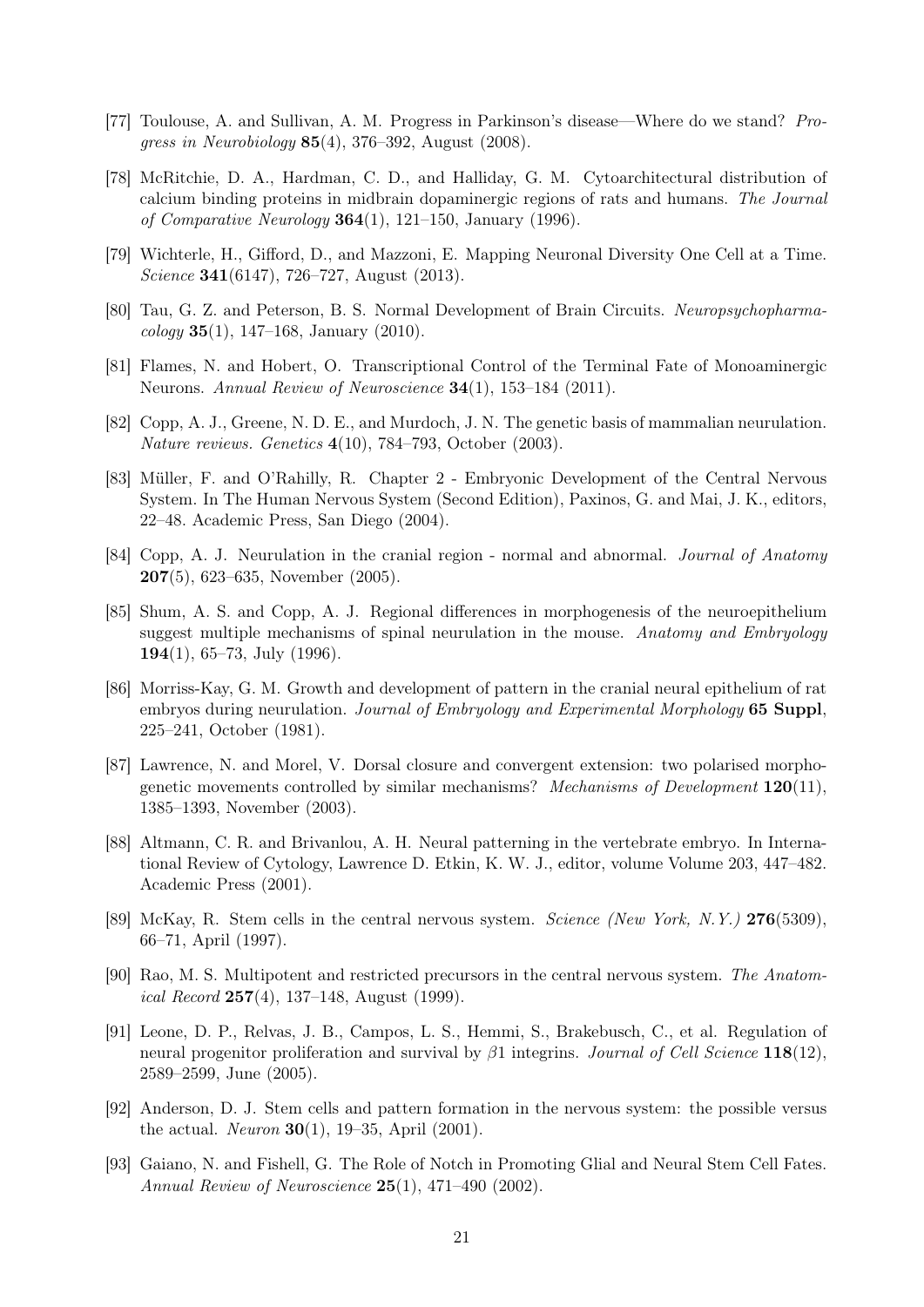- <span id="page-21-0"></span>[94] Lütolf, S., Radtke, F., Aguet, M., Suter, U., and Taylor, V. Notch1 is required for neuronal and glial differentiation in the cerebellum. Development 129(2), 373–385, January (2002).
- <span id="page-21-1"></span>[95] Reynolds, B. A. and Weiss, S. Clonal and Population Analyses Demonstrate That an EGF-Responsive Mammalian Embryonic CNS Precursor Is a Stem Cell. Developmental Biology 175 $(1)$ , 1–13, April  $(1996)$ .
- <span id="page-21-2"></span>[96] Weiss, S., Reynolds, B. A., Vescovi, A. L., Morshead, C., Craig, C. G., et al. Is there a neural stem cell in the mammalian forebrain? Trends in Neurosciences 19(9), 387–393 (1996).
- <span id="page-21-3"></span>[97] Okano, H. and Temple, S. Cell types to order: temporal specification of CNS stem cells. Current Opinion in Neurobiology 19(2), 112–119, April (2009).
- <span id="page-21-4"></span>[98] Temple, S. The development of neural stem cells. Nature 414(6859), 112–117, November (2001).
- <span id="page-21-5"></span>[99] Le Dréau, G. and Martí, E. Dorsal–ventral patterning of the neural tube: A tale of three signals. Developmental Neurobiology  $72(12)$ , 1471–1481 (2012).
- <span id="page-21-6"></span>[100] Fuccillo, M., Joyner, A. L., and Fishell, G. Morphogen to mitogen: the multiple roles of hedgehog signalling in vertebrate neural development. Nature Reviews Neuroscience 7(10), 772–783, October (2006).
- <span id="page-21-7"></span>[101] Shen, Q., Qian, X., Capela, A., and Temple, S. Stem cells in the embryonic cerebral cortex: their role in histogenesis and patterning. Journal of Neurobiology  $36(2)$ ,  $162-174$ , August (1998).
- <span id="page-21-8"></span>[102] Shen, Q., Wang, Y., Dimos, J. T., Fasano, C. A., Phoenix, T. N., et al. The timing of cortical neurogenesis is encoded within lineages of individual progenitor cells. Nature Neuroscience 9(6), 743–751, June (2006).
- <span id="page-21-9"></span>[103] Jessell, T. M. Neuronal specification in the spinal cord: inductive signals and transcriptional codes. Nature Reviews. Genetics 1(1), 20–29, October (2000).
- <span id="page-21-10"></span>[104] Shirasaki, R. and Pfaff, S. L. Transcriptional Codes and the Control of Neuronal Identity. Annual Review of Neuroscience 25(1), 251–281 (2002).
- <span id="page-21-11"></span>[105] Philippidou, P. and Dasen, J. S. Hox Genes: Choreographers in Neural Development, Architects of Circuit Organization. Neuron 80(1), 12–34, February (2013).
- <span id="page-21-12"></span>[106] Liu, A. and Joyner, A. L. Early Anterior/Posterior Patterning of the Midbrain and Cerebellum. Annual Review of Neuroscience 24(1), 869–896 (2001).
- <span id="page-21-13"></span>[107] Puelles, L. and Rubenstein, J. L. R. Forebrain gene expression domains and the evolving prosomeric model. Trends in Neurosciences 26(9), 469–476, September (2003).
- <span id="page-21-14"></span>[108] Cambronero, F. and Puelles, L. Rostrocaudal nuclear relationships in the avian medulla oblongata: A fate map with quail chick chimeras. The Journal of Comparative Neurology 427(4), 522–545, November (2000).
- <span id="page-21-15"></span>[109] Marín, F., Aroca, P., and Puelles, L. Hox gene colinear expression in the avian medulla oblongata is correlated with pseudorhombomeric domains. Developmental Biology 323(2), 230–247, November (2008).
- <span id="page-21-16"></span>[110] Holstege, J. C., de Graaff, W., Hossaini, M., Cano, S. C., Jaarsma, D., et al. Loss of Hoxb8 alters spinal dorsal laminae and sensory responses in mice. Proceedings of the National Academy of Sciences of the United States of America 105(17), 6338–6343, April (2008).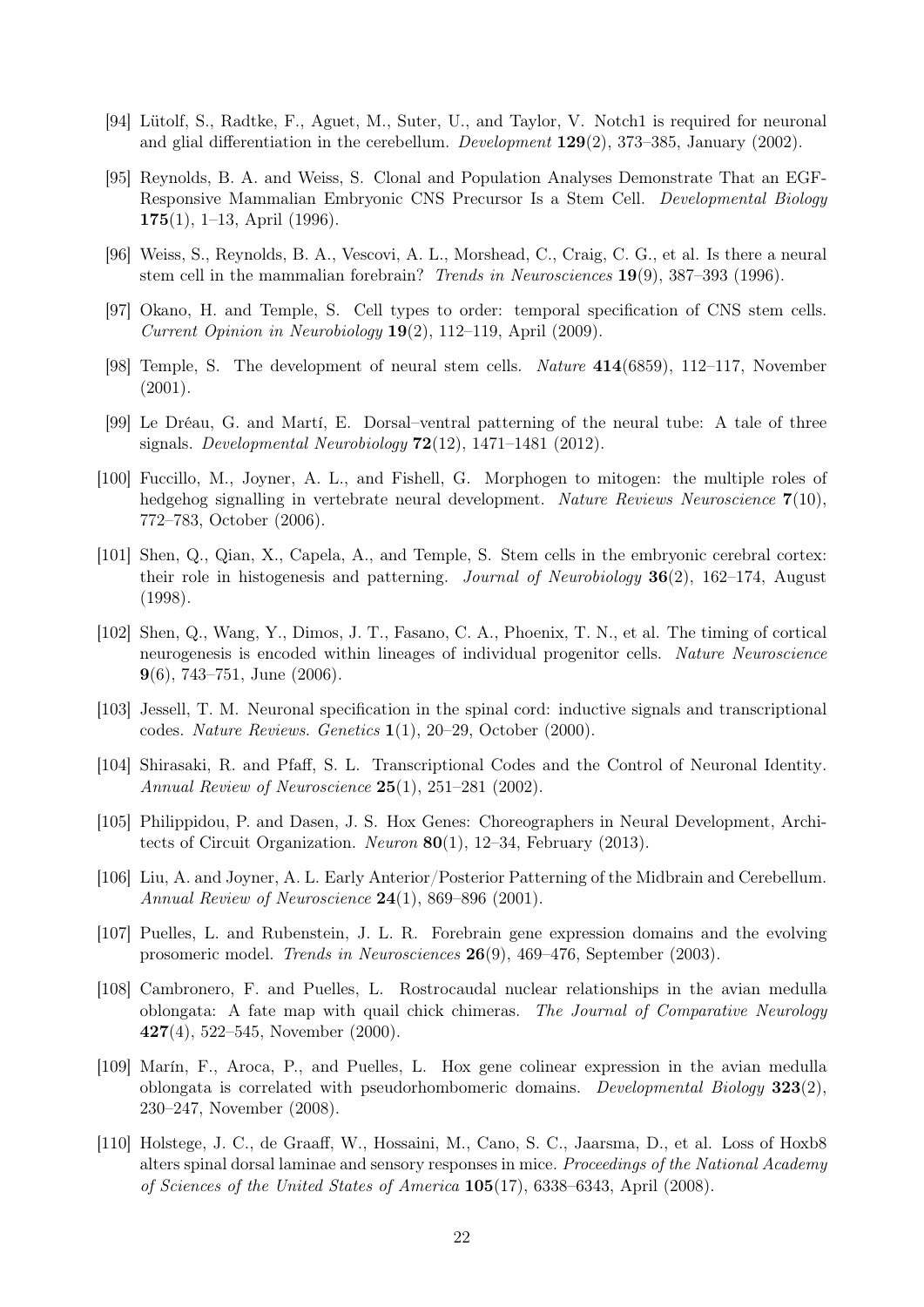- <span id="page-22-0"></span>[111] Lumsden, A. and Krumlauf, R. Patterning the vertebrate neuraxis. Science (New York, N.Y.) 274(5290), 1109–1115, November (1996).
- <span id="page-22-1"></span>[112] Sieber, M. A., Storm, R., Martinez-de-la Torre, M., Müller, T., Wende, H., et al. Lbx1 Acts as a Selector Gene in the Fate Determination of Somatosensory and Viscerosensory Relay Neurons in the Hindbrain. The Journal of Neuroscience 27(18), 4902–4909, May (2007).
- <span id="page-22-2"></span>[113] Wizenmann, A. and Lumsden, A. Segregation of Rhombomeres by Differential Chemoaffinity. Molecular and Cellular Neuroscience 9(5–6), 448–459 (1997).
- <span id="page-22-3"></span>[114] Joyner, A. L. Engrailed, Wnt and Pax genes regulate midbrain-hindbrain development. Trends in Genetics  $12(1)$ , 15–20, January (1996).
- <span id="page-22-6"></span>[115] Wassef, M. and Joyner, A. L. Early mesencephalon/metencephalon patterning and development of the cerebellum. *Perspectives on Developmental Neurobiology* 5(1), 3-16 (1997).
- <span id="page-22-4"></span>[116] Liu, A., Losos, K., and Joyner, A. L. FGF8 can activate Gbx2 and transform regions of the rostral mouse brain into a hindbrain fate. Development 126(21), 4827–4838, November (1999).
- <span id="page-22-5"></span>[117] Wassarman, K. M., Lewandoski, M., Campbell, K., Joyner, A. L., Rubenstein, J. L., et al. Specification of the anterior hindbrain and establishment of a normal mid/hindbrain organizer is dependent on Gbx2 gene function. Development 124(15), 2923–2934, August (1997).
- <span id="page-22-7"></span>[118] Joyner, A. L., Liu, A., and Millet, S. Otx2, Gbx2 and Fgf8 interact to position and maintain a mid–hindbrain organizer. Current Opinion in Cell Biology 12(6), 736–741, December (2000).
- <span id="page-22-8"></span>[119] Martinez-Barbera, J. P., Signore, M., Boyl, P. P., Puelles, E., Acampora, D., et al. Regionalisation of anterior neuroectoderm and its competence in responding to forebrain and midbrain inducing activities depend on mutual antagonism between OTX2 and GBX2. Development 128(23), 4789–4800, December (2001).
- <span id="page-22-9"></span>[120] Kessel, M. and Gruss, P. Murine developmental control genes. Science (New York, N.Y.) 249(4967), 374–379, July (1990).
- [121] Grapin-Botton, A., Bonnin, M. A., and Le, N. M. D. Hox gene induction in the neural tube depends on three parameters: competence, signal supply and paralogue group. *Development* 124(4), 849–859, February (1997).
- <span id="page-22-10"></span>[122] Mallo, M., Wellik, D. M., and Deschamps, J. Hox genes and regional patterning of the vertebrate body plan. Developmental Biology 344(1), 7–15, August (2010).
- <span id="page-22-11"></span>[123] McGinnis, W. and Krumlauf, R. Homeobox genes and axial patterning. Cell 68(2), 283–302, January (1992).
- <span id="page-22-12"></span>[124] Tümpel, S., Wiedemann, L. M., and Krumlauf, R. Chapter 8 Hox Genes and Segmentation of the Vertebrate Hindbrain. In Current Topics in Developmental Biology, Olivier Pourquié, editor, volume Volume 88 of Hox Genes, 103–137. Academic Press (2009).
- <span id="page-22-13"></span>[125] Barrow, J. R., Stadler, H. S., and Capecchi, M. R. Roles of Hoxa1 and Hoxa2 in patterning the early hindbrain of the mouse. Development 127(5), 933–944, March (2000).
- <span id="page-22-14"></span>[126] Forlani, S., Lawson, K. A., and Deschamps, J. Acquisition of Hox codes during gastrulation and axial elongation in the mouse embryo. Development 130(16), 3807–3819, August (2003).
- <span id="page-22-15"></span>[127] Cordes, S. P. Molecular genetics of cranial nerve development in mouse. Nature Reviews Neuroscience 2(9), 611–623, September (2001).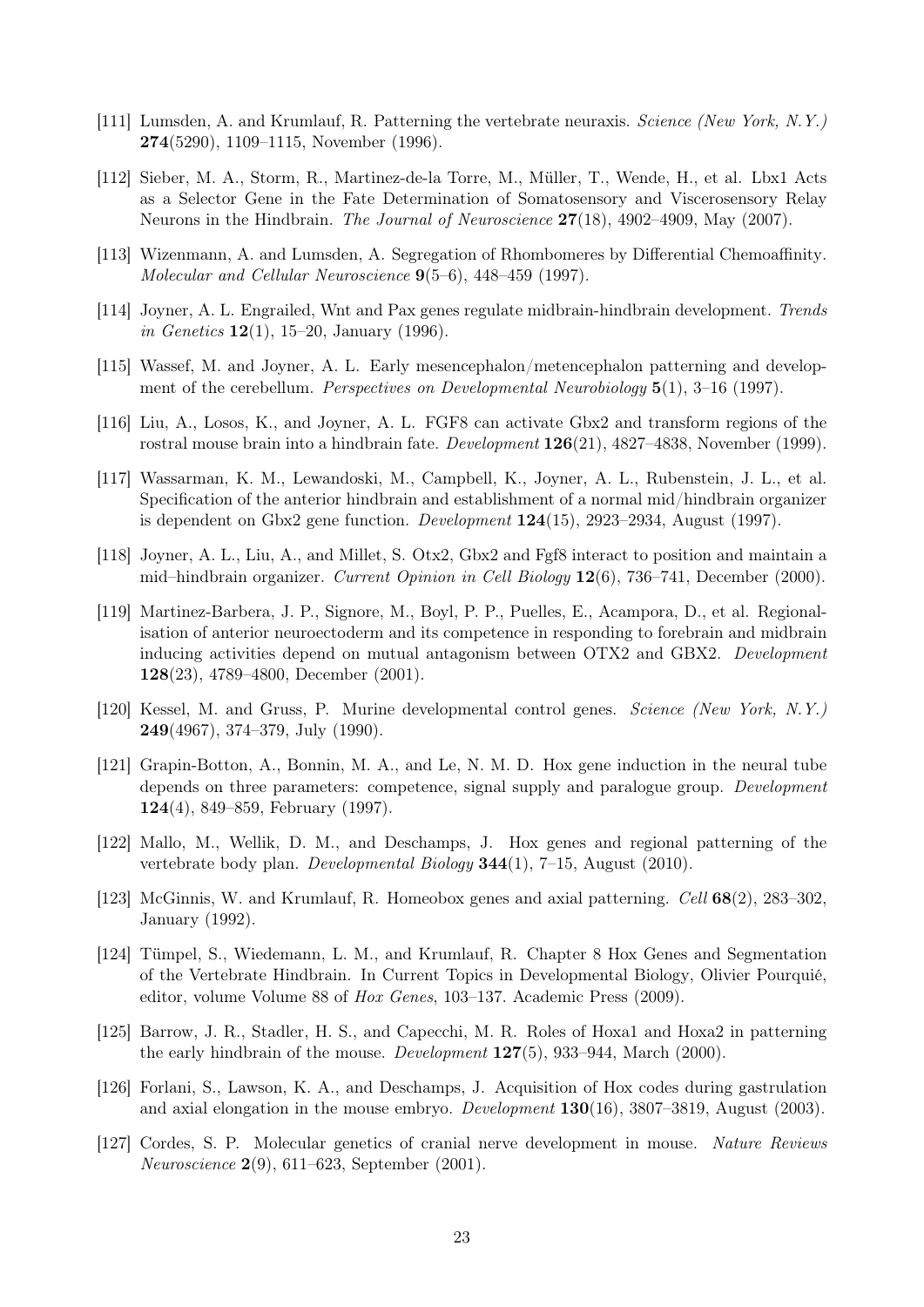- [128] Dasen, J. S., Tice, B. C., Brenner-Morton, S., and Jessell, T. M. A Hox Regulatory Network Establishes Motor Neuron Pool Identity and Target-Muscle Connectivity. Cell 123(3), 477– 491, November (2005).
- <span id="page-23-0"></span>[129] Dasen, J. S. and Jessell, T. M. Chapter Six Hox Networks and the Origins of Motor Neuron Diversity. In Current Topics in Developmental Biology, Olivier Pourquié, editor, volume Volume 88 of Hox Genes, 169–200. Academic Press (2009).
- <span id="page-23-1"></span>[130] Davenne, M., Maconochie, M. K., Neun, R., Pattyn, A., Chambon, P., et al. Hoxa2 and Hoxb2 Control Dorsoventral Patterns of Neuronal Development in the Rostral Hindbrain. Neuron 22(4), 677–691, April (1999).
- <span id="page-23-2"></span>[131] Kessel, M. and Gruss, P. Homeotic transformations of murine vertebrae and concomitant alteration of Hox codes induced by retinoic acid. Cell  $67(1)$ , 89–104, October (1991).
- [132] Conlon, R. A. and Rossant, J. Exogenous retinoic acid rapidly induces anterior ectopic expression of murine Hox-2 genes in vivo. Development 116(2), 357–368, October (1992).
- [133] Marshall, H., Nonchev, S., Sham, M. H., Muchamore, I., Lumsden, A., et al. Retinoic acid alters hindbrain Hox code and induces transformation of rhombomeres 2/3 into a 4/5 identity. Nature 360(6406), 737–741, December (1992).
- [134] Marshall, H., Morrison, A., Studer, M., Pöpperl, H., and Krumlauf, R. Retinoids and Hox genes. The FASEB Journal  $10(9)$ , 969–978, July (1996).
- [135] Dupe, V., Davenne, M., Brocard, J., Dolle, P., Mark, M., et al. In vivo functional analysis of the Hoxa-1 3' retinoic acid response element  $(3'RARE)$ . Development  $124(2)$ , 399–410, January (1997).
- [136] Dupé, V. and Lumsden, A. Hindbrain patterning involves graded responses to retinoic acid signalling. Development 128(12), 2199–2208, June (2001).
- <span id="page-23-3"></span>[137] Glover, J. C., Renaud, J.-S., and Rijli, F. M. Retinoic acid and hindbrain patterning. Journal of Neurobiology 66(7), 705–725 (2006).
- [138] de Roos, K., Sonneveld, E., Compaan, B., ten Berge, D., Durston, A. J., et al. Expression of retinoic acid 4-hydroxylase (CYP26) during mouse and Xenopus laevis embryogenesis. *Mechanisms of Development*  $82(1-2)$ , 205-211, April (1999).
- [139] Abu-Abed, S., Dollé, P., Metzger, D., Beckett, B., Chambon, P., et al. The retinoic acidmetabolizing enzyme, CYP26a1, is essential for normal hindbrain patterning, vertebral identity, and development of posterior structures. Genes & Development 15(2), 226–240, January  $(2001).$
- [140] MacLean, G., Abu-Abed, S., Dollé, P., Tahayato, A., Chambon, P., et al. Cloning of a novel retinoic-acid metabolizing cytochrome P450, Cyp26b1, and comparative expression analysis with Cyp26a1 during early murine development. *Mechanisms of Development*  $107(1-2)$ , 195– 201, September (2001).
- [141] Abu-Abed, S., MacLean, G., Fraulob, V., Chambon, P., Petkovich, M., et al. Differential expression of the retinoic acid-metabolizing enzymes CYP26a1 and CYP26b1 during murine organogenesis. Mechanisms of Development  $110(1-2)$ , 173–177, January (2002).
- <span id="page-23-4"></span>[142] Tahayato, A., Dollé, P., and Petkovich, M. Cyp26c1 encodes a novel retinoic acid-metabolizing enzyme expressed in the hindbrain, inner ear, first branchial arch and tooth buds during murine development. Gene Expression Patterns 3(4), 449–454, August (2003).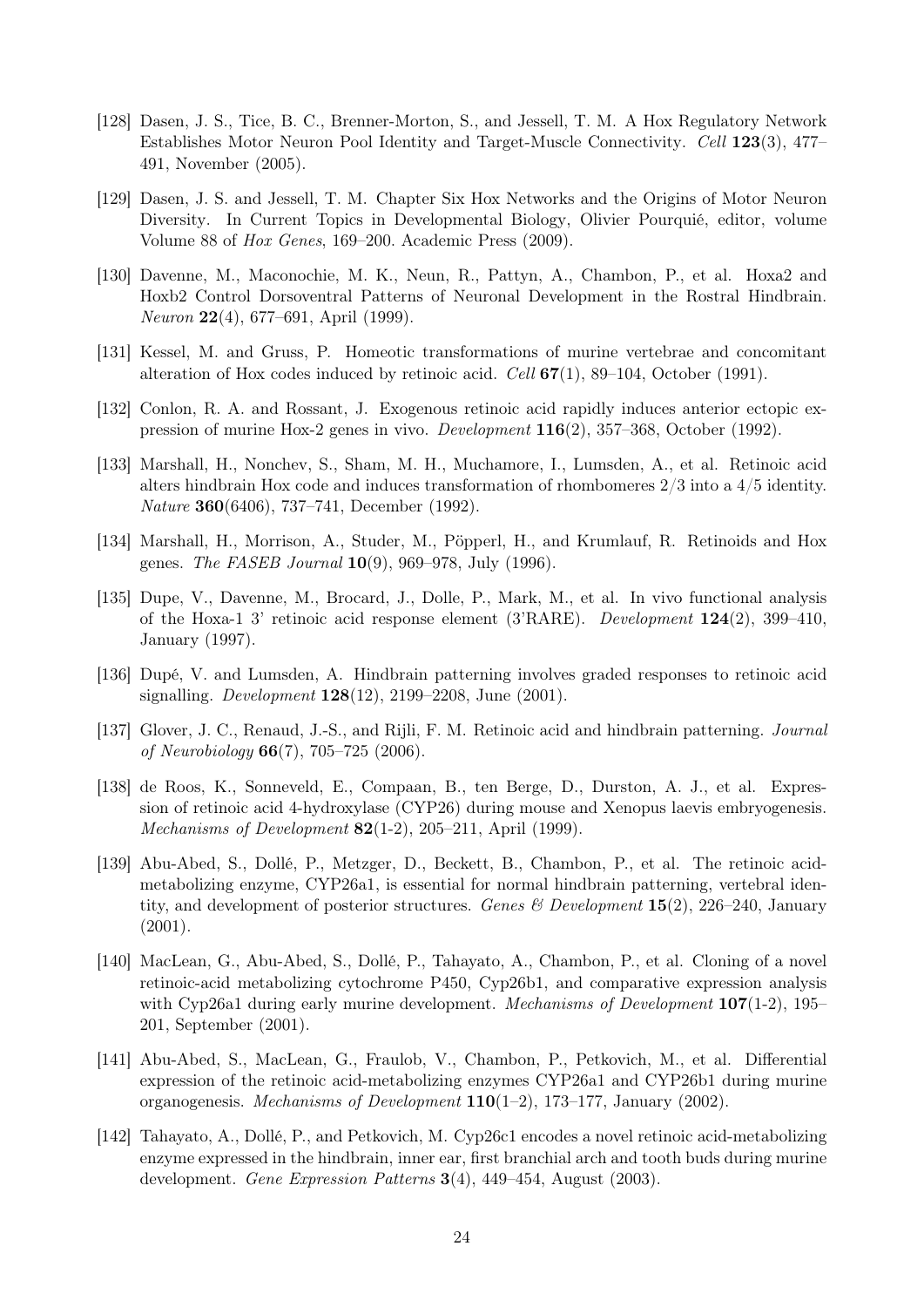- <span id="page-24-0"></span>[143] del Corral, R. D., Olivera-Martinez, I., Goriely, A., Gale, E., Maden, M., et al. Opposing FGF and Retinoid Pathways Control Ventral Neural Pattern, Neuronal Differentiation, and Segmentation during Body Axis Extension. Neuron 40(1), 65–79, September (2003).
- <span id="page-24-1"></span>[144] Ye, W., Shimamura, K., Rubenstein, J. L. R., Hynes, M. A., and Rosenthal, A. FGF and Shh Signals Control Dopaminergic and Serotonergic Cell Fate in the Anterior Neural Plate. Cell 93(5), 755–766, May (1998).
- [145] McMahon, A. P. and Bradley, A. The Wnt-1 (int-1) proto-oncogene is required for development of a large region of the mouse brain. Cell  $62(6)$ , 1073-1085, September (1990).
- [146] Thomas, K. R. and Capecchi, M. R. Targeted disruption of the murine int-1 proto-oncogene resulting in severe abnormalities in midbrain and cerebellar development. Nature 346(6287), 847–850, August (1990).
- [147] Liem Jr., K. F., Tremml, G., Roelink, H., and Jessell, T. M. Dorsal differentiation of neural plate cells induced by BMP-mediated signals from epidermal ectoderm. Cell 82(6), 969–979, September (1995).
- [148] Guo, S., Brush, J., Teraoka, H., Goddard, A., Wilson, S. W., et al. Development of Noradrenergic Neurons in the Zebrafish Hindbrain Requires BMP, FGF8, and the Homeodomain Protein Soulless/Phox2a. Neuron 24(3), 555–566, November (1999).
- [149] Lam, C. S., Sleptsova-Friedrich, I., Munro, A. D., and Korzh, V. SHH and FGF8 play distinct roles during development of noradrenergic neurons in the locus coeruleus of the zebrafish. Molecular and Cellular Neuroscience 22(4), 501–515, April (2003).
- [150] Gaufo, G. O., Wu, S., and Capecchi, M. R. Contribution of Hox genes to the diversity of the hindbrain sensory system. Development  $131(6)$ , 1259–1266, March (2004).
- [151] Tilleman, H., Hakim, V., Novikov, O., Liser, K., Nashelsky, L., et al. Bmp5/7 in concert with the mid-hindbrain organizer control development of noradrenergic locus coeruleus neurons. Molecular and Cellular Neuroscience 45(1), 1–11, September (2010).
- <span id="page-24-2"></span>[152] Robertson, S. D., Plummer, N. W., de Marchena, J., and Jensen, P. Developmental origins of central norepinephrine neuron diversity. Nature neuroscience 16(8), 1016–1023, August (2013).
- <span id="page-24-3"></span>[153] McCaffery, P. and Dräger, U. C. High levels of a retinoic acid-generating dehydrogenase in the meso-telencephalic dopamine system. Proceedings of the National Academy of Sciences of the United States of America  $91(16)$ , 7772–7776, August (1994).
- <span id="page-24-4"></span>[154] Simeone, A., Puelles, E., and Acampora, D. The Otx family. Current Opinion in Genetics  $\mathcal{C}$ Development 12(4), 409–415, August (2002).
- [155] Brodski, C., Weisenhorn, D. M. V., Signore, M., Sillaber, I., Oesterheld, M., et al. Location and Size of Dopaminergic and Serotonergic Cell Populations Are Controlled by the Position of the Midbrain–Hindbrain Organizer. The Journal of Neuroscience  $23(10)$ , 4199–4207, May (2003).
- <span id="page-24-5"></span>[156] Puelles, E., Acampora, D., Lacroix, E., Signore, M., Annino, A., et al. Otx dose-dependent integrated control of antero-posterior and dorso-ventral patterning of midbrain. Nature Neuroscience  $6(5)$ , 453–460, May (2003).
- <span id="page-24-6"></span>[157] Puelles, E., Annino, A., Tuorto, F., Usiello, A., Acampora, D., et al. Otx2 regulates the extent, identity and fate of neuronal progenitor domains in the ventral midbrain. *Development* 131(9), 2037–2048, May (2004).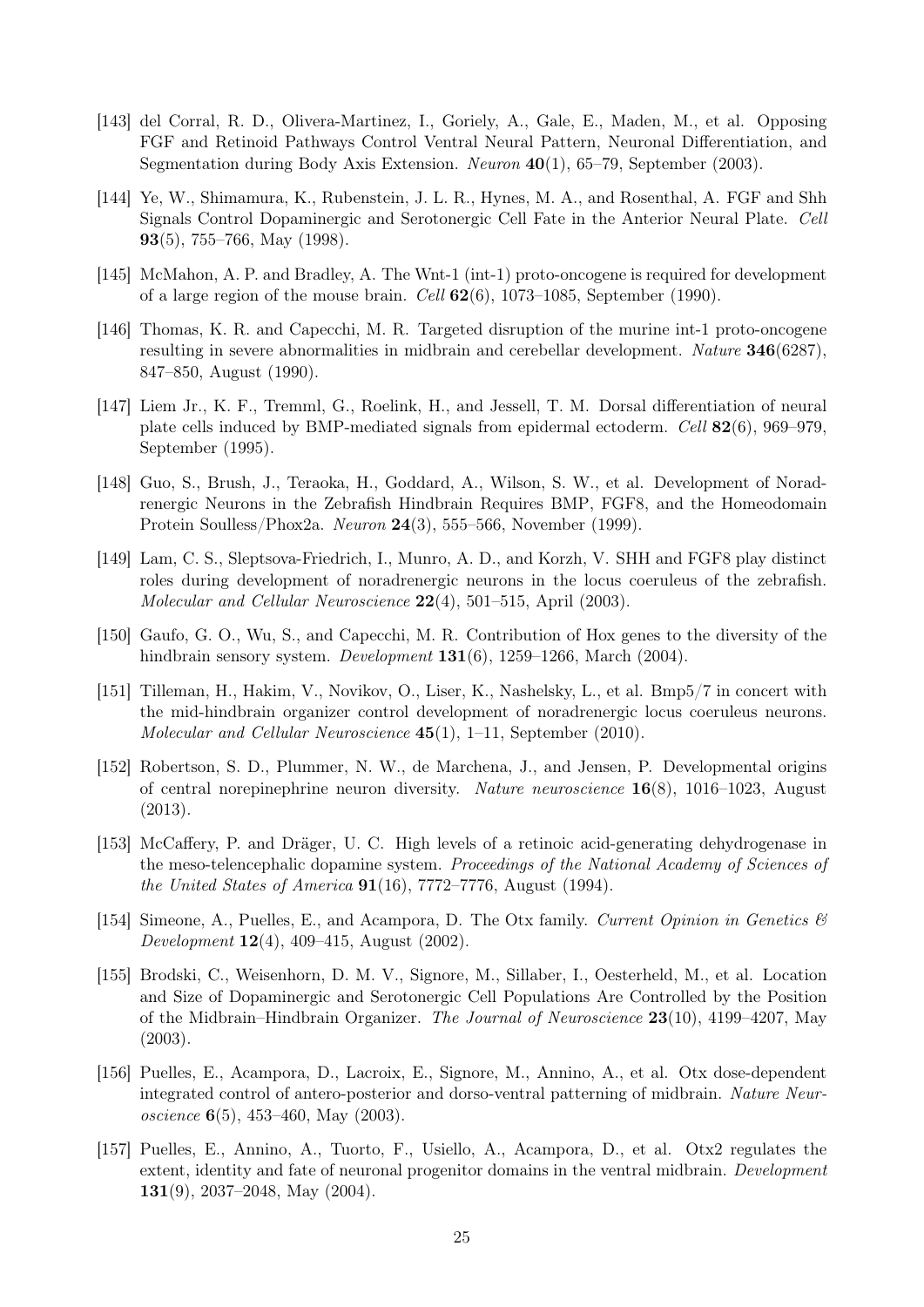- <span id="page-25-7"></span>[158] Jacobs, F. M. J., Smits, S. M., Noorlander, C. W., Oerthel, L. v., Linden, A. J. A. v. d., et al. Retinoic acid counteracts developmental defects in the substantia nigra caused by Pitx3 deficiency. Development 134(14), 2673–2684, July (2007).
- <span id="page-25-0"></span>[159] Ono, Y., Nakatani, T., Sakamoto, Y., Mizuhara, E., Minaki, Y., et al. Differences in neurogenic potential in floor plate cells along an anteroposterior location: midbrain dopaminergic neurons originate from mesencephalic floor plate cells. *Development*  $134(17)$ , 3213–3225, September (2007).
- <span id="page-25-1"></span>[160] Omodei, D., Acampora, D., Mancuso, P., Prakash, N., Giovannantonio, L. G. D., et al. Anterior-posterior graded response to Otx2 controls proliferation and differentiation of dopaminergic progenitors in the ventral mesencephalon. Development 135(20), 3459–3470, October (2008).
- [161] Simeone, A., Di Salvio, M., Di Giovannantonio, L. G., Acampora, D., Omodei, D., et al. The role of otx2 in adult mesencephalic-diencephalic dopaminergic neurons. Molecular neurobiology 43(2), 107–113, April (2011).
- <span id="page-25-5"></span>[162] Simon, H. H., Saueressig, H., Wurst, W., Goulding, M. D., and O'Leary, D. D. M. Fate of Midbrain Dopaminergic Neurons Controlled by the Engrailed Genes. The Journal of Neuroscience **21**(9), 3126–3134, May  $(2001)$ .
- [163] Wurst, W., Auerbach, A. B., and Joyner, A. L. Multiple developmental defects in Engrailed-1 mutant mice: an early mid-hindbrain deletion and patterning defects in forelimbs and sternum. Development  $120(7)$ , 2065–2075, July (1994).
- [164] Danielian, P. S. and McMahon, A. P. Engrailed-1 as a target of the Wnt-1 signalling pathway in vertebrate midbrain development. Nature 383(6598), 332–334, September (1996).
- [165] Hanks, M., Wurst, W., Anson-Cartwright, L., Auerbach, A. B., and Joyner, A. L. Rescue of the En-1 mutant phenotype by replacement of En-1 with En-2. Science (New York, N.Y.) 269(5224), 679–682, August (1995).
- [166] Shamim, H., Mahmood, R., Logan, C., Doherty, P., Lumsden, A., et al. Sequential roles for Fgf4, En1 and Fgf8 in specification and regionalisation of the midbrain. Development  $126(5)$ , 945–959, March (1999).
- <span id="page-25-6"></span>[167] Araki, I. and Nakamura, H. Engrailed defines the position of dorsal di-mesencephalic boundary by repressing diencephalic fate. Development 126(22), 5127–5135, November (1999).
- <span id="page-25-2"></span>[168] Millet, S., Campbell, K., Epstein, D. J., Losos, K., Harris, E., et al. A role for Gbx2 in repression of Otx2 and positioning the mid/hindbrain organizer. Nature  $401(6749)$ , 161–164, September (1999).
- [169] Castelo-Branco, G., Wagner, J., Rodriguez, F. J., Kele, J., Sousa, K., et al. Differential regulation of midbrain dopaminergic neuron development by Wnt-1, Wnt-3a, and Wnt-5a. Proceedings of the National Academy of Sciences of the United States of America  $100(22)$ , 12747–12752, October (2003).
- [170] Roussa, E. and Krieglstein, K. Induction and specification of midbrain dopaminergic cells: focus on SHH, FGF8, and TGF-β. Cell and Tissue Research 318(1), 23–33, October (2004).
- <span id="page-25-3"></span>[171] Placzek, M. and Briscoe, J. The floor plate: multiple cells, multiple signals. Nature Reviews Neuroscience 6(3), 230–240, March (2005).
- <span id="page-25-4"></span>[172] Smits, S. M., Burbach, J. P. H., and Smidt, M. P. Developmental origin and fate of mesodiencephalic dopamine neurons. Progress in Neurobiology  $78(1)$ , 1–16, January (2006).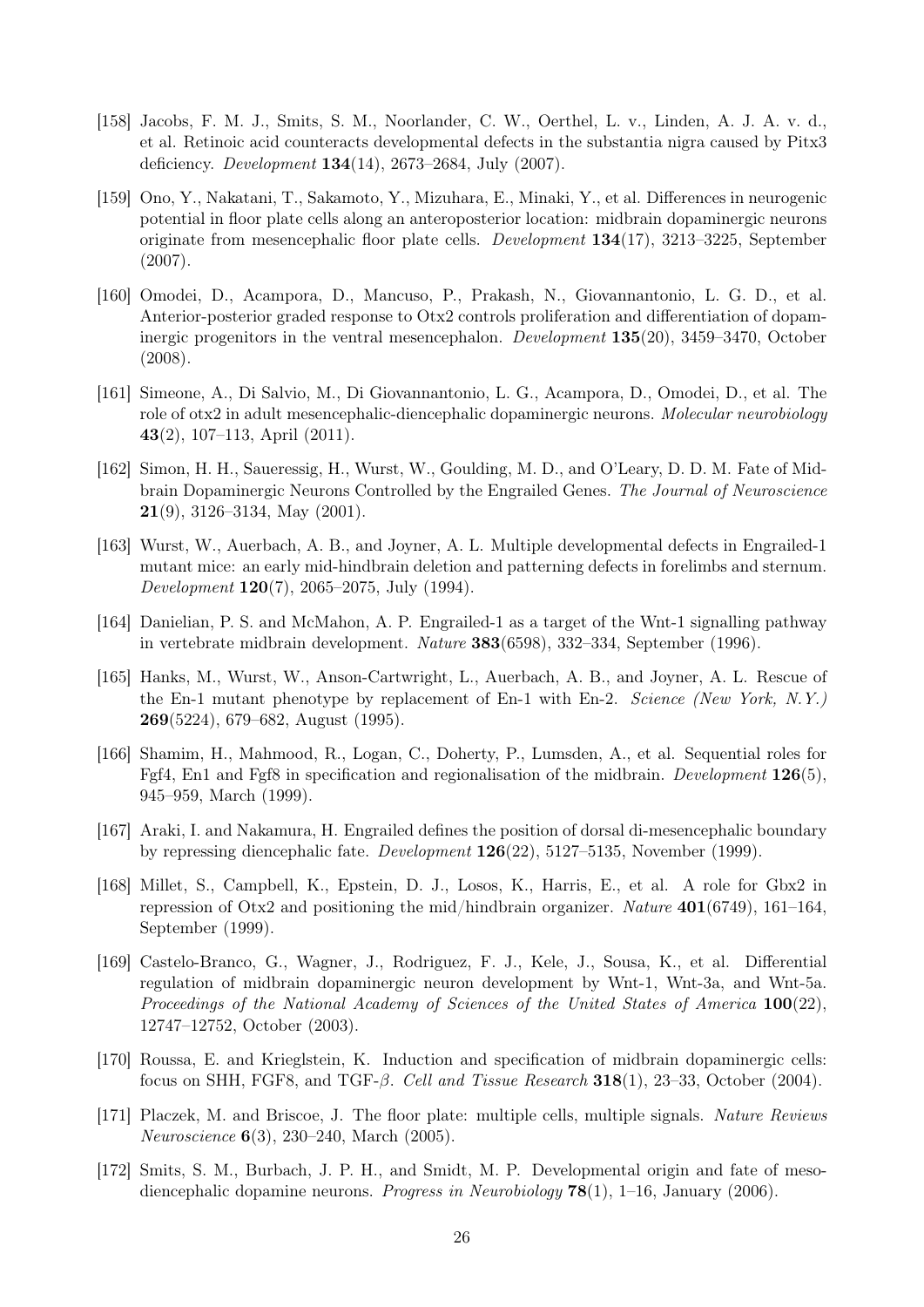- [173] Prakash, N., Brodski, C., Naserke, T., Puelles, E., Gogoi, R., et al. A Wnt1-regulated genetic network controls the identity and fate of midbrain-dopaminergic progenitors in vivo. Development 133(1), 89–98, January (2006).
- [174] Smidt, M. P. and Burbach, J. P. H. How to make a mesodiencephalic dopaminergic neuron. Nature Reviews Neuroscience 8(1), 21–32, January (2007).
- <span id="page-26-2"></span>[175] Giovanni, G. D., Matteo, V. D., and Esposito, E. Birth, Life and Death of Dopaminergic Neurons in the Substantia Nigra. Springer, , September (2009).
- [176] Alves dos Santos, M. T. and Smidt, M. P. En1 and Wnt signaling in midbrain dopaminergic neuronal development. Neural Development 6, 23, May (2011).
- <span id="page-26-0"></span>[177] Alvarez-Fischer, D., Fuchs, J., Castagner, F., Stettler, O., Massiani-Beaudoin, O., et al. Engrailed protects mouse midbrain dopaminergic neurons against mitochondrial complex I insults. Nature neuroscience 14(10), 1260–1266, October (2011).
- <span id="page-26-1"></span>[178] Simeone, A., Puelles, E., Omodei, D., Acampora, D., Di Giovannantonio, L. G., et al. Otx genes in neurogenesis of mesencephalic dopaminergic neurons. Developmental Neurobiology 71(8), 665–679, August  $(2011)$ .
- <span id="page-26-3"></span>[179] Simeone, A., Acampora, D., Gulisano, M., Stornaiuolo, A., and Boncinelli, E. Nested expression domains of four homeobox genes in developing rostral brain. Nature 358(6388), 687–690, August (1992).
- <span id="page-26-4"></span>[180] Donkelaar, H. J. t., Cruysberg, J. R. M., Pennings, R., and Lammens, M. Development and Developmental Disorders of the Brain Stem. In Clinical Neuroembryology, 321–370. Springer Berlin Heidelberg, January (2014).
- <span id="page-26-5"></span>[181] Ribes, V. and Briscoe, J. Establishing and Interpreting Graded Sonic Hedgehog Signaling during Vertebrate Neural Tube Patterning: The Role of Negative Feedback. Cold Spring Harbor Perspectives in Biology  $1(2)$ , August (2009).
- <span id="page-26-6"></span>[182] Briscoe, J. and Ericson, J. The specification of neuronal identity by graded sonic hedgehog signalling. Seminars in Cell & Developmental Biology  $10(3)$ , 353–362, June (1999).
- <span id="page-26-10"></span>[183] Briscoe, J. and Ericson, J. Specification of neuronal fates in the ventral neural tube. Current Opinion in Neurobiology  $11(1)$ , 43-49, February (2001).
- <span id="page-26-11"></span>[184] Pattyn, A., Vallstedt, A., Dias, J. M., Sander, M., and Ericson, J. Complementary roles for Nkx6 and Nkx2 class proteins in the establishment of motoneuron identity in the hindbrain. Development 130(17), 4149–4159, September (2003).
- [185] Ashe, H. L. and Briscoe, J. The interpretation of morphogen gradients. Development 133(3), 385–394, February (2006).
- <span id="page-26-7"></span>[186] Ingham, P. W., Nakano, Y., and Seger, C. Mechanisms and functions of Hedgehog signalling across the metazoa. Nature Reviews Genetics 12(6), 393–406, June (2011).
- <span id="page-26-8"></span>[187] Hynes, M., Stone, D. M., Dowd, M., Pitts-Meek, S., Goddard, A., et al. Control of Cell Pattern in the Neural Tube by the Zinc Finger Transcription Factor and Oncogene Gli-1. Neuron 19(1), 15–26, July (1997).
- <span id="page-26-9"></span>[188] Briscoe, J., Sussel, L., Serup, P., Hartigan-O'Connor, D., Jessell, T., et al. Homeobox gene Nkx2.2 and specification of neuronal identity by graded Sonic hedgehog signalling. Nature 398(6728), 622–627 (1999).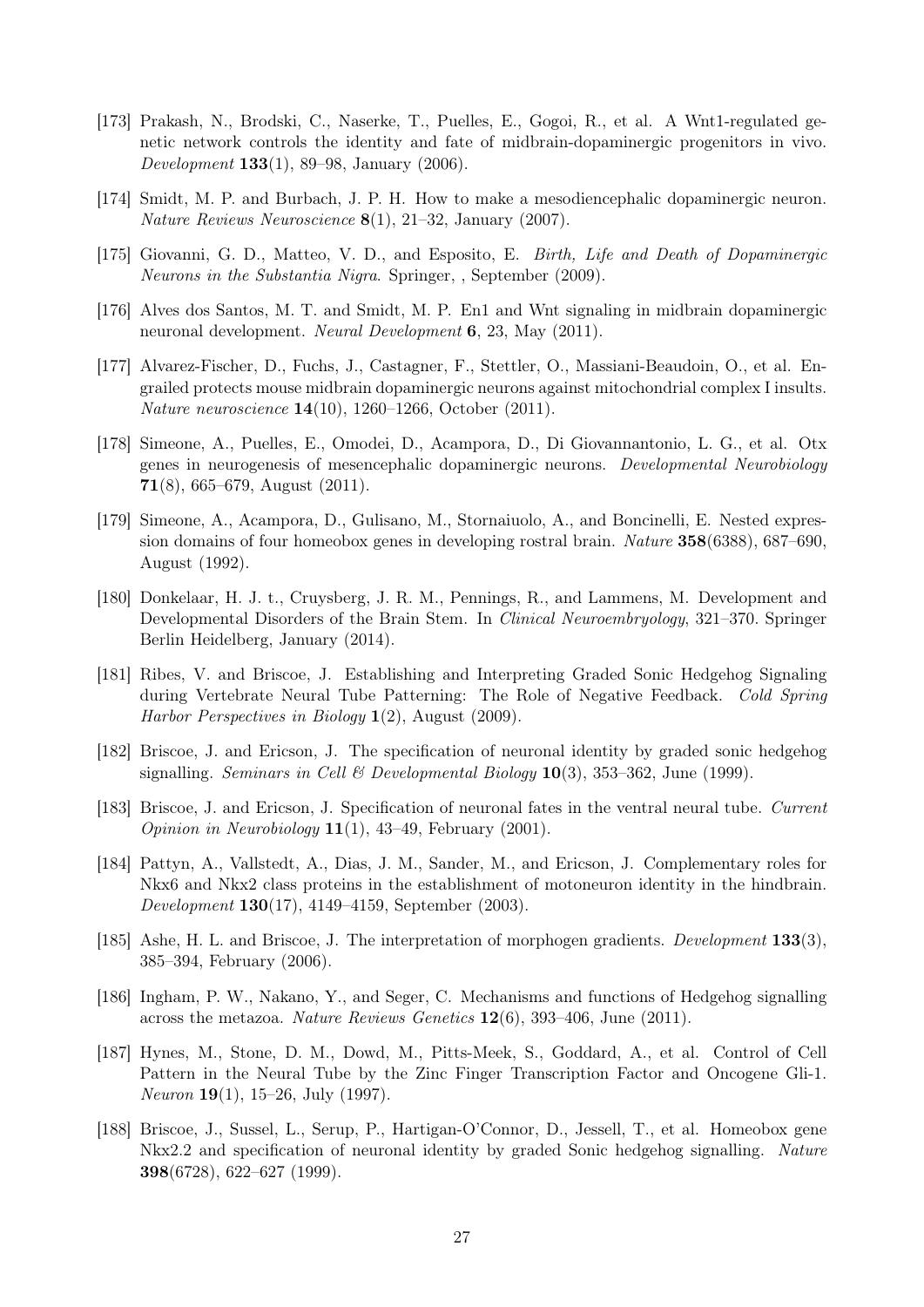- <span id="page-27-0"></span>[189] Logan, C. Y. and Nusse, R. The Wnt Signaling Pathway in Development and Disease. Annual Review of Cell and Developmental Biology 20(1), 781–810 (2004).
- <span id="page-27-1"></span>[190] Fasano, C. A. and Studer, L. Too much Sonic, too few neurons. Nature Neuroscience 12(2), 107–108, February (2009).
- <span id="page-27-2"></span>[191] Park, H. L., Bai, C., Platt, K. A., Matise, M. P., Beeghly, A., et al. Mouse Gli1 mutants are viable but have defects in SHH signaling in combination with a Gli2 mutation. Development  $(Cambridge, England)$  127(8), 1593-1605, April (2000).
- <span id="page-27-6"></span>[192] Matise, M. P., Epstein, D. J., Park, H. L., Platt, K. A., and Joyner, A. L. Gli2 is required for induction of floor plate and adjacent cells, but not most ventral neurons in the mouse central nervous system. Development 125(15), 2759–2770, August (1998).
- <span id="page-27-3"></span>[193] Blaess, S., Corrales, J. D., and Joyner, A. L. Sonic hedgehog regulates Gli activator and repressor functions with spatial and temporal precision in the mid/hindbrain region. Development  $133(9)$ , 1799–1809, May (2006).
- [194] Blaess, S., Bodea, G. O., Kabanova, A., Chanet, S., Mugniery, E., et al. Temporal-spatial changes in Sonic Hedgehog expression and signaling reveal different potentials of ventral mesencephalic progenitors to populate distinct ventral midbrain nuclei. Neural Development  $6(1)$ , 29, June (2011).
- <span id="page-27-11"></span>[195] Metzakopian, E., Lin, W., Salmon-Divon, M., Dvinge, H., Andersson, E., et al. Genome-wide characterization of Foxa2 targets reveals upregulation of floor plate genes and repression of ventrolateral genes in midbrain dopaminergic progenitors. Development 139(14), 2625–2634, July (2012).
- <span id="page-27-4"></span>[196] Zervas, M., Millet, S., Ahn, S., and Joyner, A. L. Cell Behaviors and Genetic Lineages of the Mesencephalon and Rhombomere 1. Neuron 43(3), 345–357, August (2004).
- <span id="page-27-5"></span>[197] Sasaki, H. and Hogan, B. L. M. HNF-3 $\beta$  as a regulator of floor plate development. Cell 76(1), 103–115, January (1994).
- <span id="page-27-7"></span>[198] Stamataki, D., Ulloa, F., Tsoni, S. V., Mynett, A., and Briscoe, J. A gradient of Gli activity mediates graded Sonic Hedgehog signaling in the neural tube. Genes  $\mathcal B$  Development 19(5), 626–641, March (2005).
- [199] Litingtung, Y. and Chiang, C. Control of Shh activity and signaling in the neural tube. Developmental Dynamics  $219(2)$ , 143-154, October (2000).
- <span id="page-27-8"></span>[200] Briscoe, J., Pierani, A., Jessell, T. M., and Ericson, J. A Homeodomain Protein Code Specifies Progenitor Cell Identity and Neuronal Fate in the Ventral Neural Tube. Cell **101**(4), 435–445, May (2000).
- <span id="page-27-9"></span>[201] Lin, W., Metzakopian, E., Mavromatakis, Y. E., Gao, N., Balaskas, N., et al. Foxa1 and Foxa2 function both upstream of and cooperatively with Lmx1a and Lmx1b in a feedforward loop promoting mesodiencephalic dopaminergic neuron development. Developmental Biology 333(2), 386–396, September (2009).
- <span id="page-27-10"></span>[202] Ferri, A. L. M., Lin, W., Mavromatakis, Y. E., Wang, J. C., Sasaki, H., et al. Foxa1 and Foxa2 regulate multiple phases of midbrain dopaminergic neuron development in a dosage-dependent manner. Development 134(15), 2761–2769, August (2007).
- [203] Kittappa, R., Chang, W. W., Awatramani, R. B., and McKay, R. D. G. The foxa2 Gene Controls the Birth and Spontaneous Degeneration of Dopamine Neurons in Old Age. PLoS Biol 5(12), e325, December (2007).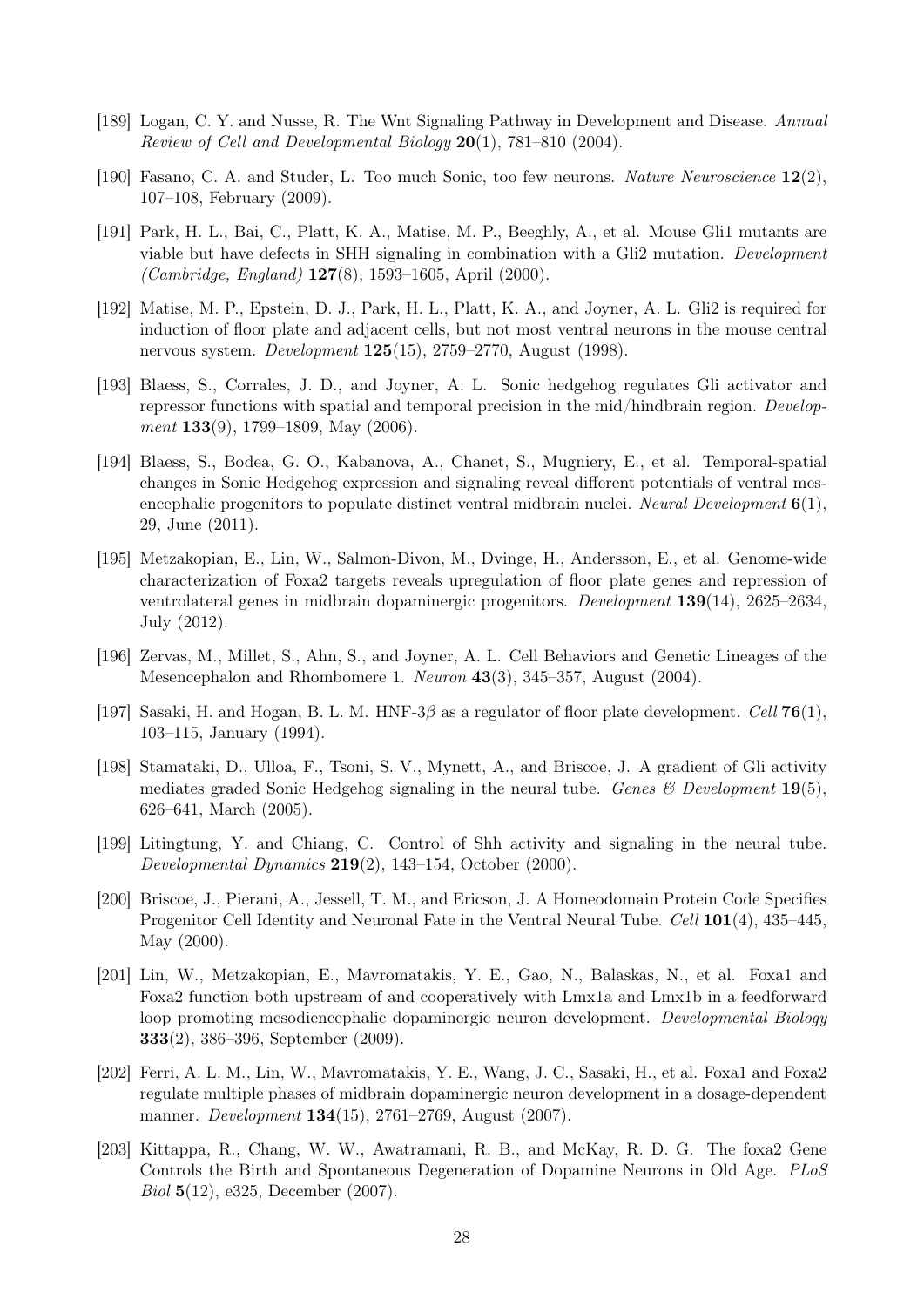- <span id="page-28-0"></span>[204] Bayly, R. D., Brown, C. Y., and Agarwala, S. A novel role for FOXA2 and SHH in organizing midbrain signaling centers. Developmental Biology 369(1), 32–42, September (2012).
- <span id="page-28-1"></span>[205] Jacob, J., Ferri, A. L., Milton, C., Prin, F., Pla, P., et al. Transcriptional repression coordinates the temporal switch from motor to serotonergic neurogenesis. Nature Neuroscience  $10(11)$ , 1433–1439, November (2007).
- <span id="page-28-2"></span>[206] Smidt, M. P. and van Hooft, J. A. Subset specification of central serotonergic neurons. Frontiers in Cellular Neuroscience 7, October (2013).
- <span id="page-28-3"></span>[207] Hirsch, M. R., Tiveron, M. C., Guillemot, F., Brunet, J. F., and Goridis, C. Control of noradrenergic differentiation and Phox2a expression by MASH1 in the central and peripheral nervous system. Development 125(4), 599–608, February (1998).
- <span id="page-28-4"></span>[208] Pattyn, A., Simplicio, N., van Doorninck, J. H., Goridis, C., Guillemot, F., et al. Ascl1/Mash1 is required for the development of central serotonergic neurons. Nature Neuroscience  $7(6)$ , 589– 595, June (2004).
- <span id="page-28-5"></span>[209] Pattyn, A., Guillemot, F., and Brunet, J.-F. Delays in neuronal differentiation in Mash1/Ascl1 mutants. Developmental Biology 295(1), 67–75, July (2006).
- <span id="page-28-6"></span>[210] Hoekstra, E. J., von Oerthel, L., van der Heide, L. P., Kouwenhoven, W. M., Veenvliet, J. V., et al. Lmx1a Encodes a Rostral Set of Mesodiencephalic Dopaminergic Neurons Marked by the Wnt/B-Catenin Signaling Activator R-spondin 2. PLoS ONE 8(9), e74049, September (2013).
- <span id="page-28-7"></span>[211] Andersson, E., Tryggvason, U., Deng, Q., Friling, S., Alekseenko, Z., et al. Identification of intrinsic determinants of midbrain dopamine neurons. Cell  $124(2)$ , 393–405, January (2006).
- <span id="page-28-9"></span>[212] Deng, Q., Andersson, E., Hedlund, E., Alekseenko, Z., Coppola, E., et al. Specific and integrated roles of Lmx1a, Lmx1b and Phox2a in ventral midbrain. Development  $138(16)$ , 3399–3408, August (2011).
- <span id="page-28-8"></span>[213] Nakatani, T., Kumai, M., Mizuhara, E., Minaki, Y., and Ono, Y. Lmx1a and Lmx1b cooperate with Foxa2 to coordinate the specification of dopaminergic neurons and control of floor plate cell differentiation in the developing mesencephalon. Developmental Biology  $339(1)$ ,  $101-113$ , March (2010).
- [214] Dai, J.-X., Hu, Z.-L., Shi, M., Guo, C., and Ding, Y.-Q. Postnatal ontogeny of the transcription factor Lmx1b in the mouse central nervous system. The Journal of Comparative Neurology 509(4), 341–355, August (2008).
- [215] Matsunaga, E., Katahira, T., and Nakamura, H. Role of Lmx1b and Wnt1 in mesencephalon and metencephalon. Development 129(22), 5269–5277, November (2002).
- <span id="page-28-10"></span>[216] Smidt, M. P., Asbreuk, C. H. J., Cox, J. J., Chen, H., Johnson, R. L., et al. A second independent pathway for development of mesencephalic dopaminergic neurons requires Lmx1b. Nature Neuroscience 3(4), 337–341, April (2000).
- <span id="page-28-11"></span>[217] Cheng, L., Chen, C.-L., Luo, P., Tan, M., Qiu, M., et al. Lmx1b, Pet-1, and Nkx2.2 Coordinately Specify Serotonergic Neurotransmitter Phenotype. The Journal of Neuroscience 23(31), 9961–9967, November (2003).
- <span id="page-28-12"></span>[218] Ding, Y.-Q., Marklund, U., Yuan, W., Yin, J., Wegman, L., et al. Lmx1b is essential for the development of serotonergic neurons. Nature Neuroscience 6(9), 933–938, September (2003).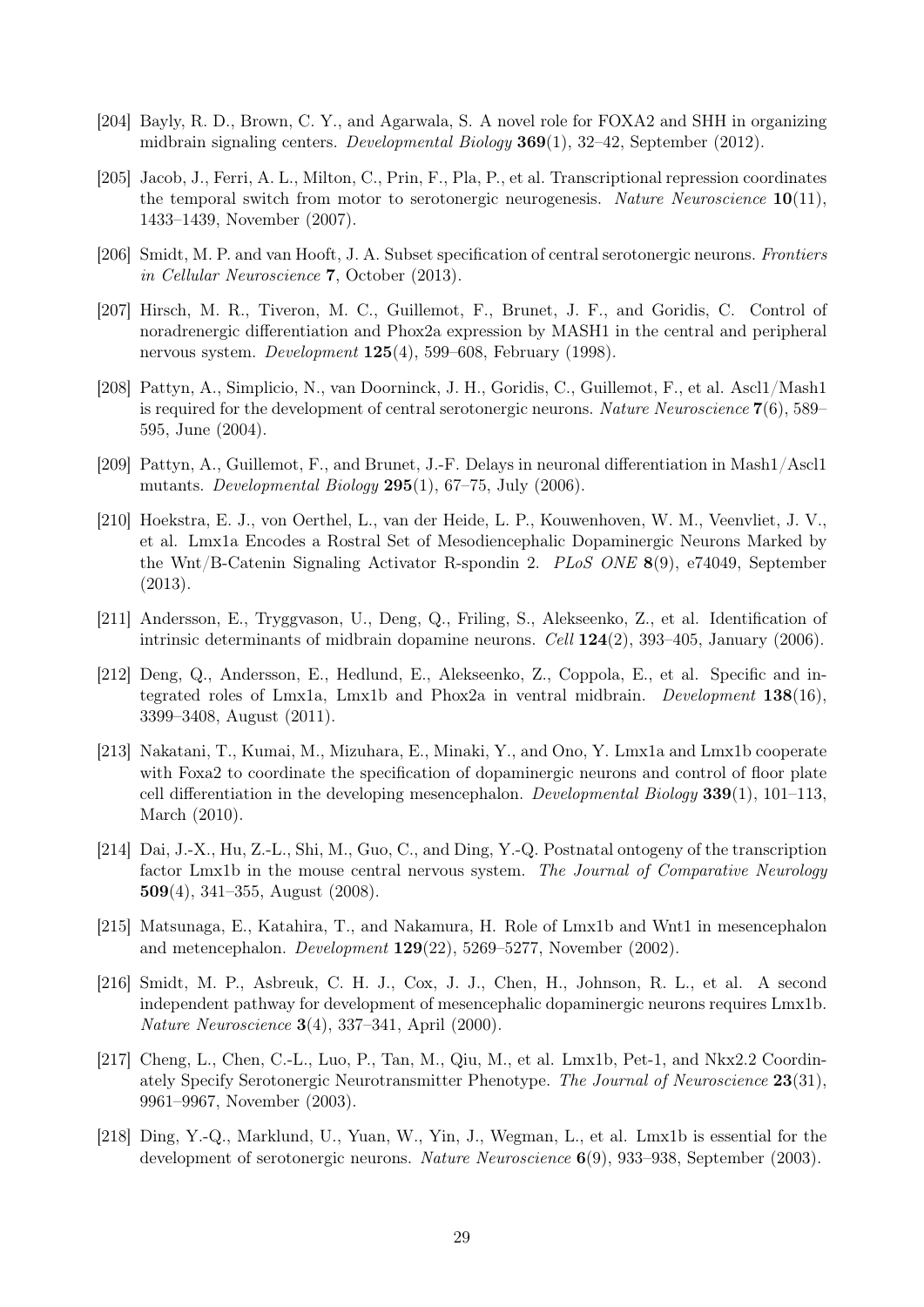- <span id="page-29-0"></span>[219] Tsarovina, K., Pattyn, A., Stubbusch, J., Müller, F., Wees, J. v. d., et al. Essential role of Gata transcription factors in sympathetic neuron. *Development* 131(19), 4775–4786, October  $(2004).$
- <span id="page-29-1"></span>[220] Craven, S. E., Lim, K.-C., Ye, W., Engel, J. D., Sauvage, F. d., et al. Gata2 specifies serotonergic neurons downstream of sonic hedgehog. Development 131(5), 1165–1173, March (2004).
- <span id="page-29-2"></span>[221] van Doorninck, J. H., van Der Wees, J., Karis, A., Goedknegt, E., Engel, J. D., et al. GATA-3 is involved in the development of serotonergic neurons in the caudal raphe nuclei. The Journal of Neuroscience: The Official Journal of the Society for Neuroscience 19(12), RC12, June (1999).
- <span id="page-29-3"></span>[222] Morin, X., Cremer, H., Hirsch, M.-R., Kapur, R. P., Goridis, C., et al. Defects in Sensory and Autonomic Ganglia and Absence of Locus Coeruleus in Mice Deficient for the Homeobox Gene Phox2a. Neuron 18(3), 411–423, March (1997).
- <span id="page-29-4"></span>[223] Brunet, J.-F. and Pattyn, A. Phox2 genes — from patterning to connectivity. Current Opinion in Genetics & Development  $12(4)$ ,  $435-440$ , August (2002).
- <span id="page-29-5"></span>[224] Pattyn, A., Hirsch, M., Goridis, C., and Brunet, J. F. Control of hindbrain motor neuron differentiation by the homeobox gene Phox2b. *Development*  $127(7)$ , 1349–1358, April (2000).
- <span id="page-29-6"></span>[225] Pattyn, A., Morin, X., Cremer, H., Goridis, C., and Brunet, J. F. Expression and interactions of the two closely related homeobox genes Phox2a and Phox2b during neurogenesis. Development 124(20), 4065–4075, October (1997).
- <span id="page-29-7"></span>[226] Tiveron, M.-C., Hirsch, M.-R., and Brunet, J.-F. The Expression Pattern of the Transcription Factor Phox2 Delineates Synaptic Pathways of the Autonomic Nervous System. The Journal of Neuroscience 16(23), 7649–7660, December (1996).
- <span id="page-29-8"></span>[227] Qian, Y., Fritzsch, B., Shirasawa, S., Chen, C.-L., Choi, Y., et al. Formation of brainstem (nor)adrenergic centers and first-order relay visceral sensory neurons is dependent on homeodomain protein Rnx/Tlx3. Genes & Development  $15(19)$ , 2533-2545, October (2001).
- <span id="page-29-9"></span>[228] Abeliovich, A. and Hammond, R. Midbrain dopamine neuron differentiation: Factors and fates. Developmental Biology 304(2), 447–454, April (2007).
- <span id="page-29-10"></span>[229] Pabst, O., Rummelies, J., Winter, B., and Arnold, H.-H. Targeted disruption of the homeobox gene Nkx2.9 reveals a role in development of the spinal accessory nerve. Development  $130(6)$ , 1193–1202, March (2003).
- <span id="page-29-11"></span>[230] Ericson, J., Morton, S., Kawakami, A., Roelink, H., and Jessell, T. M. Two Critical Periods of Sonic Hedgehog Signaling Required for the Specification of Motor Neuron Identity. Cell 87(4), 661–673, November (1996).
- <span id="page-29-12"></span>[231] Vallstedt, A., Muhr, J., Pattyn, A., Pierani, A., Mendelsohn, M., et al. Different Levels of Repressor Activity Assign Redundant and Specific Roles to Nkx6 Genes in Motor Neuron and Interneuron Specification. Neuron 31(5), 743–755, September (2001).
- <span id="page-29-13"></span>[232] Sander, M., Paydar, S., Ericson, J., Briscoe, J., Berber, E., et al. Ventral neural patterning by Nkx homeobox genes: Nkx6.1 controls somatic motor neuron and ventral interneuron fates. Genes & Development 14(17), 2134–2139, September (2000).
- <span id="page-29-14"></span>[233] Müller, M., Jabs, N., Lork, D. E., Fritzsch, B., and Sander, M. Nkx6.1 controls migration and axon pathfinding of cranial branchio-motoneurons. Development 130(23), 5815–5826, December (2003).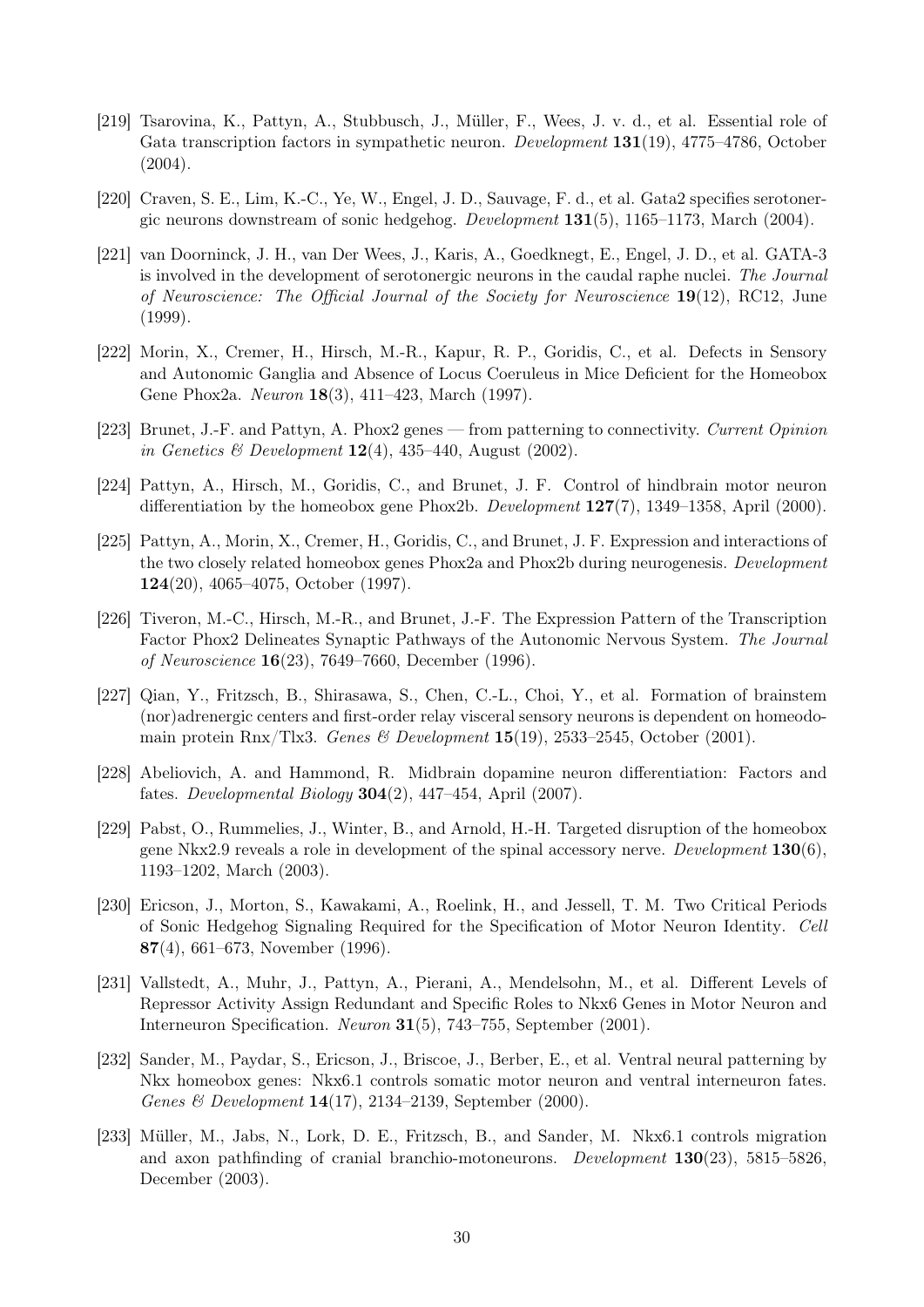- <span id="page-30-0"></span>[234] Kele, J., Simplicio, N., Ferri, A. L. M., Mira, H., Guillemot, F., et al. Neurogenin 2 is required for the development of ventral midbrain dopaminergic neurons. Development 133(3), 495–505, February (2006).
- [235] Andersson, E., Jensen, J. B., Parmar, M., Guillemot, F., and Björklund, A. Development of the mesencephalic dopaminergic neuron system is compromised in the absence of neurogenin 2. Development 133(3), 507–516, February (2006).
- <span id="page-30-1"></span>[236] Lahti, L., Saarimäki-Vire, J., Rita, H., and Partanen, J. FGF signaling gradient maintains symmetrical proliferative divisions of midbrain neuronal progenitors. Developmental Biology 349(2), 270–282, January (2011).
- <span id="page-30-2"></span>[237] Chakrabarty, K., Oerthel, L. V., Hellemons, A., Clotman, F., Espana, A., et al. Genome wide expression profiling of the mesodiencephalic region identifies novel factors involved in early and late dopaminergic development. Biology Open 1(8), 693–704, August (2012).
- <span id="page-30-3"></span>[238] Sharma, K., Sheng, H. Z., Lettieri, K., Li, H., Karavanov, A., et al. LIM Homeodomain Factors Lhx3 and Lhx4 Assign Subtype Identities for Motor Neurons. Cell 95(6), 817–828, December (1998).
- [239] Thor, S., Andersson, S. G. E., Tomlinson, A., and Thomas, J. B. A LIM-homeodomain combinatorial code for motor-neuron pathway selection. Nature 397(6714), 76–80, January (1999).
- [240] Tsuchida, T., Ensini, M., Morton, S. B., Baldassare, M., Edlund, T., et al. Topographic organization of embryonic motor neurons defined by expression of LIM homeobox genes. Cell 79(6), 957–970, December (1994).
- <span id="page-30-4"></span>[241] Arber, S., Han, B., Mendelsohn, M., Smith, M., Jessell, T. M., et al. Requirement for the Homeobox Gene Hb9 in the Consolidation of Motor Neuron Identity. Neuron 23(4), 659–674, August (1999).
- <span id="page-30-5"></span>[242] Jacob, J., Storm, R., Castro, D. S., Milton, C., Pla, P., et al. Insm1 (IA-1) is an essential component of the regulatory network that specifies monoaminergic neuronal phenotypes in the vertebrate hindbrain. Development 136(14), 2477–2485, July (2009).
- <span id="page-30-6"></span>[243] Warnecke, M., Oster, H., Revelli, J.-P., Alvarez-Bolado, G., and Eichele, G. Abnormal development of the locus coeruleus in Ear2(Nr2f6)-deficient mice impairs the functionality of the forebrain clock and affects nociception. Genes & Development 19(5), 614–625, March (2005).
- <span id="page-30-7"></span>[244] Hendricks, T., Francis, N., Fyodorov, D., and Deneris, E. S. The ETS Domain Factor Pet-1 Is an Early and Precise Marker of Central Serotonin Neurons and Interacts with a Conserved Element in Serotonergic Genes. The Journal of Neuroscience 19(23), 10348–10356, December (1999).
- <span id="page-30-8"></span>[245] Zetterström, R. H., Solomin, L., Jansson, L., Hoffer, B. J., Olson, L., et al. Dopamine Neuron Agenesis in Nurr1-Deficient Mice. Science 276(5310), 248–250, April (1997).
- <span id="page-30-9"></span>[246] Veenvliet, J. V., Santos, M. T. M. A. d., Kouwenhoven, W. M., Oerthel, L. v., Lim, J. L., et al. Specification of dopaminergic subsets involves interplay of En1 and Pitx3. Development 140(16), 3373–3384, August (2013).
- [247] Jacobs, F. M. J., van der Linden, A. J. A., Wang, Y., von Oerthel, L., Sul, H. S., et al. Identification of Dlk1, Ptpru and Klhl1 as novel Nurr1 target genes in meso-diencephalic dopamine neurons. Development (Cambridge, England) 136(14), 2363–2373, July (2009).